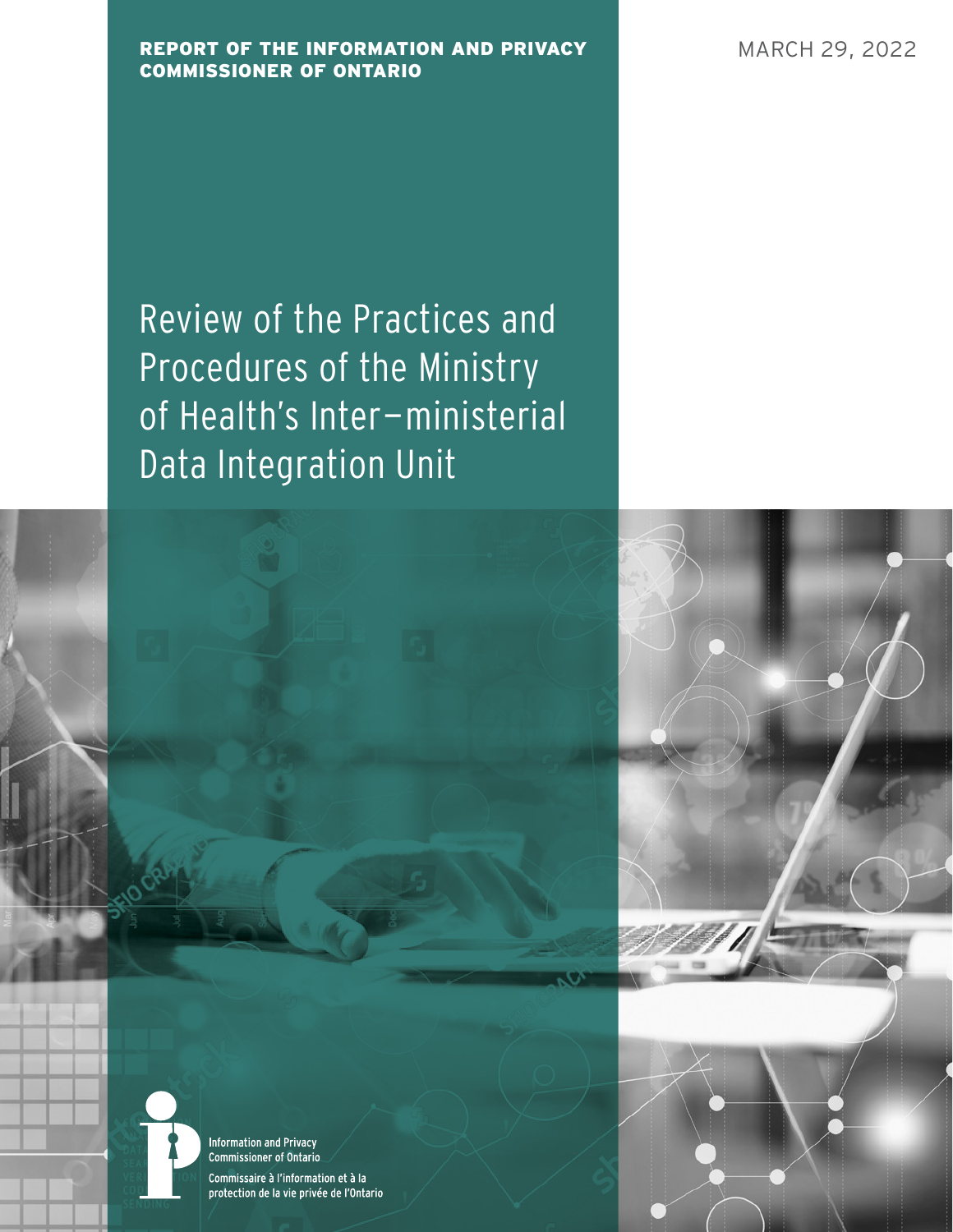#### **Note to the reader**

To address security concerns identified by the Ministry of Health, the names of specific electronic systems were substituted with generic names in this version of the report, published May 9, 2022.

# CONTENTS

| Executive Summary  1                                            |  |
|-----------------------------------------------------------------|--|
|                                                                 |  |
| 2. Data Integration Units 3                                     |  |
| 3. Ontario Public Service Data<br>Integration Data Standards  5 |  |
| 4. Commissioner's Review of Practices                           |  |
| 5. Review of the MOH IMDIU Practices                            |  |
| 5.1. Documents Reviewed  8                                      |  |

| 6. Findings of the Review 9                                                 |  |
|-----------------------------------------------------------------------------|--|
| 6.1. General Requirements 9                                                 |  |
| 6.2. Collection, Use, and Disclosure 15                                     |  |
| 6.3. Secure Retention and Transfer 20                                       |  |
| 6.4. Secure Disposal and                                                    |  |
| 6.5. Retention Period 39                                                    |  |
| 6.6. De-Identification and Linking  41                                      |  |
| 6.7. Public Notice and Annual                                               |  |
| Appendix A: Summary of Orders and<br>Recommendations to Report Back  50     |  |
| <b>Appendix B: List of Submitted</b><br><b>Practices and Procedures and</b> |  |

**[Representations....................................](#page-54-0) 53**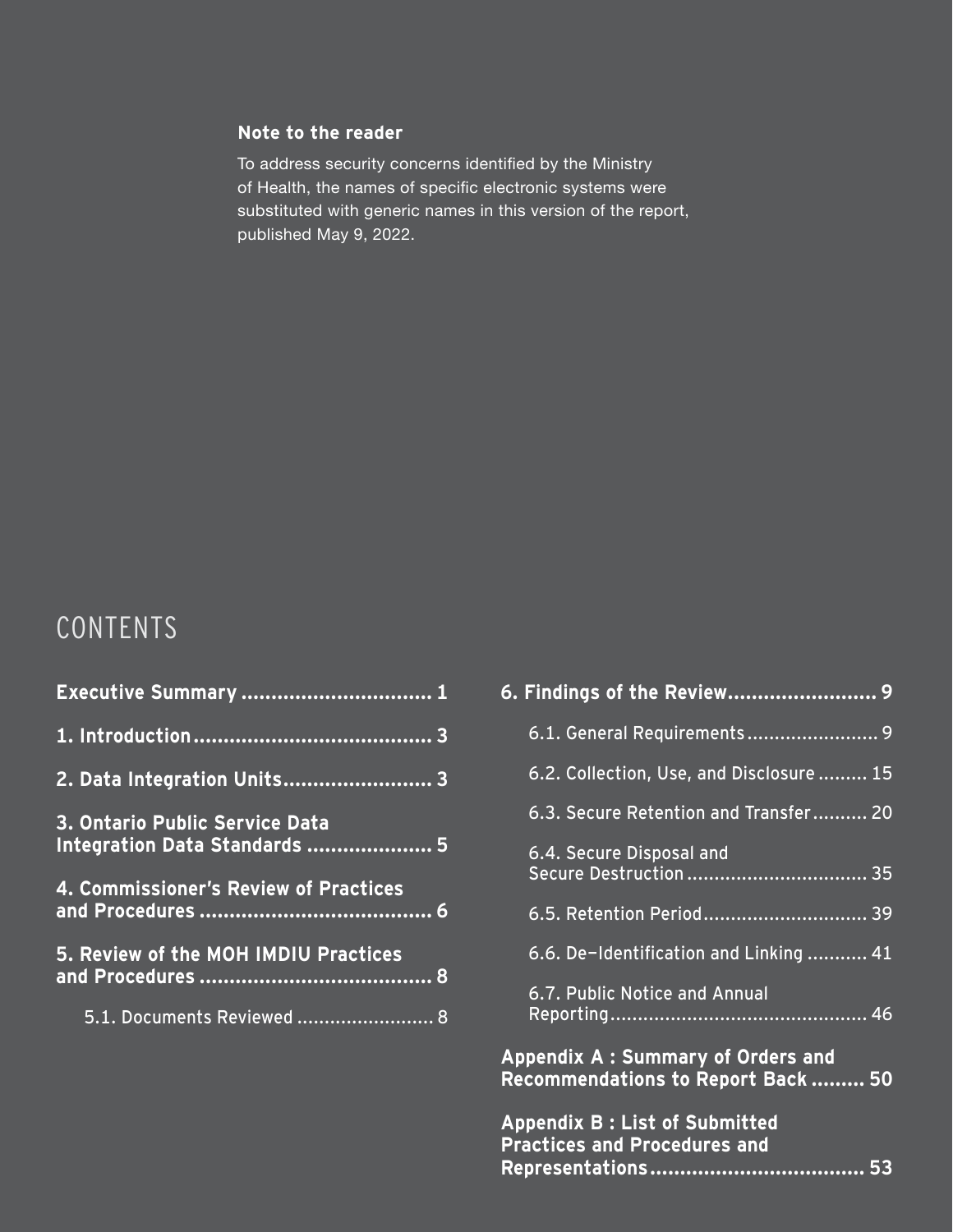# **Executive Summary**

This report concludes the Information and Privacy Commissioner of Ontario's (IPC or the Commissioner) first review of an inter‑ministerial data integration unit under Part III.1 of the *Freedom of Information and Protection of Privacy Act* (Part III.1). The unit reviewed is located in the Capacity Planning and Analytics Division of the Ministry of Health (MOH IMDIU).

A major objective of Part III.1 is to enable the Ontario government to join data sets that had previously been kept in silos, and to use the combined data for the public good while protecting the privacy of individuals. Part III.1 establishes the authority for data integration units to indirectly collect personal information for the purpose of analysis to support government decision-making. This authority involves linking different sets of personal information together, and disclosing de‑identified information. Data integration units are held to high transparency, privacy, and security standards. Data integration units must develop practices and procedures that comply with the **[Ontario Public Service Data Integration Data Standards](https://files.ontario.ca/mgcs-ontario-public-service-data-integration-data-standards-april-2021-en-2021-04-29.pdf)**.

Part III.1 *requires* that the IPC conduct reviews of the two classes of data integration units with the broadest authority to collect personal information *before* they can begin collecting it. Now that the review is complete, the MOH IMDIU may begin its work with personal information. However, it must comply with the orders in this report and report back to the IPC within the time periods specified.

During its review, the IPC assessed the MOH IMDIU's practices and procedures. The practices and procedures establish a framework that governs the lifecycle of information collected by the MOH IMDIU. They cover subjects including: collecting; using and disclosing personal information; linking and de‑identifying personal information; security; retention periods; and public reporting.

In general, the MOH IMDIU was very responsive and amended – or has undertaken to amend – its practices and procedures in accordance with the IPC's comments. However, some of the more significant issues identified require orders to better protect the privacy of individuals and ensure compliance. The IPC orders that the MOH IMDIU:

- 1. require that a wider range of logs, lists, inventories or documentation are periodically reviewed
- 2. conduct simulation exercises for breach response and business continuity and disaster recovery;
- 3. conduct an up-to-date PIA(s) of systems administered by its IT service providers;
- 4. conduct an up-to-date TRA(s) of systems administered by its IT service providers;
- 5. log required information throughout the DI Environment and make that information available for monitoring;
- 6. implement a business continuity and disaster recovery plan addressing certain technical items;
- 7. update its breach management practices and procedure; and
- 8. ensure the separation of roles for the coding and linking of personal information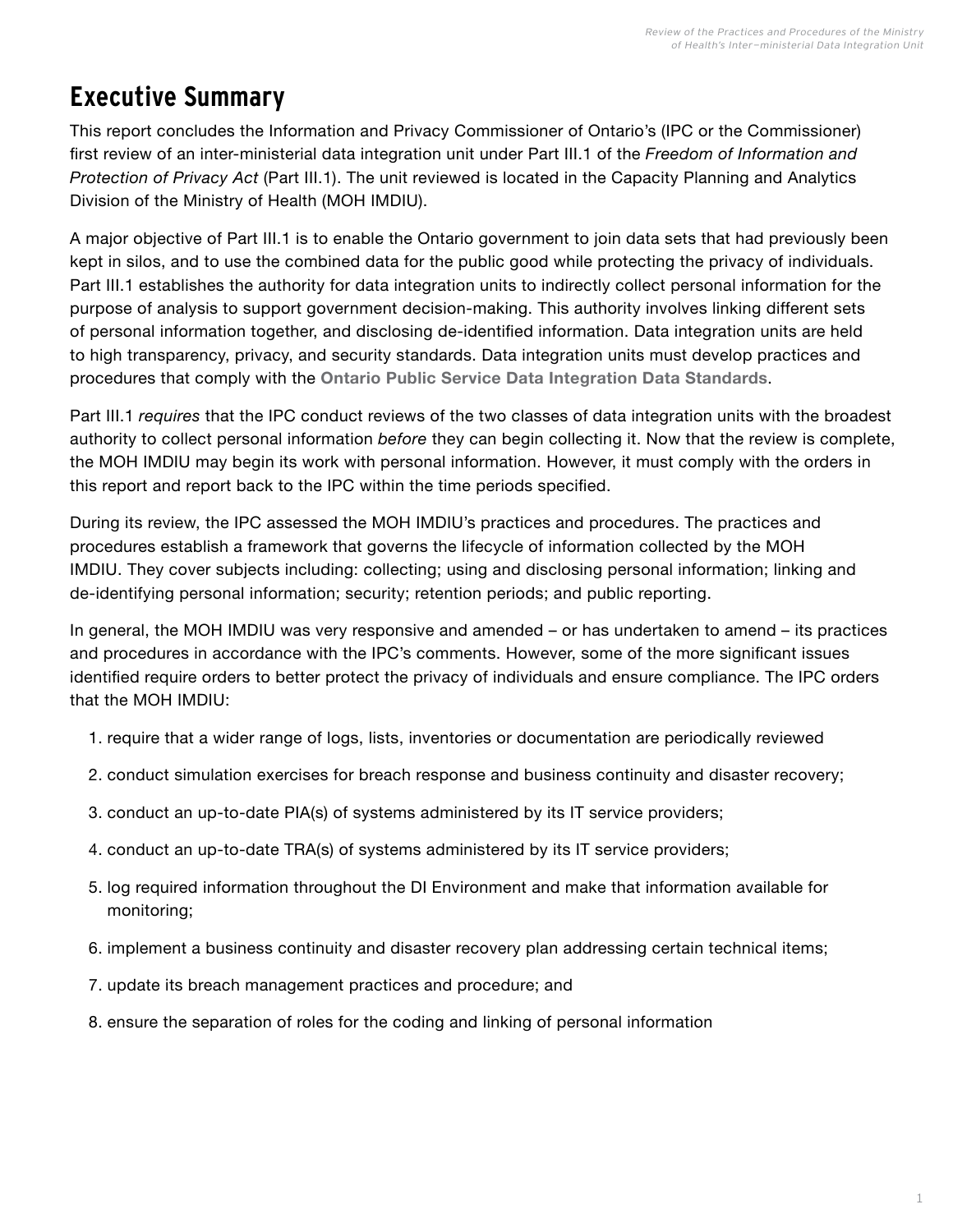Several recommendations were also offered for how the MOH IMDIU should improve its practices and procedures, some of which include reporting back to the IPC. The recommendations to report back to the IPC are that the MOH IMDIU:

- 1. describe how its practices and procedures have been changed to address the re‑use of personal information and coded information;
- 2. refine its practices and procedures with respect to service providers who are not members of the DI Unit;
- 3. document its practices and procedures applicable to the physical security of its premises;
- 4. refine and clarify the relationship between Ontario government‑wide technology standards, and practices and procedures specific to the MOH IMDIU; and
- 5. refine and clarify its practices and procedures regarding secure disposal and secure destruction, including certificates of secure disposal or destruction.

See **[Appendix A](#page-51-0)** for the complete text of orders and recommendations to report back.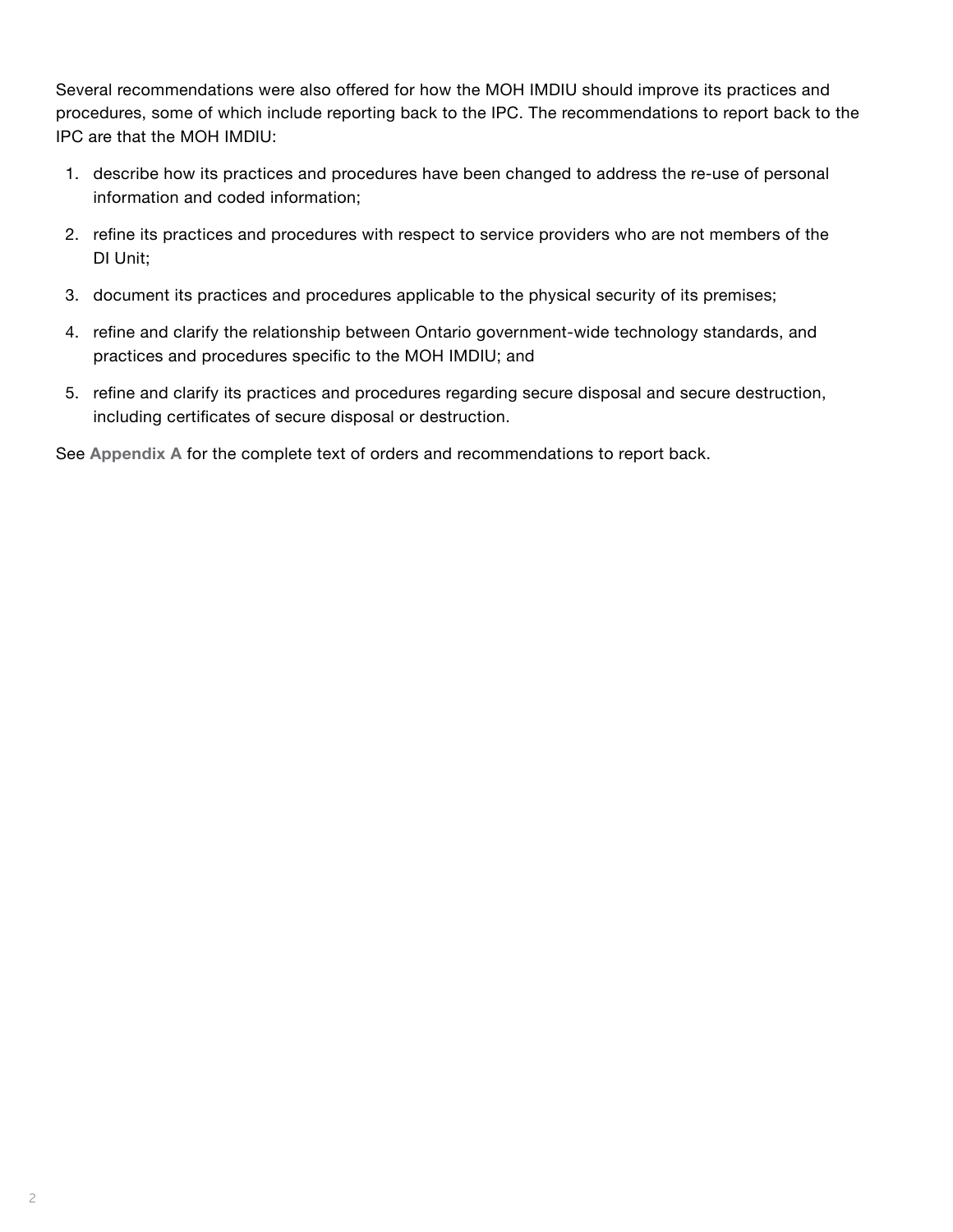# <span id="page-4-0"></span>**1. Introduction**

In 2019, the *Freedom of Information and Protection of Privacy Act (FIPPA)* was amended to add Part III.1.

Part III.1 created a new authority allowing designated data integration units to collect and link personal information to create de‑identified datasets to be used for the purposes of analysis in relation to the Ontario government's:

- management or allocation of resources;
- planning for the delivery of programs and services provided or funded by the Government of Ontario; and
- evaluation of those programs and services.

This represented a significant change in Ontario's approach to using publicly held information for the public good. Where provincial law previously generally required that personal information be siloed and used for the purpose for which is was collected,<sup>1</sup> Part III.1 created a path for breaking down barriers to information sharing for analytics purposes in the public sector. Further, Part III.1 authorizes data integration units in the Ministry of Health and the Ministry of Long‑Term Care to collect personal health information directly from health information custodians under the *Personal Health Information Protection Act, 2004 (PHIPA)*. 2

The new authority created by Part III.1 came with an expanded regulatory regime and role for the IPC. Among other things, Part III.1 allows the IPC to conduct reviews of data integration units' practices and procedures, and *requires* that the IPC conduct reviews of those data integration units with the broadest authority to collect personal information *before* they can begin collecting personal information.

This report concludes the first review of a data integration unit by the Commissioner under Part III.1. In this report, the IPC summarizes its review process, findings, recommendations, and orders relating to the inter‑ministerial data integration unit located in the Capacity Planning and Analytics Division of the Ministry of Health (MOH IMDIU).<sup>3</sup>

# **2. Data Integration Units**

Part III.1 defines three types of data integration units and assigns each a different level of authority to collect, use, and disclose personal information. The three types of data integration units along with a general description of their authority to collect personal information, are as follows:

**• Ministry data integration units (MDIUs)** are located within a ministry and are authorized to indirectly collect personal information from within the ministry and entities that receive funding from the ministry or administer a program or service on its behalf;

<sup>1</sup> It should be noted that there were already some discrete exceptions to these general rules.

<sup>2</sup> See s 49.5(1)3 of *FIPPA*, but also see s. 49.5(1.1) of *FIPPA*. In this report, references to personal information include personal health information, unless the context indicates otherwise.

<sup>3</sup> It should be noted that this review initially began as a combined review of the practices and procedures jointly applicable to all three IMDIUs (i.e. The Business Intelligence and Practice Division of the Ministry of Children, Community and Social Services, The Ontario Statistics Office of the Ministry of Finance and MOH IMDIU). However, as the review progressed, the IPC's review focused on the Ministry of Health IMDIU, with the reviews of the other two IMDIUs left to be completed at a later date. As discussed in more detail below, the IPC reviewed layers of practices and procedures, some of which are applicable to all three IMDIUs and some of which are only applicable to the MOH IMDIU.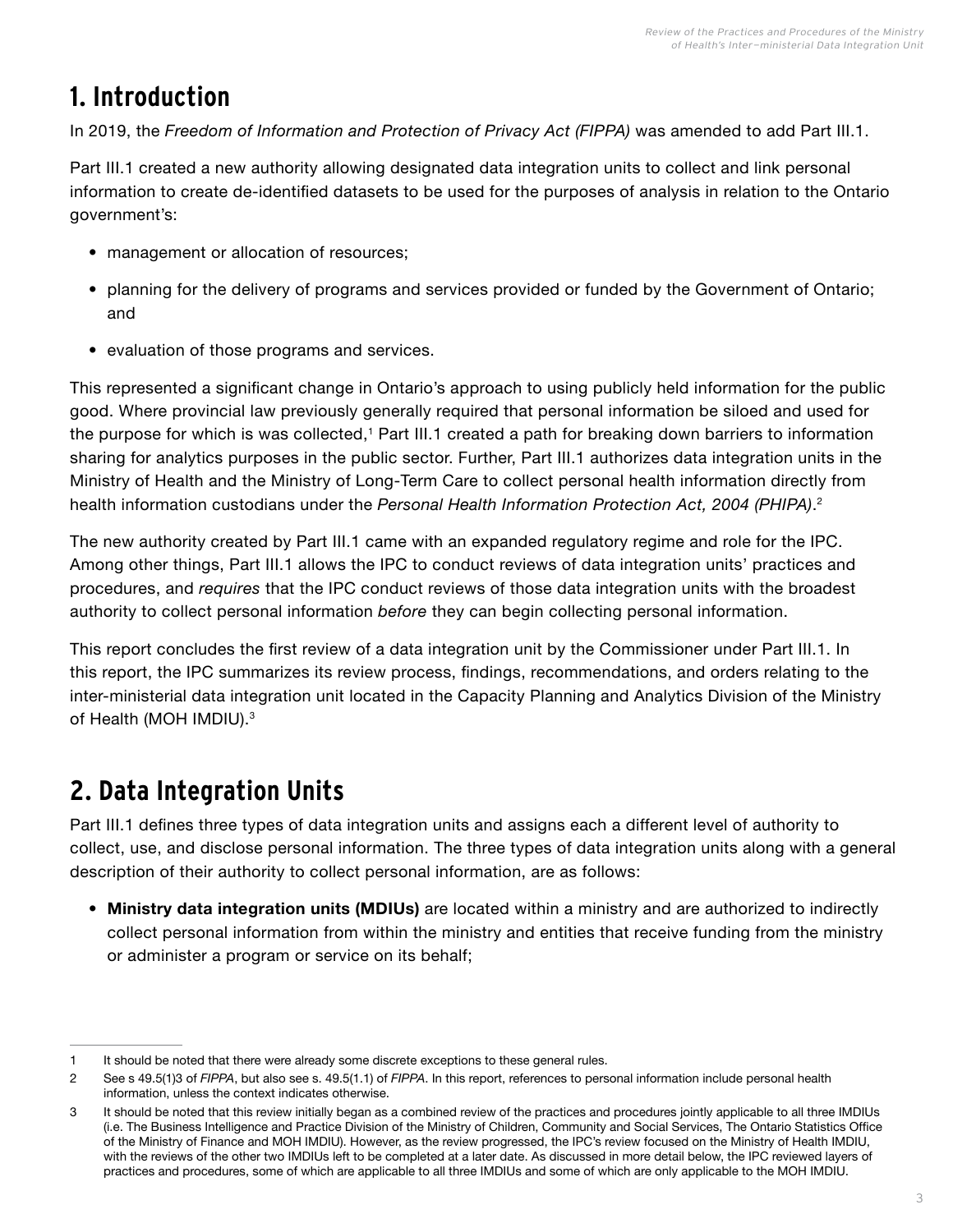- **• Inter‑ministerial data integration units (IMDIUs**) are located within a ministry and are authorized to indirectly collect personal information from Ontario or municipal institutions<sup>4</sup>, MDIUs, other IMDIUs, and extra‑ministerial data integration units; and
- **• Extra‑ministerial data integration units (EMDIUs)** are outside of a ministry and are authorized to indirectly collect personal information from Ontario or municipal institutions, MDIUs, IMDIUs and other EMDIUs, as well as the extra‑ministerial unit itself if it is also a prescribed entity under section 45 of *PHIPA*. 5

IMDIUs and EMDIUs have been given broader authority than MDIUs and for that reason their practices and procedures must be reviewed by the Commissioner before they can begin to collect personal information under Part III.1 and at least every three years thereafter.<sup>6</sup>

To date, the following data integration units have been prescribed in **[Regulation 366/19](https://www.ontario.ca/laws/regulation/190366)** under *FIPPA*:

| <b>MDIUs</b>                                                                                                                                                                                                                                                                                                                                                             | <b>IMDIUs</b>                                                                                                                                                                                                                                                                         | <b>EMDIUs</b>                                   |  |
|--------------------------------------------------------------------------------------------------------------------------------------------------------------------------------------------------------------------------------------------------------------------------------------------------------------------------------------------------------------------------|---------------------------------------------------------------------------------------------------------------------------------------------------------------------------------------------------------------------------------------------------------------------------------------|-------------------------------------------------|--|
| - The Analytics and Evidence Branch<br>of the Ministry of the Attorney<br>General<br>- The Business Intelligence and<br>Practice Division of the Ministry of<br>Children, Community and Social<br>Services<br>- The Education Statistics and<br>Analysis Branch of the Ministry of<br>Education.<br>- The Capacity Planning and<br>Analytics Division of the Ministry of | - The Business Intelligence and<br>Practice Division of the Ministry of<br>Children, Community and Social<br>Services<br>- The Ontario Statistics Office of the<br>Ministry of Finance <sup>7</sup><br>- The Capacity Planning and<br>Analytics Division of the Ministry<br>of Health | - No units have been designated at<br>this time |  |
| Health                                                                                                                                                                                                                                                                                                                                                                   |                                                                                                                                                                                                                                                                                       |                                                 |  |
| - The Capacity Planning and<br>Analytics Division of the Ministry of<br>Long-Term Care                                                                                                                                                                                                                                                                                   |                                                                                                                                                                                                                                                                                       |                                                 |  |
| - The Analytics Unit of the Ministry of<br>the Solicitor General                                                                                                                                                                                                                                                                                                         |                                                                                                                                                                                                                                                                                       |                                                 |  |

In order to fully regulate the activities of data integration units, Part III.1 also applies to their officers, employees or agents who work in the unit<sup>8</sup>. They are referred to as a "member" of the data integration unit.

<sup>4</sup> "Ontario or municipal institutions" means "institutions" as defined under *FIPPA* and its municipal equivalent, the *Municipal Freedom of Information and Protection of Privacy Act*.

<sup>5</sup> EMDIUs were not included in the original amendments creating Part III.1. *FIPPA* was amended in 2020 to create a role for EMDIUs.

<sup>6</sup> S. 49.5(1)1.ii.of *FIPPA*

<sup>7</sup> Part III.1 specifies that only one IMDIU may be designated whose members are also authorized to collect personal information solely to compile statistical information. The Ontario Statistics Office of the Ministry of Finance, is designated as this unit. See ss. 49.5(1)2 and 49.15(2) of *FIPPA* and s. 1(2) of Regulation 366/19.

<sup>8</sup> See the definition of "member" in 49.1(1) which also slightly distinguishes between MDIUs/IMDIUs and EMDIUs.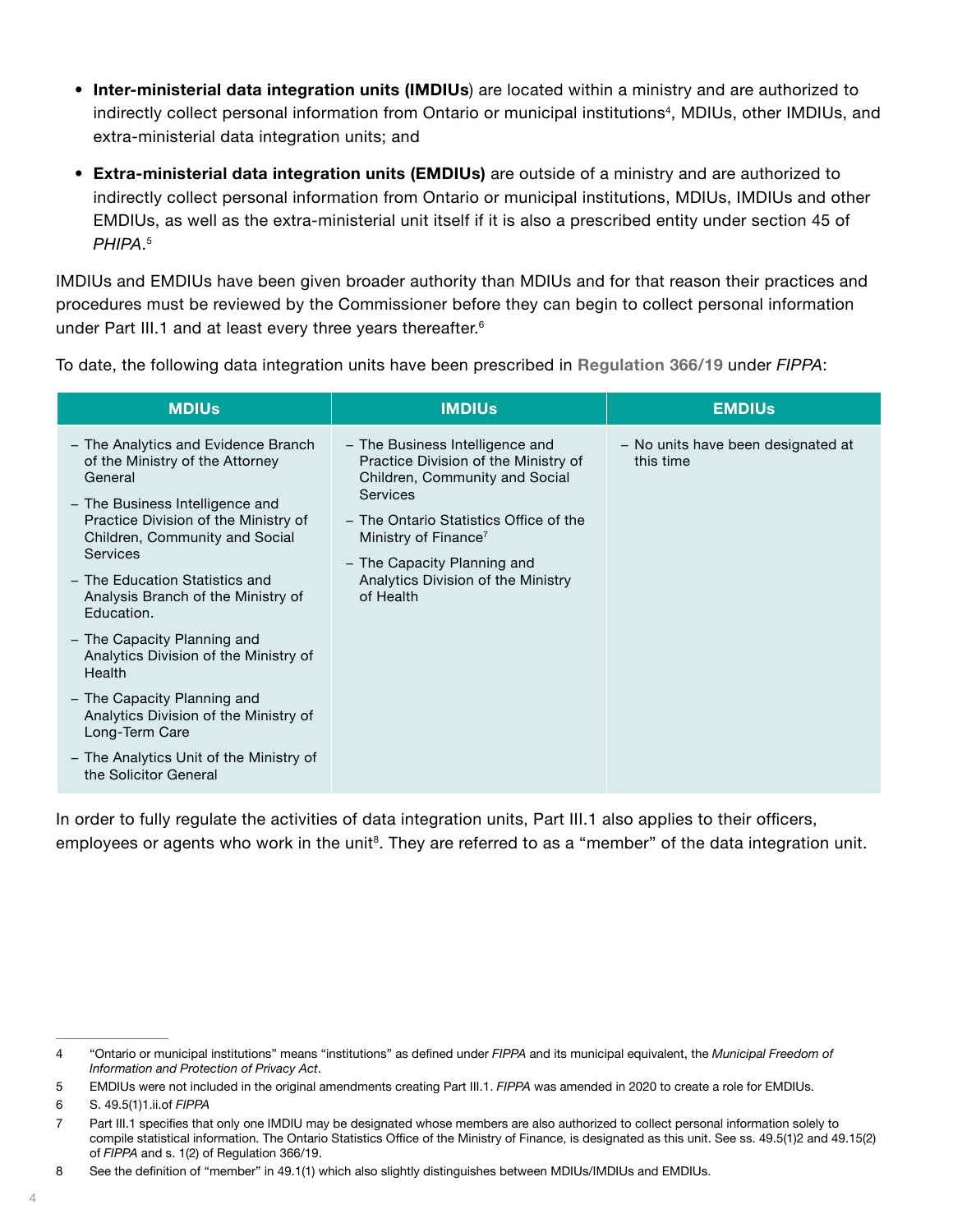# <span id="page-6-0"></span>**3. Ontario Public Service Data Integration Data Standards**

Part III.1 requires the Minister of Government and Consumer Services (the Responsible Minister), or a designated person, to prepare draft data standards that address, among other things, practices and procedures for use by data integration units when:

- collecting, using, and disclosing personal information;
- linking and de-identifying personal information;
- reporting publicly on the use of personal information;
- securely retaining personal information, including providing for a minimum retention period for personal information; and
- securely disposing of personal information.<sup>9</sup>

These data standards must be approved by the IPC before any data integration unit can begin collecting personal information under Part III.1.<sup>10</sup> Data integration units must comply with the data standards.<sup>11</sup>

On April 27, 2021, the IPC approved the data standards provided by the Responsible Minister. The IPC's approval letter can be read **[here](https://www.ipc.on.ca/wp-content/uploads/2021/05/2021-04-27-ltr-lisa-thompson-minister_mgcs-data-integration-data-standards_re-issue.pdf)**. The approved Ontario Public Service Data Integration Data Standards can be read **[here](https://files.ontario.ca/mgcs-ontario-public-service-data-integration-data-standards-april-2021-en-2021-04-29.pdf)** (the Data Standards).

The Data Standards apply to personal information throughout its lifecycle under Part III.1. This lifecycle involves three stages of information:

- **• personal information** (i.e. the original identifiable information collected by the data integration unit and the dataset containing the direct identifiers removed from such original identifiable information as part of the process of creating coded information);
- **• coded information** (i.e. personal information from which direct identifiers have been removed and replaced with an internal code used for linking different records of coded information together); and
- **• de‑identified information** (i.e. information for which it is not reasonably foreseeable, in the circumstances, that an individual could be identified).

The Data Standards are divided into seven distinct parts. These parts are:

- **1. General Requirements:** This standard outlines general requirements for data integration units to ensure that all the Data Standards are effectively implemented and appropriately documented. It also deals with accountability measures and training requirements.
- **2. Collection, Use and Disclosure:** This standard outlines the minimum requirements that the data integration units must meet when collecting, using, and disclosing information. Data integration units must take reasonable steps to protect privacy, comply with their legal obligations, and ensure that the persons, entities and organizations they interact with do the same.

<sup>9</sup> S. 49.14(1)(a) of *FIPPA*.

<sup>10</sup> S. 49.5(1)1.ii. of *FIPPA*.

<sup>11</sup> S. 49.14(4) of *FIPPA*.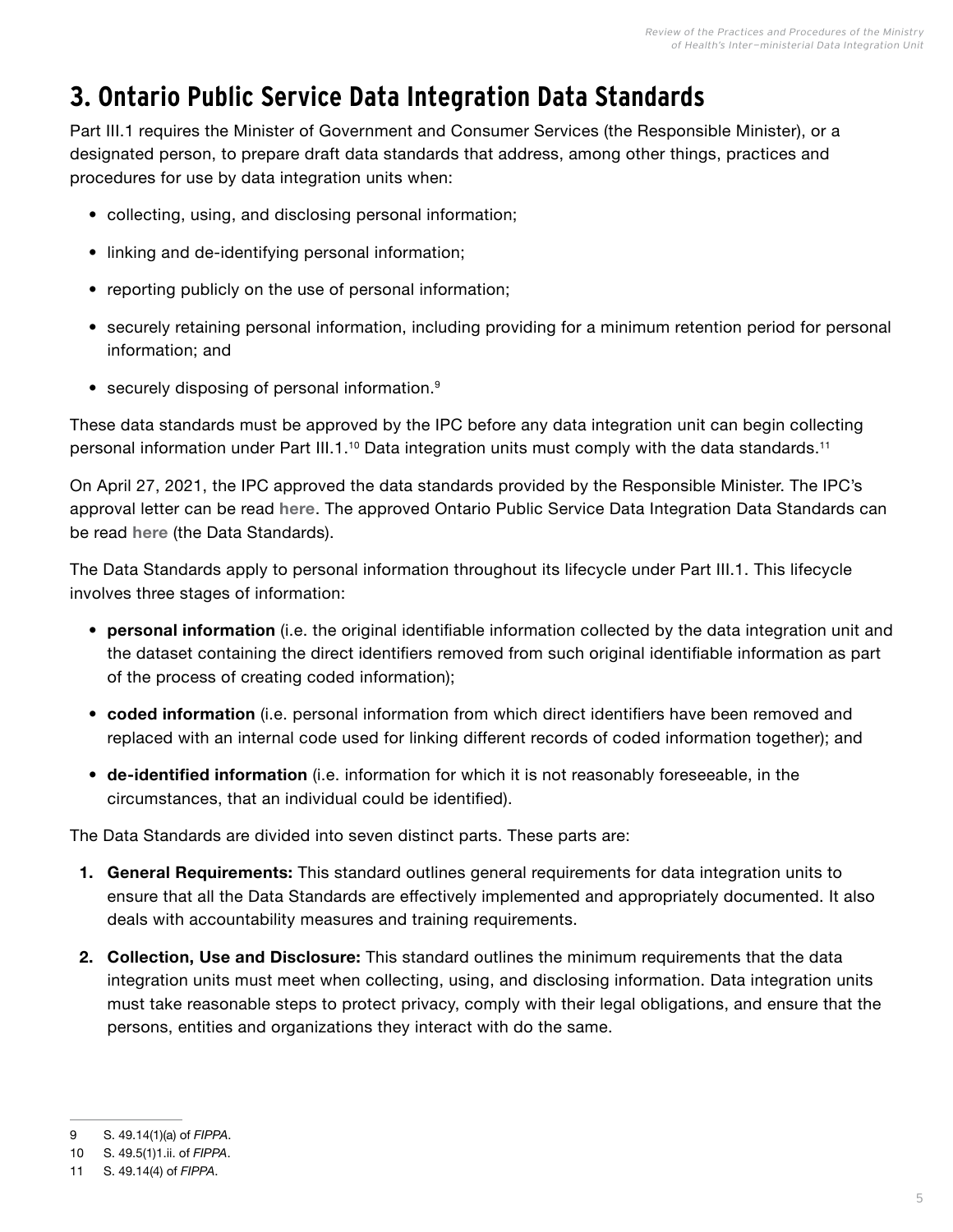- <span id="page-7-0"></span>**3. Secure Retention and Transfer:** This standard outlines requirements for data integration units to put in place safeguards applicable to their technology environment. Specifically, data integration units must adopt administrative, technical and physical safeguards to protect the system components and information assets of its technology environment from breaches.
- **4. Secure Disposal and Secure Destruction:** This standard outlines requirements for data integration units to ensure the secure disposal or destruction of personal information, coded information, and related storage media. Once securely disposed of or destroyed, personal information and coded information is permanently removed from the relevant storage medium such that it cannot be reconstructed or retrieved in reasonably foreseeable circumstances.
- **5. Retention Period:** This standard outlines requirements for data integration units to retain personal information and coded information until it may or must be deleted.
- **6. De‑identification and Linking:** This standard outlines requirements for data integration units to implement an accurate, privacy-protective de-identification and linking process to ensure that the personal information collected under Part III.1 can be transformed and used for analysis. It also requires that the de‑identification process, in particular, the transformation of personal information into coded information, be undertaken as soon as reasonably possible in the circumstances.
- **7. Public Notice and Annual Reporting:** This standard outlines the minimum requirements for data integration units to ensure openness and transparency with respect to their information practices. Under Part III.1 data integration units must make information about how they collect, use and disclose personal information publicly available. In particular, Data integration units must create and publish notices of collection, reports on use, annual reports, and processes for privacy complaints and inquiries.

Data integration units must develop, document, and implement practices and procedures that address the requirements set out in Part III.1, its regulations, and the Data Standards.12 Data integration units must also comply with their practices and procedures.13

# **4. Commissioner's Review of Practices and Procedures**

The IPC must conduct a review of the MOH IMDIU's practices and procedures after it is designated and at least once every three years thereafter.14 As noted above, the MOH IMDIU may not begin collecting personal information under Part III.1 until this first review has been completed.

The purpose of the IPC's review under Part III.1 is to determine whether:

(a) there has been unauthorized collection, retention, use, disclosure, access to or modification of personal information collected under Part III.1; and

(b) the requirements under Part III.1, including requirements with respect to notice, de‑identification, retention, security and secure disposal, have been met.<sup>15</sup>

<sup>12</sup> See requirement 1 of the Data Standards.

<sup>13</sup> See requirement 1.2.1 of the Data Standards.

<sup>14</sup> S. 49.12 (2) of *FIPPA*. This requirement applies to all IMDIUs and EMDIUs. Further, under Part III.1 the Commissioner may further conduct reviews of the practices and procedures of any data integration unit where the Commissioner has reason to believe that the requirements of Part III.1 are not being complied with – see s. 49.12(1) of *FIPPA*.

<sup>15</sup> S. 49.12(3) of *FIPPA*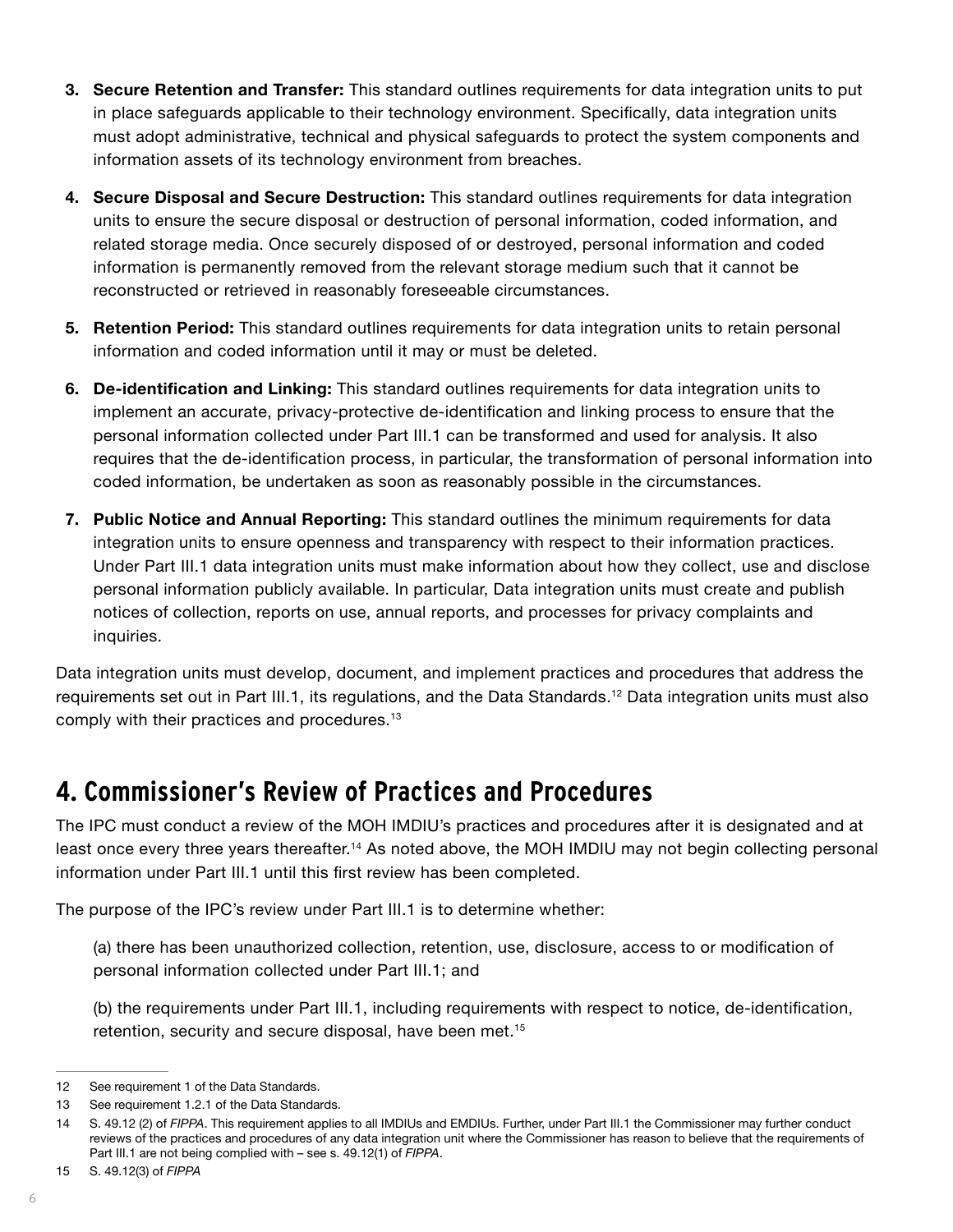Because this is the first review of the MOH IMDIU, it has not yet begun to collect personal information. The IPC's review has therefore focused on whether the practices and procedures to be implemented by the MOH IMDIU when it becomes operational comply with the requirements of Part III.1.

The IPC has a variety of powers in conducting its review under Part III.1 to require the production of information and records relevant to the subject matter of the review.16 The data integration unit being reviewed, among others, is required to assist the IPC in the course of its review.17

At the conclusion of a review the IPC may, after giving the data integration unit the opportunity to be heard, order the data integration unit to:

- 1. Discontinue the practice or procedure;
- 2. Change the practice or procedure as specified by the IPC;
- 3. Destroy personal information collected or retained under the practice or procedure; or
- 4. Implement a new practice or procedure as specified by the IPC.<sup>18</sup>

In the context of this review of the MOH IMDIU, the IPC exchanged multiple iterations of detailed written comments on the practices and procedures reviewed. IPC staff further had numerous video conferences to discuss the review process and to gather additional information. The practices and procedures reviewed, and the rounds of comments, MOH responses, and discussions, are summarized in the below section. The IPC's findings with respect to the practices and procedures reviewed, as well as the IPC's reasons for the orders issued and recommendations to report back, are set out below.

During the review, the MOH IMDIU provided the IPC with a variety of commitments to improve its practices and procedures. As an overarching statement, the IPC recommends and expects that the MOH IMDIU will comply with its commitments. The IPC has not specifically listed each of these commitments as separate recommendations, below. However, where an issue is discussed below that warrants further consultation and a report back to the IPC on the MOH IMDIU's progress, that recommendation is specifically itemized below.

The IPC's orders and recommendations to report back are also summarized in **[Appendix A](#page-51-0)**.

<sup>16</sup> S. 49.12(5) of *FIPPA*

<sup>17</sup> Ss. 49.12(4) and (6) of *FIPPA*

<sup>18</sup> S. 49.12(7) of *FIPPA*. The IPC may order no more than what is reasonably necessary to achieve compliance with Part III.1 – see s. 49.12(8) of *FIPPA*.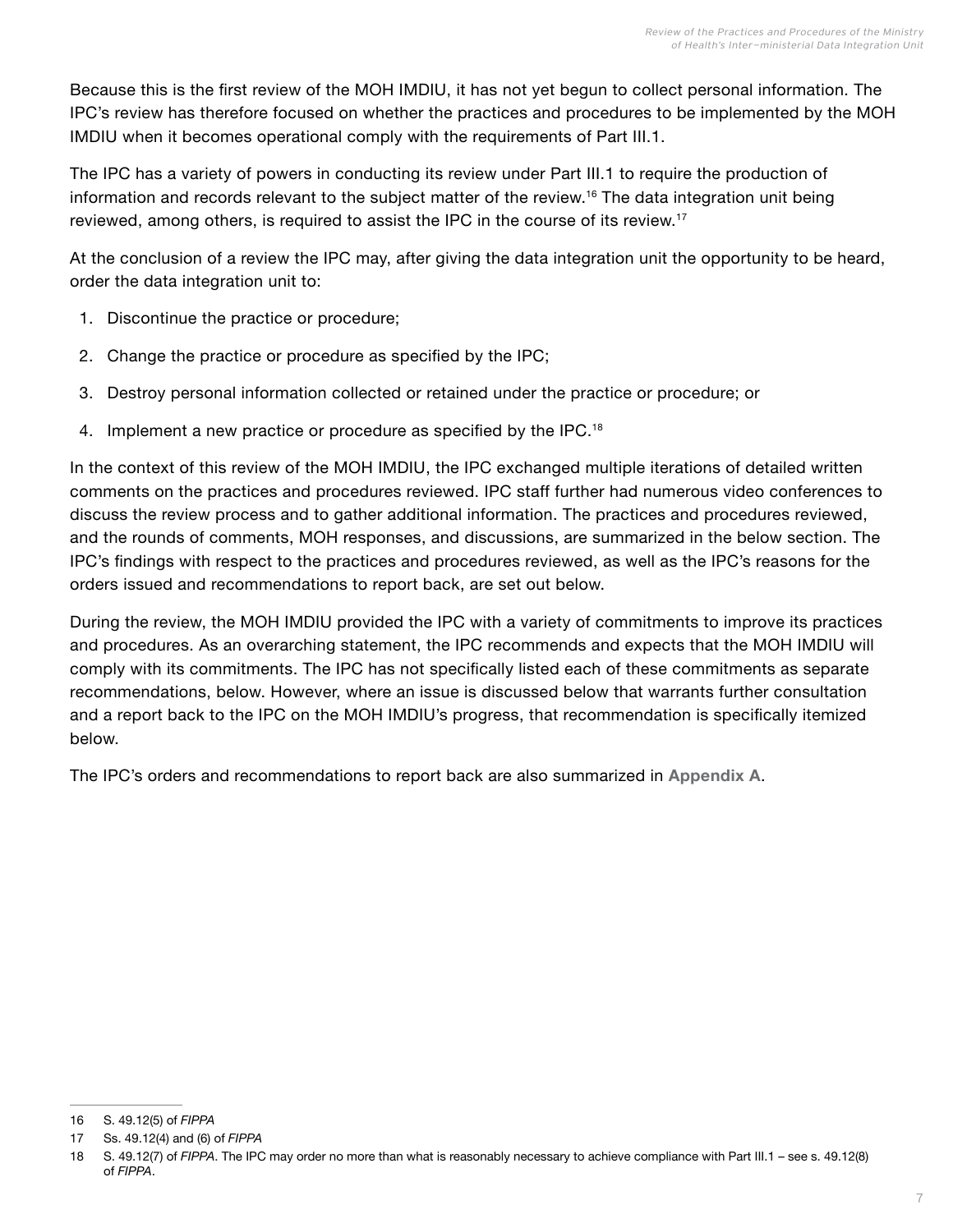# <span id="page-9-0"></span>**5. Review of the MOH IMDIU Practices and Procedures**

In the lead-up to the first review of their practices and procedures by the IPC, the three IMDIUs designated under Part III.1<sup>19</sup> worked together to develop an overarching policy and compliance architecture. To that end, the three IMDIUs developed a joint OPS Data Integration Practices and Procedures Manual as well as templates and logs to comply with the Data Standards, and submitted these practices and procedures for IPC review.

In fact, this review began as a review of the practices and procedures of all three IMDIUs. However, after the IPC reviewed the joint practices and procedures, the IPC determined that it would need to review significantly more detailed and granular documentation to determine whether the requirements of Part III.1 and the Data Standards were being complied with. In turn, this meant that the practices and procedures requested by the IPC began to relate increasingly to the activities of individual IMDIUs, and were no longer at the level of joint practices and procedures.<sup>20</sup>

The MOH IMDIU requested that the IPC review its practices and procedures first, and indicated that the other two IMDIUs agreed that the review of their practices and procedures could be resumed later. Therefore, this review proceeded with respect to the MOH IMDIU only.

While this report only concludes the review of one IMDIU (the MOH IMDIU), the IPC encourages data integration units to jointly apply standard practices and procedures wherever possible. While such standardization is not strictly required by Part III.1 and the Data Standards, it improves efficiency of the review process for all.

It may be particularly beneficial to establish common practices and procedures addressing IMDIUs' relationships with the information technology service providers within the government of Ontario. A common way of working with these IT providers, including a method of ensuring that the IT providers comply with the Data Standards where necessary, would help expedite future IPC reviews and help the IMDIUs to have confidence that their IT solutions meet the requirements of the Data Standards.

## **5.1. Documents Reviewed**

Between September 2021 and March 2022, the MOH IMDIU provided the IPC with documentation reflecting its practices and procedures. The MOH IMDIU also provided responses to the IPC's requests for clarification, additional information, and confirmation of certain facts. In some cases, these responses included revisions to documents the MOH IMDIU had previously provided to the IPC. See **[Appendix B](#page-54-0)** for the complete list of practices and procedures reviewed and representations made by the MOH IMDIU, organized by date of IPC receipt.

<sup>19</sup> The other two being the Business Intelligence and Practice Division of the Ministry of Children, Community and Social Services and the Ontario Statistics Office of the Ministry of Finance.

<sup>20</sup> It has occasionally been suggested that the joint "OPS Data Integration Practices and Procedures Manual" satisfies the "practices and procedures" that may be reviewed by the IPC under s. 49.12 of *FIPPA*, and that more granular documentation is not caught by the review. The IPC does not accept this position. In the IPC's view, the reference to the review of "practices and procedures" in Part III.1 reflects the full suite of activities and documentation necessary to demonstrate compliance with Part III.1 and the Data Standards.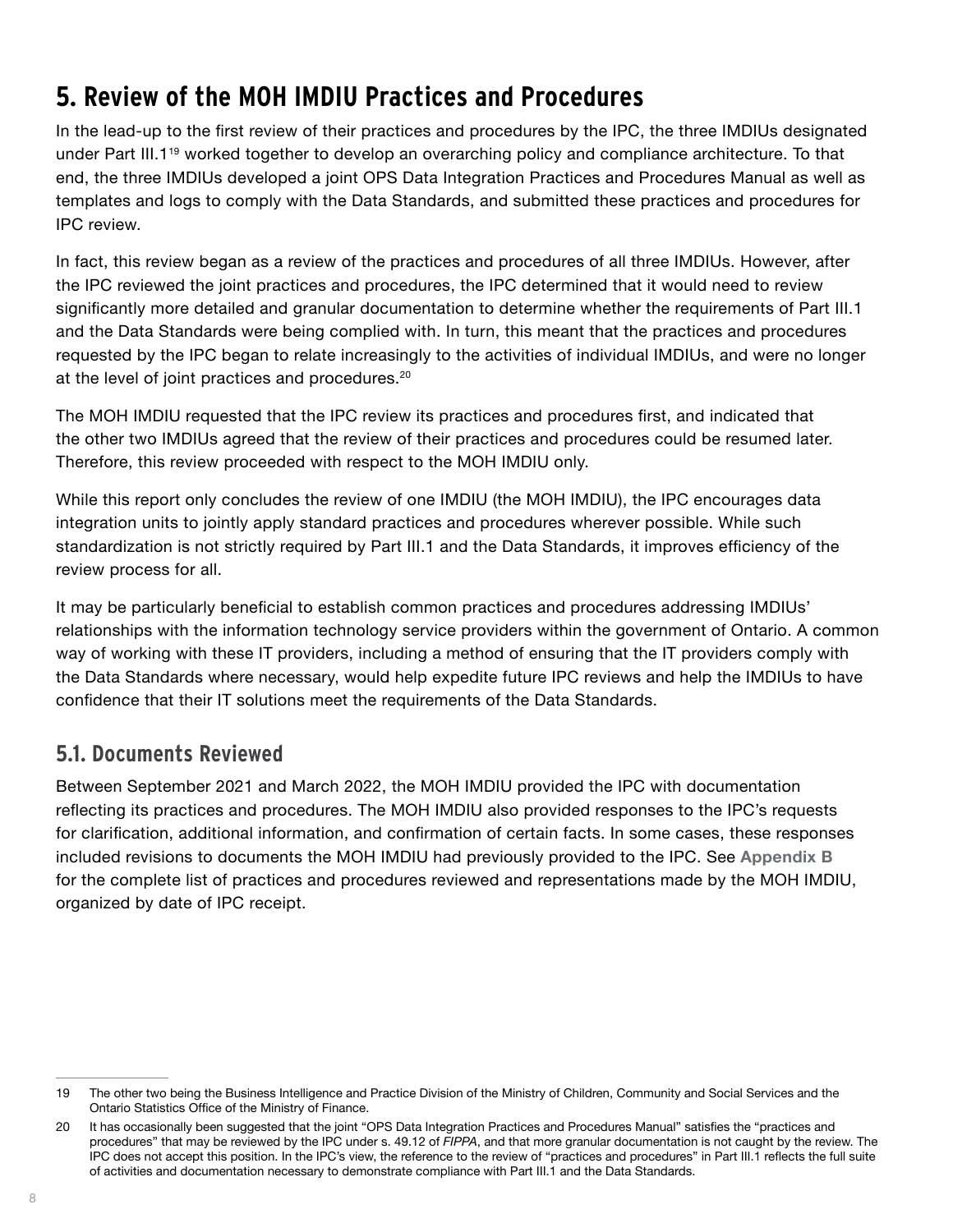# <span id="page-10-0"></span>**6. Findings of the Review**

This section is divided into sub‑sections corresponding to each of the seven overarching Data Standards. Each sub-section follows a similar format and contains a summary of:

- each requirement under the Data Standards;
- the relevant practices and procedures provided by the MOH IMDIU;
- the IPC's staff level comments on those practices and procedures made during the review; and
- the MOH IMDIU's responses to the IPC's staff level comments.

The sub‑sections include recommendations to report back to the IPC and orders under s. 49.12(7) of *FIPPA* that the Commissioner has decided to make, along with the Commissioner's reasons.

On the whole, the MOH IMDIU was very responsive to the IPC's staff level comments. It should be noted that this summary focusses on the most significant and potentially still outstanding issues identified by the IPC. Drafting comments, comments that were fully resolved, and comments and recommendations that do not relate to significant privacy or security risks are generally not summarized below.

# **6.1. General Requirements**

This Standard sets out the overarching responsibilities of the MOH IMDIU to ensure compliance with Part III.1, the Data Standards, the Practices and Procedures, other applicable provisions of *FIPPA* and its regulations, and agreements and acknowledgements made pursuant to them.

# **Requirement 1: Develop, document and implement Practices and Procedures that address each of the requirements set out in the Part, its regulations and the Data Standards**

Requirement 1 of the Data Standards applies to all other requirements in the Data Standards. It requires the development and implementation of written practices and procedures for every requirement in Part III.1, its regulations and the Data Standards. Further, these developed, documented, and implemented practices and procedures must describe, for each requirement: member roles and responsibilities, accountability structures, documentation practices regarding decisions relating to personal information and/or coded information, and applicable time frames, among other things. Requirement 1 further sets out an overarching structure for the MOH IMDIU to internally monitor its own compliance by reviewing logs, lists, inventories, or documentation that they are required to maintain. The MOH IMDIU is also required to conduct broader internal reviews of its practices and procedures and their implementation at least once every three years to ensure they are kept up-to-date, continue to address the MOH IMDIU's compliance obligations, and are cohesive.

The MOH IMDIU provided the IPC with written practices and procedures meant to address compliance with the Data Standards. These include the high level OPS Data Integration Practices and Procedures Manual ("DI Manual"), several standard operating procedures, various templates, standard forms, and supporting documents. The DI Manual sets out general roles and responsibilities and reporting lines for members of the MOH IMDIU, as well as a high level overview of the data integration activities subject to the practices and procedures. The standard operating procedures describe in more detail the various tasks that each member role is responsible for throughout the lifecycle of a data integration project, as well as supporting technology and administrative tasks.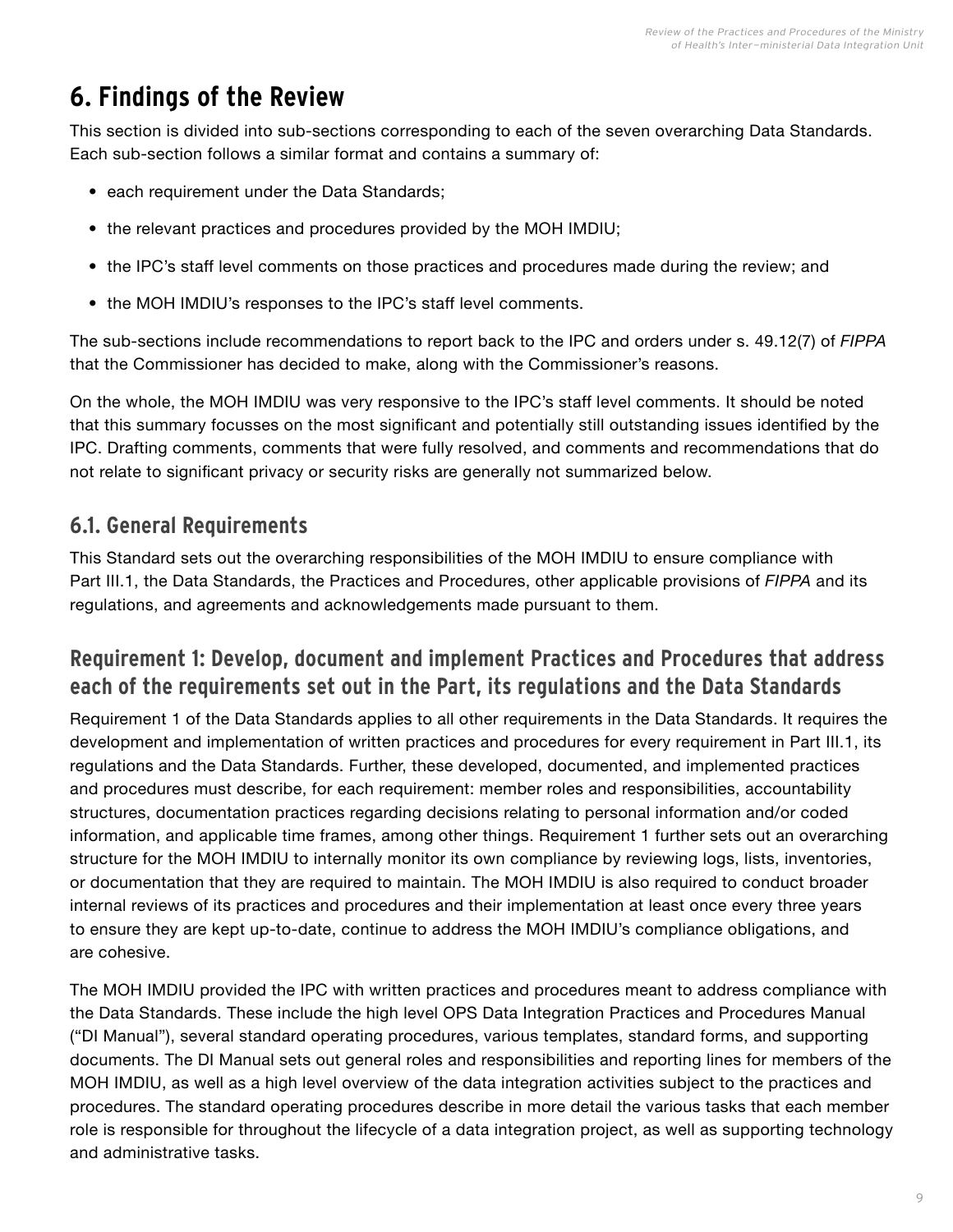Overall, the IPC found that the entire suite of MOH IMDIU practices and procedures reviewed by the IPC should be revised to make it more consistent, clearer, and simpler. The IPC observed that the same practices and procedures were referred to by different names, cross-references were out-of-date, and, in some cases, practices and procedures put forward inconsistent or incomplete requirements on the same issue. The IPC identified several of these inconsistencies in its comments to the MOH IMDIU and they need not be summarized here. The crucial point is that members of the MOH IMDIU must be able to practically implement the final written practices and procedures without needing to have in mind all the background and thinking that went into drafting them. The MOH IMDIU said it would make necessary clarifications, simplifications, and correct inconsistencies by March 31, 2022.

The IPC also found that the processes to address non‑compliance and outstanding recommendations were often not sufficiently fleshed-out.<sup>21</sup> More information on such processes should be added to address how recommendations and non-compliance will be documented and communicated within the MOH IMDIU to ensure timely action. The IPC further found that, in many instances, time frames for addressing recommendations arising from reviews are not clearly defined.22 The MOH IMDIU indicated the requested changes would be made and were aimed for completion by March 31, 2022. The IPC is satisfied that the risks associated with the above findings can be addressed through the MOH IMDIU's commitment, and that an order is not necessary.

More significantly, however, the IPC found that several of the reviews that must be periodically conducted by the MOH IMDIU of required logs, lists or documentation were not clearly required to occur.<sup>23</sup> The IPC advised that the practices and procedures should clearly require periodic reviews of the logs, lists, or documentation set out in requirements 5.3, 8.3, 12.2, 22.3, 25.3, and 27.3 of the Data Standards. The MOH IMDIU indicated this requested change would be made, with completion targeted for March 31, 2022.

While the IPC appreciates that the MOH IMDIU indicated it will make this requested change, the IPC also recognizes the significant role that internal reviews of logs, lists, inventories or documentation play under the Data Standards.<sup>24</sup> This is an important mechanism for the MOH IMDIU to detect and remediate non-compliance once it begins to collect personal information. It relates to significant matters such as: which members have physical access to the MOH IMDIU; the de-identification of coded information; and the datasets retained by the MOH IMDIU. In these circumstances, it is appropriate for the Commissioner to make an order under paragraph 2 of s. 49.12(7) of *FIPPA* that the MOH IMDIU change its documented practices and procedures to ensure they explicitly require internal reviews in compliance with the Data Standards.

<sup>21</sup> See requirements 1.1-1 and 1.1-2 of the Data Standards.

<sup>22</sup> See requirements 1.1-6, 1.3.2, 1.4.2, 4.2.3 of the Data Standards.

<sup>23</sup> See requirement 1.3 of the Data Standards.

<sup>24</sup> See requirement 1.3 of the Data Standards.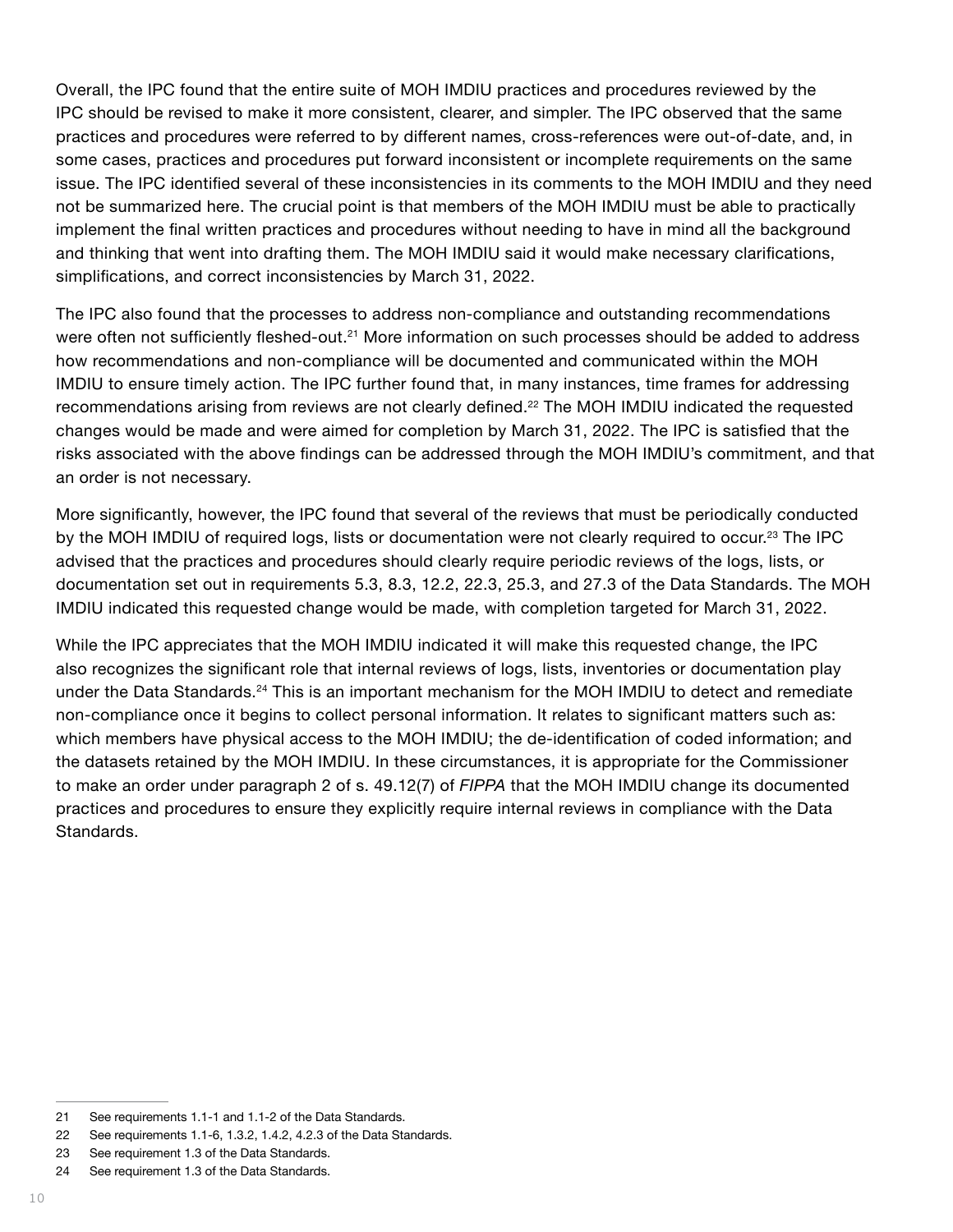#### **Order #1**

On or before April 29, 2022<sup>25</sup>, the MOH IMDIU must:

- a) change its documented practices and procedures to clearly require that logs, lists, inventories or documentation under requirements 5.3, 8.3, 12.2, 22.3, 25.3, and 27.3 be periodically reviewed in accordance with requirement 1.3;
- b) ensure that the changed practices and procedures in a) address the process for conducting these reviews and identify the member responsible for compliance in accordance with requirements 1.1-1 and 1.1-2; and
- c) send written confirmation to the IPC of compliance with this order.

# **Requirement 2: Provide initial and annual privacy and security awareness training to all members**

Requirement 2 of the Data Standards focuses on the privacy and security awareness training that MOH IMDIU members must receive in order to access the DI Environment<sup>26</sup> upon starting their role and annually thereafter. The training must cover minimum content including: relevant legal authorities, purposes and limitations with respect to collecting, using, and disclosing personal information and/or coded information, responsibilities in the event of a breach, the safeguards in place and duties with respect to them, various prohibited activities, procedures on handling requests for access to information, and limits on the use of de‑identified information. The content of the training must relate to the specific roles that members perform in the MOH IMDIU. Training materials must be kept up‑to‑date. Also, simulation exercises must be performed annually to test breach response procedures and the business continuity and disaster recovery plan with findings documented and any recommendations arising from the exercise addressed in a timely manner.

The MOH IMDIU provided the IPC with practices and procedures addressing this requirement. The DI Manual sets out the overarching obligation to perform training. The MOH User Management standard operating procedures assigns a responsible member for ensuring that training occurs and states members can only access the DI Environment after training is completed. The MOH IMDIU also provided the IPC with copies of training presentations which largely addressed the required content. The IPC suggested some specific improvements to the presentations, and the MOH IMDIU has generally addressed the IPC's comments and no order is necessary.

More significantly, the IPC found that the provided DI Compliance Management standard operating procedures contained an empty placeholder section intended to address the requirement for annual breach and business disruption simulations.<sup>27</sup> This section appears to have been left incomplete in error. The MOH

<sup>25</sup> While the MOH IMDIU indicated these changes, and other changes discussed below, were aimed for completion by March 31, 2022, this timeline for compliance is faster than the IPC would generally order with a requirement to provide written confirmation of compliance (especially given the date of this report). For that reason, the MOH IMDIU will be given longer deadlines (in this case until April 29, 2022) to make the ordered changes to its documented practices and procedures, on or before which it must further send written confirmation to the IPC of compliance with this order.

<sup>26</sup> The "DI Environment" is defined in the Data Standards (p. 54) as:

<sup>&</sup>quot;All associated system components and information assets of a [MOH IMDIU's] technology environment, including:

<sup>•</sup> hardware, software, applications, security systems, network appliances and servers; and

<sup>• [</sup>personal information], coded information, de‑identified information, logs and authentication data."

<sup>27</sup> See requirements 2.4.1 and 2.4.2 of the Data Standards.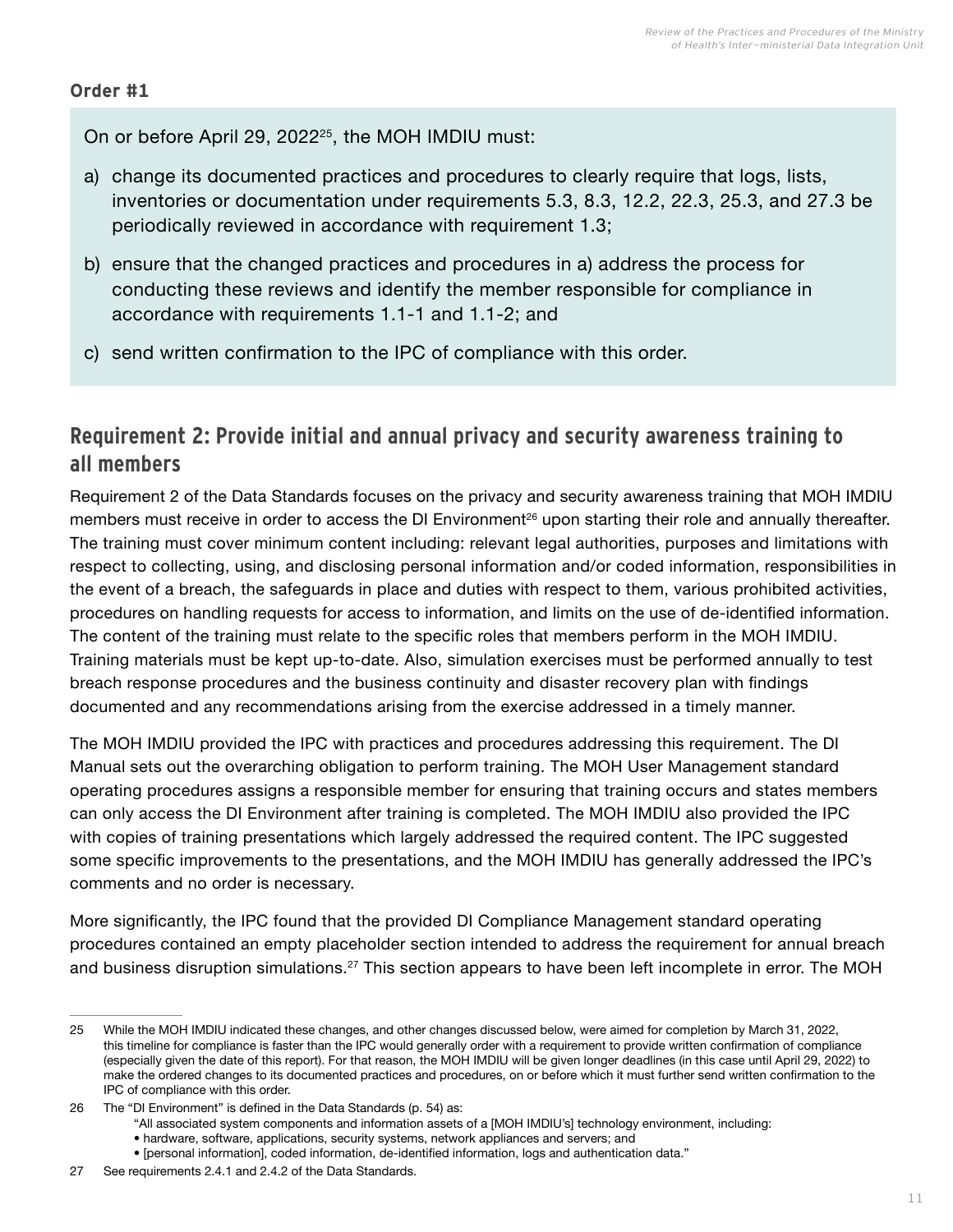IMDIU committed to completing the section as requested by March 31, 2022. While the IPC appreciates that the MOH IMDIU has indicated that it will be making the requested changes, the IPC also found that content detailing how this requirement would be implemented was absent from the practices and procedures it reviewed. Conducting these simulation exercises is important for ensuring that the members who are responsible for addressing actual or suspected privacy and security breaches and for implementing the business continuity and disaster recovery plan understand what they are required to do and have identified any gaps to be remediated. In these circumstances, it is appropriate for the Commissioner to make an order under paragraph 4 of s. 49.12(7) *FIPPA* requiring that the MOH IMDIU implement a documented practice and procedure to ensure compliance with the Data Standards.

#### **Order #2**

On or before April 29, 2022, the MOH IMDIU must:

- a) implement a documented practice and procedure to ensure that members responsible for addressing actual or suspected privacy and security breaches, or for implementing the business continuity and disaster recovery plan, periodically conduct simulation exercises;
- b) ensure that the implemented practice and procedure in a) addresses the process for conducting these simulation exercises and identifies the member responsible for compliance in accordance with requirements 1.1-1 and 1.1-2; and
- c) send written confirmation to the IPC of compliance with this order.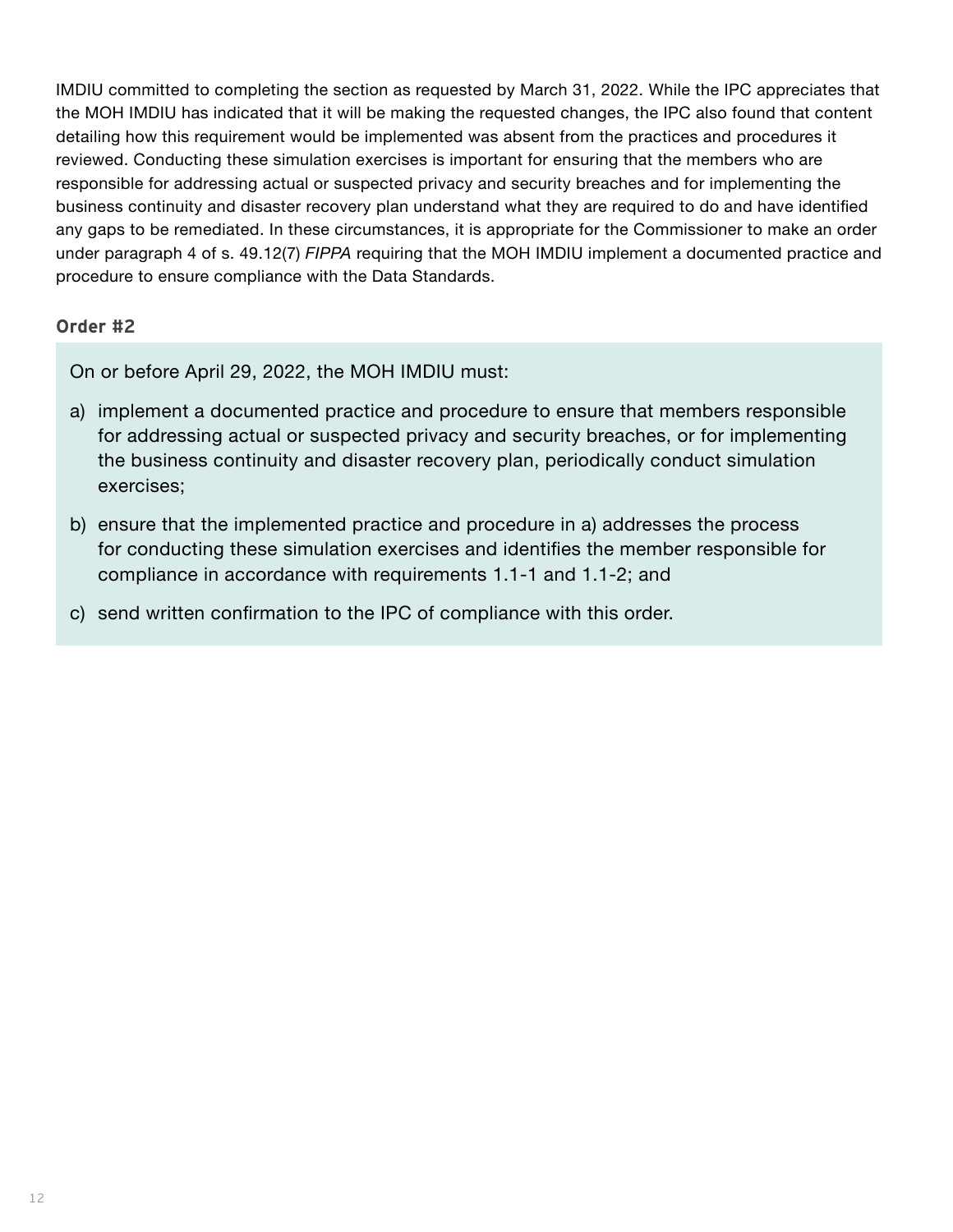# **Requirement 3: Identify and define an impartial process for members to report operational gaps or deficiencies, as well as actual or suspected incidents of non‑compliance by other members.**

Pursuant to requirement 3 of the Data Standards, the MOH IMDIU must identify and define an impartial process for members to report operational gaps or deficiencies, as well as actual or suspected incidents of non-compliance by other members. The purpose of this process is to outline the way in which members can express concerns about actual or suspected wrongdoing within the MOH IMDIU without fear or risk of retribution. The process must be confidential and must ensure that reports are not made to or addressed by an individual who may be involved in, or have direct authority over, the matter being reported. If such reports are determined to be actual or suspected breaches, the MOH IMDIU must respond to them in accordance with its breach response procedures as outlined in requirement 14 of the Data Standards.

The MOH DI Compliance Management standard operating procedures provided to the IPC partially address this requirement. These standard operating procedures describe a procedure to enable staff to confidentially report deficiencies. The standard operating procedures further require that reports relating to a privacy or security breach be handled in accordance with the IMDIU breach management processes and procedures.

The IPC found that the practices and procedures reviewed did specifically provide a process to report actual or suspected incidents of non-compliance.<sup>28</sup> However, the practices and procedures state that such reports should be made to the DI Manager who would also lead work to address the reports. The IPC finds that the DI Manager should not play this oversight role because they may not be impartial in that they are likely to be involved in the matter or have direct authority over the concerned individuals and activities. Therefore, the standard operating procedures do not satisfy the requirements for an impartial process to deal with confidential reports.29 While reports may be made to the DI Manager's director, this reporting line creates similar issues. The IPC further requested that the MOH IMDIU provide a description of how the current process with respect to handling the whistleblowing provisions set out in the *Public Service of Ontario Act (PSOA)* would or would not apply to the MOH IMDIU's activities under Part III.1 of *FIPPA*, and work with the IPC to develop practices and procedures that fully comply with this requirement. The MOH IMDIU committed to providing the requested material to the IPC by March 31, 2022 and continuing to work with the IPC to resolve this matter.

The IPC recognizes that there are already existing whistleblower provisions in *PSOA* that address the disclosure and investigation of alleged wrongdoing in the Ontario public services. The IPC determined that existing practices and procedures under *PSOA* will likely partly address requirement 3 of the Data Standards, and that the MOH IMDIU has further developed practices and procedures under Part III.1 that partially comply with the Data Standards. The IPC recognizes that the MOH IMDIU committed to providing the amended documents to the IPC by March 31, 2022 and continuing to work with the IPC to resolve this matter. The Commissioner does not consider it necessary to issue an order in these circumstances.

<sup>28</sup> See requirement 3.1-2 of the Data Standards

<sup>29</sup> See requirements 3 and 3.2.1-2 of the Data Standards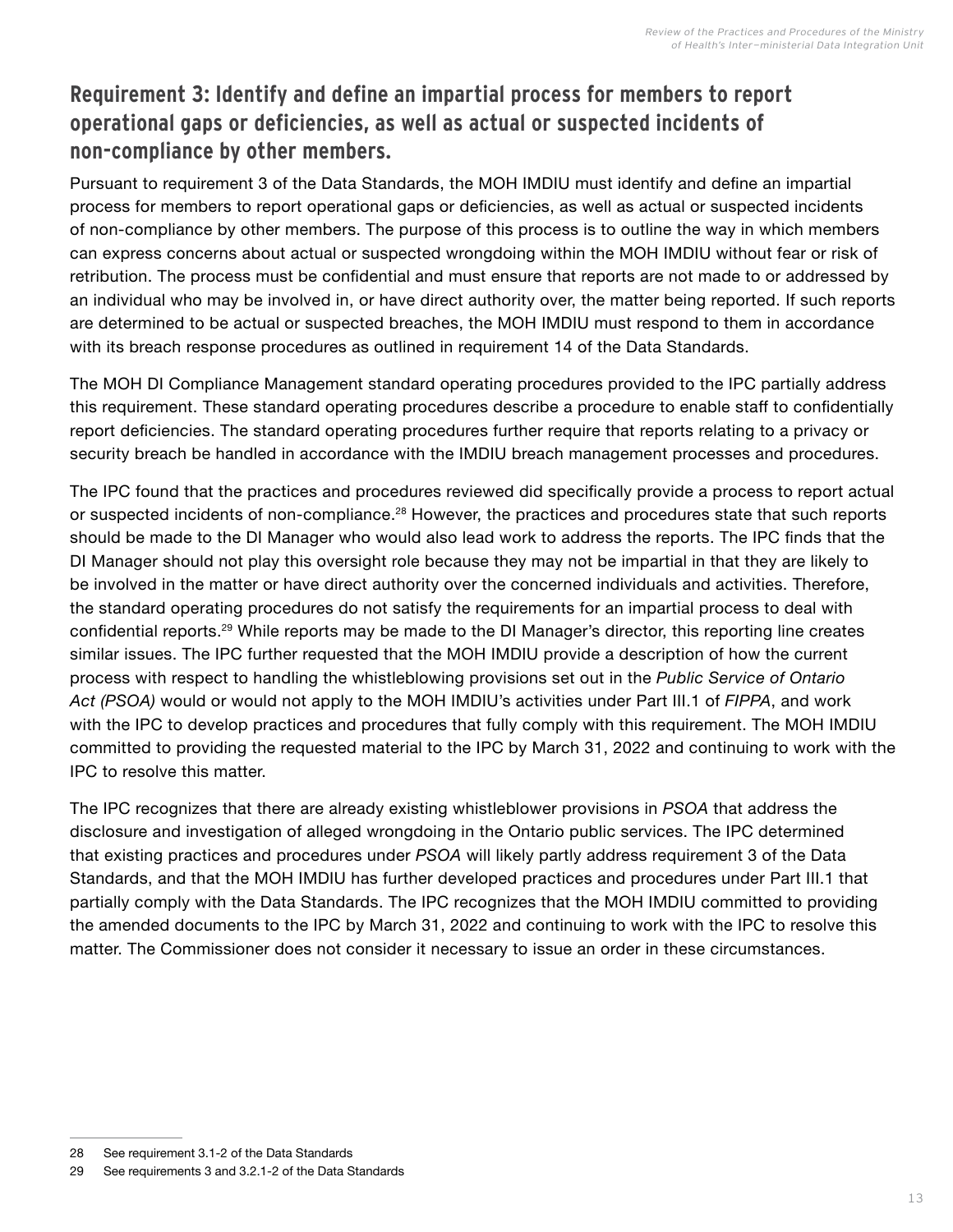# **Requirement 4: Conduct a privacy impact assessment to identify, analyze and mitigate potential privacy risks where required**

Requirement 4 of the Data Standards stipulates that privacy impact assessments (PIAs) must be conducted to identify, analyze and mitigate privacy risks. The MOH IMDIU is required to identify and define the circumstances that would require a PIA or an update to a PIA including certain minimum prescribed circumstances. These minimum circumstances are:

- a new collection of personal information or change to an ongoing collection of personal information; and
- implementation of a new, or change to a, program, process, technology or system relating to the MOH IMDIU's activities under Part III.1 that could affect the privacy of individuals or the confidentiality of information.30

The MOH IMDIU must also describe the required content of a PIA, and this description must include minimum content specified in the Data Standards. The MOH IMDIU must also prioritize and address PIA recommendations in a timely manner, and meet related documentation obligations.

The MOH IMDIU provided the IPC with documentation addressing this requirement, including: an overarching requirement in the DI Manual to conduct PIAs; several provisions in standard operating procedure; a template PIA to be used for specific data integration initiatives; and a September 2021 PIA focused on the MOH IMDIU's DI Environment (the Environment PIA).31

The IPC found that the Environment PIA's scope did not include the Data Transfer Tool (DTT) used to collect and disclose information from/to external entities, The Environment PIA further referenced a separate PIA conducted on the BIT data environment.<sup>32</sup> The IPC requested the MOH IMDIU provide the status of any identified risks with respect to assessments of those systems. In the case of accepted risks, the IPC requested the reasoning behind not implementing the recommendation. Finally, the IPC asked whether or not the assessments of BIT and DTT had been updated in light of the MOH IMDIU's status under Part III.1, and if not, to provide an explanation. The MOH IMDIU responded that it was not the business owner of the BIT and DTT PIAs, it assumes the related risks have been assessed and addressed, and it is committed to the continual improvement of the IMDIU Practices and Procedures that fall within the Ministry of Health's mandate to ensure the safe handling of personal information and personal health information.

The IPC finds that DTT and BIT are critical components of the information transmission and retention functions of the MOH IMDIU's DI Environment under the Data Standards and its role under Part III.1. When the MOH IMDIU becomes operational, its reliance on DTT and BIT will constitute a new (in relation to its activities under Part III.1) program, process, technology or system relating to its activities under Part III.1 that could affect the privacy of individuals or the confidentiality of information.33 The MOH IMDIU is required to conduct a PIA in accordance with the Data Standards of this program, process, technology, or system. More broadly, the MOH IMDIU is accountable for having an up-to-date understanding of the risks of using such platforms.

<sup>30</sup> See requirements 4.1.2 and 4.1.3 of the Data Standards.

<sup>31</sup> The PIA provided to the IPC was assigned version number 0.4, and included a placeholder for a final version 1.0. The provided PIA included placeholders for a summary of privacy findings and actions and a risk mitigation plan.

<sup>32</sup> More information about these systems can be found in the discussion of Requirement 9.

<sup>33</sup> Within the meaning of requirement 4.1.2-2 of the Data Standards.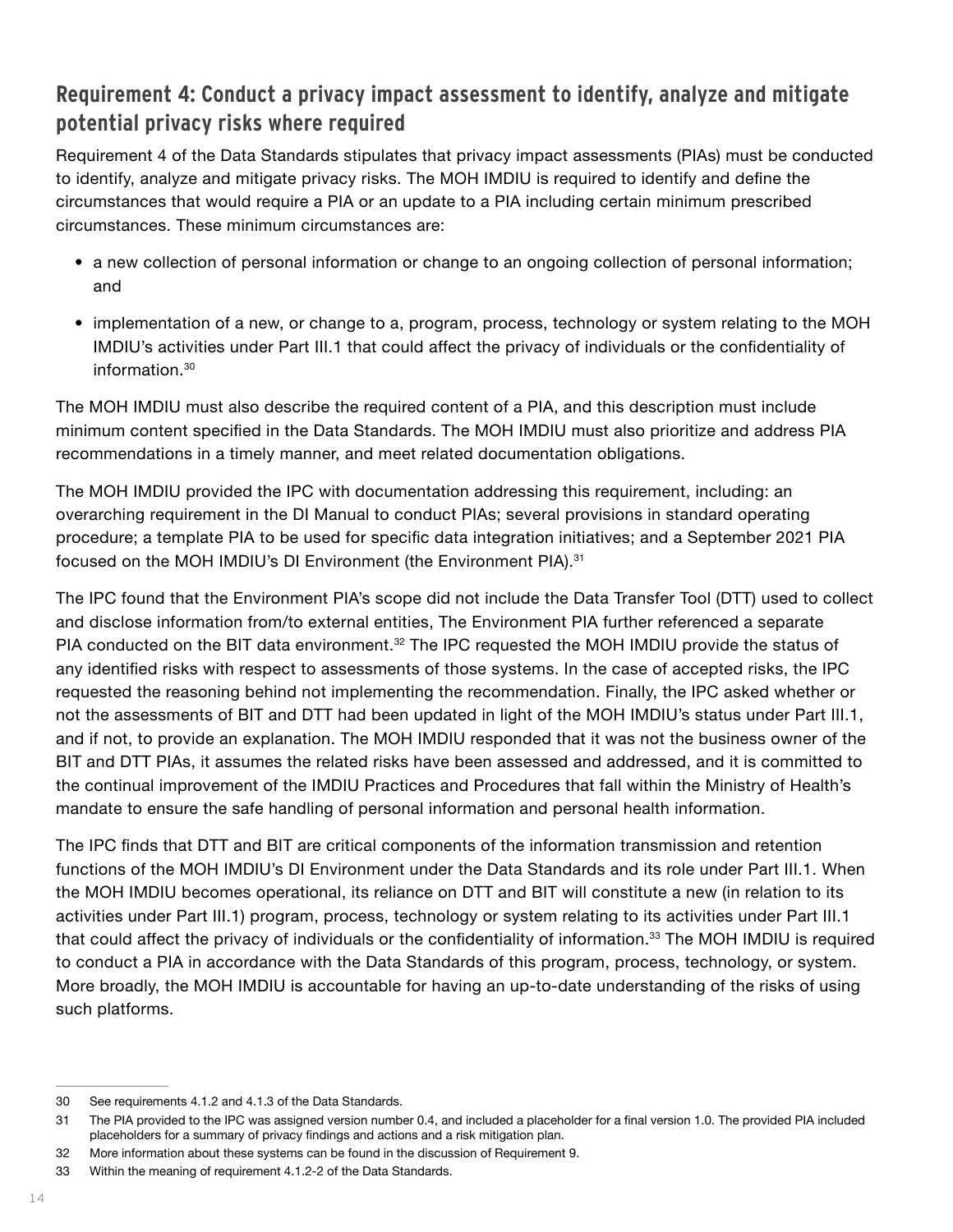<span id="page-16-0"></span>The IPC acknowledges that DTT and BIT are administered outside the MOH IMDIU, but this does not affect the fact that the MOH IMDIU, its members (and more broadly the minister of the ministry in which the MOH IMDIU is located)<sup>34</sup> are responsible for compliance with Part III.1 and the Data Standards - they cannot assume that risks have been addressed. The requirement to conduct PIAs and address risks arising therefrom is one of the most important safeguards of this data integration model. In these circumstances, it is appropriate for the Commissioner to make an order under paragraph 4 of s. 49.12(7) *FIPPA* requiring that the MOH IMDIU implement a documented practice and procedure in respect of PIAs to ensure compliance with the Data Standards.

### **Order #3**

On or before September 30, 2022, the MOH IMDIU must:

- a) implement the documented practice and procedure of conducting an up-to-date PIA(s), or ensure that an up-to-date PIA(s) has been conducted, of BIT and DTT in compliance with requirement 4;
- b) prioritize and address any recommendations resulting from the PIA(s) in a) to address and eliminate privacy and/or confidentiality risks in a timely manner; and
- c) send written confirmation to the IPC of compliance with this order.

## **6.2. Collection, Use, and Disclosure**

This standard outlines the minimum requirements that the data integration units must meet when collecting, using and disclosing personal information, coded information and de‑identified information, as applicable. The MOH IMDIU must take reasonable steps to: ensure the protection of privacy; comply with its legal obligations; and ensure that the persons, entities and organizations it interacts with do the same.<sup>35</sup>

**Requirement 5: Collect, use and disclose personal information, coded information and/or de‑identified information only in accordance with applicable requirements in Part III.1, the Data Standards, the Practices and Procedures, other applicable provisions of** *FIPPA* **and its regulations, and agreements and acknowledgements made pursuant to them.**

Requirement 5 of the Data Standards addresses the practices and procedures that must be in place to ensure that the MOH IMDIU only collects, uses, and discloses personal information, coded information and/or de‑identified information in accordance with applicable requirements. This includes identifying and defining the restrictions in place on collection, use, and disclosure (including specifying certain minimum restrictions).

<sup>34</sup> See s. 49.11 of *FIPPA*.

<sup>35</sup> Sections 49.2 to 49.10 of *FIPPA* are also relevant to these requirements.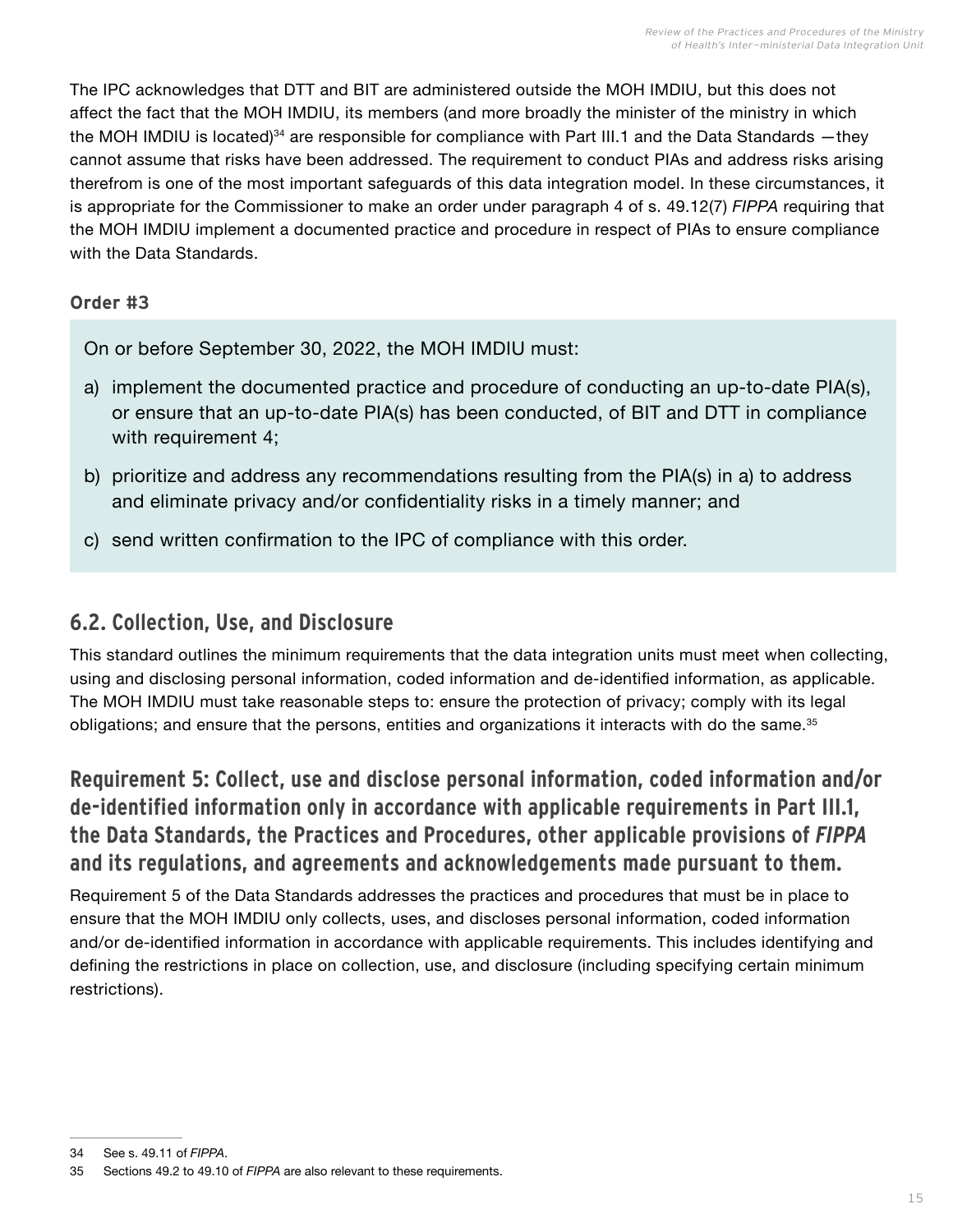## **Collection**

Requirement 5 has several sub‑requirements specifically focused on the collection of personal information and coded information. This includes maintaining an inventory of the personal information and coded information with the MOH IMDIU, and a requirement to review this inventory on an annual basis. $36$ 

The MOH IMDIU provided the IPC with the MOH DI Request Management standard operating procedures, which set out detailed procedures throughout the lifecycle of a data integration request (i.e. a project).<sup>37</sup> This includes specific procedures under the headings *Request Intake and Data Acquisition*, in which the standard operating procedures identify and define the requirements and/or conditions that must be satisfied to permit the collection of personal information and coded information. Specifically, the procedures require that the Intaker role<sup>38</sup> performs an assessment of the request against applicable eligibility requirements. The standard operating procedures also include procedures for maintaining a 'data holdings inventory' intended to track the personal information and coded information collected by the MOH IMDIU. The provided MOH DI Compliance Management standard operating procedures further describes the procedure by which the required annual reviews of the inventory are to be conducted.

The IPC found that the data holdings inventory did not fully address the minimum content of the inventory per requirement 5.4.2 of the Data Standards. Specifically, the IPC noted that the data holdings inventory must include fields for documenting the purpose of the collection as well as the need for that collection in relation to the identified purpose. The IPC further noted that the standard operating procedures do not explicitly identify the member responsible for maintaining the inventory. The IPC requested that changes be made to address these issues. The MOH IMDIU committed to making the requested changes by March 31, 2022. In light of the MOH IMDIU's commitment, no order is required.

#### **Use**

Similar to collection, several specific sub‑requirements pertain to the use of personal information and coded information. These address such matters as: identifying and defining requirements and purposes governing the MOH IMDIU's use of personal information and coded information, and ensuring that this information is only used where it is authorized for defined purposes and where all conditions, requirements, and conditions have been satisfied.39

The MOH DI Request Management standard operating procedures reviewed by the IPC focus on uses of personal information and coded information identified at the time of its collection. The standard operating procedures generally set out a linear, project‑specific lifecycle for personal information and coded information. Information associated with a particular project is kept logically segregated in project-specific repositories.

Setting out a linear project‑specific information lifecycle appears to correspond to the MOH IMDIU's anticipated usual workflow. This workflow involves a request being made for a data integration project, and the identification of the anticipated uses and disclosures of the information at or around the time of collection. However, the IPC notes that other uses and disclosures (as discussed below) can be reasonably anticipated to occur and that are unknown at the time a data integration project is requested and approved. Where practices and procedures exclusively cover usual workflow, and not reasonably anticipated

<sup>36</sup> See requirement 5.1 to 5.4 of the Data Standards.

<sup>37</sup> The DI Manual contains a very high level description of the collection, use and disclosure practices and procedures and need not be summarized here.

<sup>38</sup> The Intaker role is the first and key point of contact for data integration requests for both internal and external MOH IMDIU stakeholders. The Intaker role performs the initial review of the data integration request.

<sup>39</sup> See requirements 5.5 to 5.7 of the Data Standards.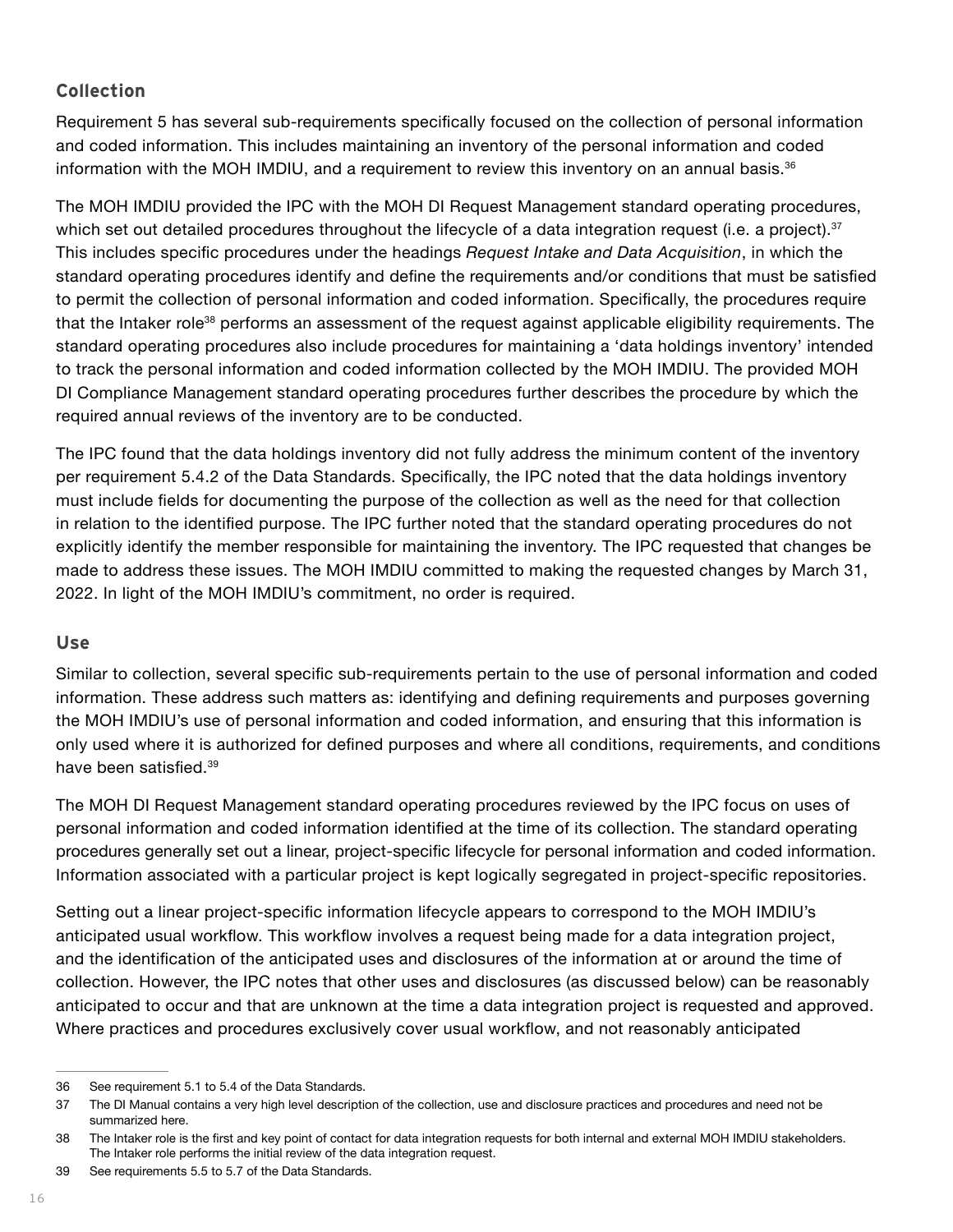contingencies, they create opportunity for activities that may not be in compliance with Part III.1 and the Data Standards. In that regard, the IPC commented that the provided standard operating procedures do not address the re‑use of previously collected personal information or coded information.

The IPC requested that the MOH IMDIU clarify whether it intends to use personal information or coded information for such purposes (and to make necessary changes to the practices and procedures).<sup>40</sup> Additionally, the standard operating procedures did not address the use (as opposed to disclosure) of personal information or coded information to facilitate the right of access and correction under s. 47 of *FIPPA* as required by the Data Standards. The MOH IMDIU responded that it will update its standard operating procedures to address both the re‑use of personal information and coded information and the use of personal information and coded information to respond to access and correction requests by March 31, 2022. The IPC determined that an order would not be necessary in light of the MOH IMDIU's commitment to updating its standard operating procedures, and the fact that the use cases to which the IPC's comments are directed appear to be uncommon at this point. However, the IPC recommends continued engagement on this subject, and in particular that the MOH IMDIU report back to the IPC within a year of this report.

### **Recommendation to Report Back #1**

On or before one year after the date of this report, the MOH IMDIU should provide the IPC with an update describing how its practices and procedures have been changed to address the re‑use of personal information and coded information.

### **Disclosure**

Requirement 5 pertains to the disclosure of personal information, coded information, and de‑identified information. This includes ensuring that this information is only disclosed to parties and for purposes that are identified and defined, and ensuring that it is only disclosed where it is authorized for defined purposes and where all conditions, requirements and conditions have been satisfied.<sup>41</sup> These requirements apply to de‑identified information in addition to personal information and coded information, due to the additional risks of re‑identification where such information leaves the MOH IMDIU.

Similar to the above discussion on use, the provided MOH DI Request Management standard operating procedures focuses on disclosing personal information, coded information, and/or de‑identified information primarily in the context of the specific project for which it was originally collected. In this model, the party to which information is disclosed is the same party that initiated the data integration project (the Requestor). The MOH DI Compliance Management standard operating procedures further included provisions for responding to access and correction requests. The MOH IMDIU also provided the IPC with a De‑identification and Linkage Specification, which includes a 'data release checklist' to ensure that the methodology for de‑identification has been followed for the de‑identified information intended for disclosure. The MOH DI Request Management standard operating procedures further assigns responsibility for approving the release of information to the role of Team Lead.

<sup>40</sup> For greater clarity, the IPC is not suggesting that the MOH IMDIU's practices and procedures must only be structured in a particular way, but that they should cover reasonable anticipated uses (and disclosures).

<sup>41</sup> See requirements 5.8 and 5.9 of the Data Standards.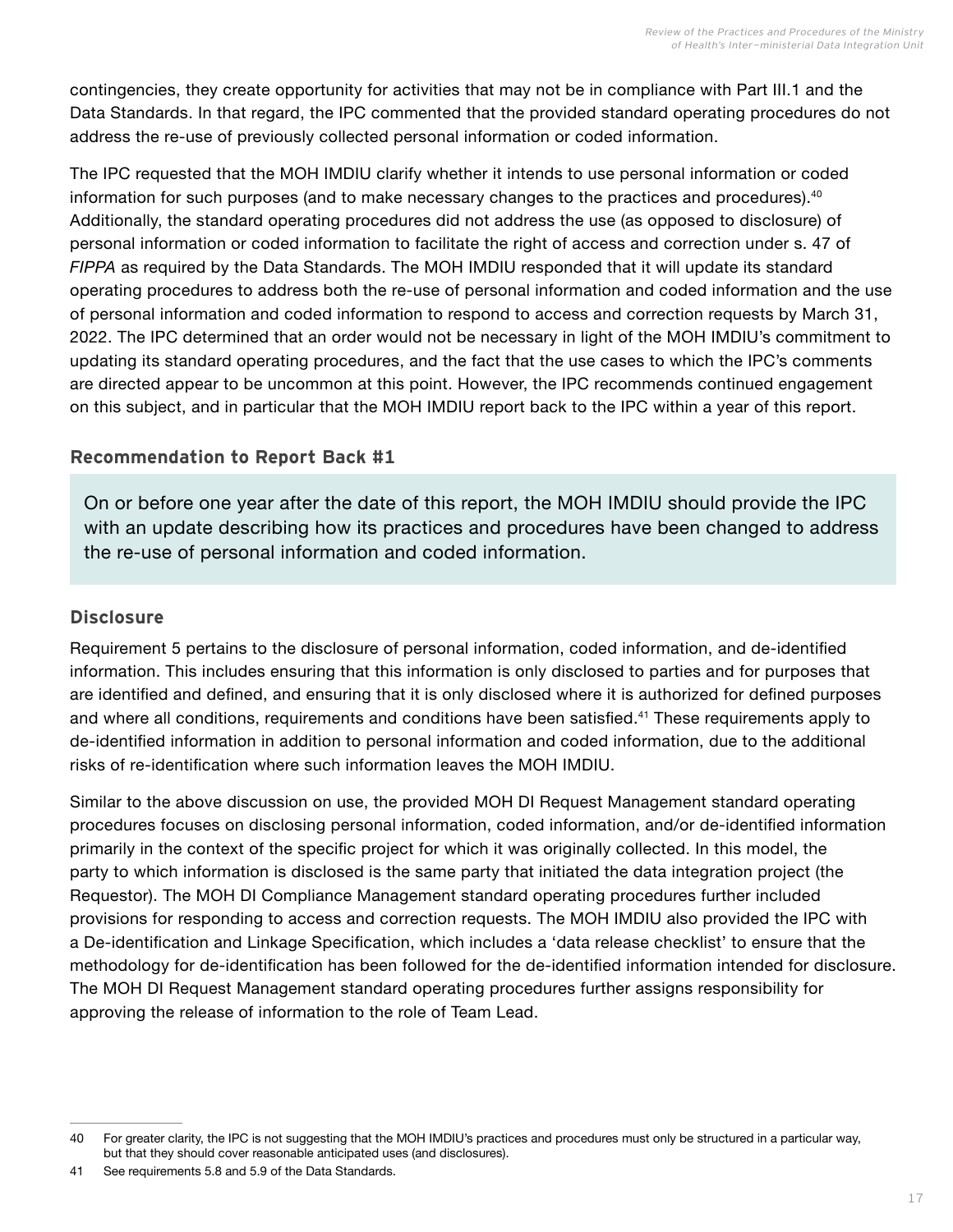The IPC provided several comments with respect to these disclosure specific requirements. We noted that the MOH DI Request Management standard operating procedures imply that personal information, coded information, and/or de‑identified information are disclosed in most cases only to the original Requestor, but there was no explicit concise statement itemizing the various parties to whom the information may be disclosed and the circumstances in which and purposes for which those disclosures may occur.<sup>42</sup> As with the discussion on use, the standard operating procedures do not clearly address potential disclosures outside of the context of fulfilling a specific request identified at the time of collection. The IPC requested that the MOH IMDIU update its standard operating procedures with a concise statement itemizing the various parties to whom personal information, coded and/or de‑identified information may be disclosed and the circumstances in which and purposes for which those disclosures may occur. The MOH IMDIU committed to making the requested changes by March 31, 2022.

In light of the MOH IMDIU's commitments to address the IPC's comments on the disclosure requirements of the Data Standards, no order is necessary.

# **Requirement 6: Execute a data sharing agreement or obtain a written acknowledgement when collecting or disclosing PI, coded information and/or de‑identified information, where required.**

Requirement 6 of the Data Standards obligates the MOH IMDIU to execute a data sharing agreement (DSA) or obtain a written acknowledgement when collecting or disclosing personal information, coded information and/or de-identified information, as required.<sup>43</sup>

## **Data Sharing Agreements**

Under the Data Standards, Data Sharing Agreements (DSAs) must be executed where reasonably necessary to protect the privacy of individuals and the confidentiality of information, including in specific minimum circumstances. DSAs must be executed prior to the MOH IMDIU collecting personal information or coded information from a source outside the Ministry of Health, and before disclosing personal information or coded information to another data integration unit outside the Ministry of Health. In certain circumstances, a DSA may further be required where the MOH IMDIU is collecting or disclosing de‑identified information. Each DSA must include certain minimum content. The MOH IMDIU is also required to develop and maintain a log of DSAs executed by the MOH IMDIU. The log must contain certain minimum content.

The intake process in the MOH DI Request Management standard operating procedures includes provisions that assign responsibility to the Intaker‑DIU role to determine if a DSA should be executed. The standard operating procedures require that DSAs be executed in the circumstances listed in Requirement 6.1.2-1 and 6.1.2-2 of the Data Standards, and executed DSAs must be documented in a log. The MOH IMDIU provided the IPC with a data sharing agreement template intended to address the minimum required content of DSAs under section 6.2.2 of the Data Standards, and the IPC provided comments on this template. The MOH DI Request Management standard operating procedures further requires that DSAs follow the provided template.

The IPC found that the standard operating procedures only referred to the requirement to execute a DSA at the Intake (i.e. collection) stage. The practices and procedures do not address disclosures to other parties besides the requester, and the need to execute DSAs in those circumstances under requirement 6.1 of the Data Standards and to maintain logs of DSAs under requirement 6.3 of the Data Standards. This omission

<sup>42</sup> See requirements 5.8-1, 5.8-2, 5.8.-3, and 5.9 of the Data Standards.

<sup>43</sup> See requirements 6 to 6.9 of the Data Standards.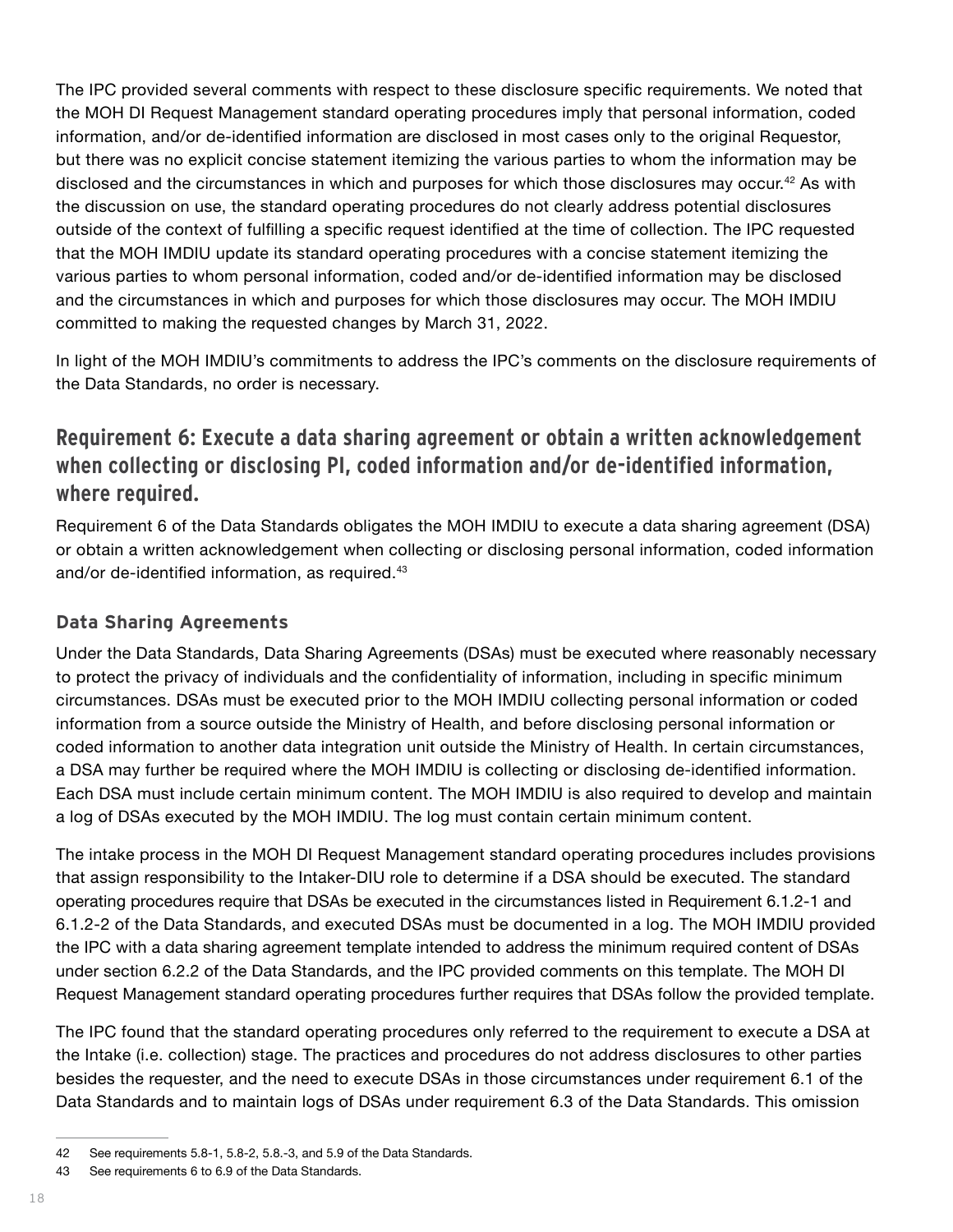is another example of gaps created by the linear, project‑specific information lifecycle which is assumed in the MOH IMDIU's practices and procedures. The IPC requested that the MOH DI Request Management standard operating procedures be amended to reflect when a DSA is required for disclosures, with associated processes, approvals and identification of the member responsible. The MOH IMDIU committed to addressing this request by March 31, 2022.

## **Written Acknowledgements**

Where a DSA is not executed, the Data Standards require that the MOH IMDIU obtain a written acknowledgment (WA) in relation to a collection or disclosure of personal information, coded information and/or de‑identified information where it is reasonably necessary to protect the privacy of individuals and the confidentiality of information and in specific minimum circumstances. A WA must generally be obtained where the MOH IMDIU is collecting personal information or coded information from the broader Ministry of Health, or where it is disclosing de‑identified information to the broader Ministry of Health.

The MOH DI Request Management standard operating procedures' Intake process assigns responsibility to the Intaker‑DIU role to determine if a WA should be established. The standard operating procedures require that the Intaker‑DIU confirms the existence of a WA, or initiates a process to create one, in the event of a data integration request from an internal MOH program area, and document completed WAs in a log. The MOH IMDIU further provided two WA templates, one for WAs in the context of the MOH IMDIU as the collecting entity, and one in the context of the MOH IMDIU as the disclosing entity. The IPC provided comments on these templates. The IPC found that the standard operating procedures did not include a general requirement that WAs be conducted in circumstances where it is reasonably necessary to protect the privacy of individuals and the confidentiality of information, nor did it define the minimum specific circumstances in which a WA is reasonably necessary as itemized in the Data Standards under requirement 6.4.2. The standard operating procedures also did not clearly state that where required, WAs must be obtained from the relevant counterparty prior to the collection or disclosure of information under requirement 6.4.4. The MOH IMDIU committed to addressing the IPC's findings by March 31, 2022.

In light of the MOH IMDIU's commitment to address the IPC's findings on the DSA and WA requirements of the Data Standards by March 31, 2022, and the relatively low risk until such time as they are addressed, no order is necessary.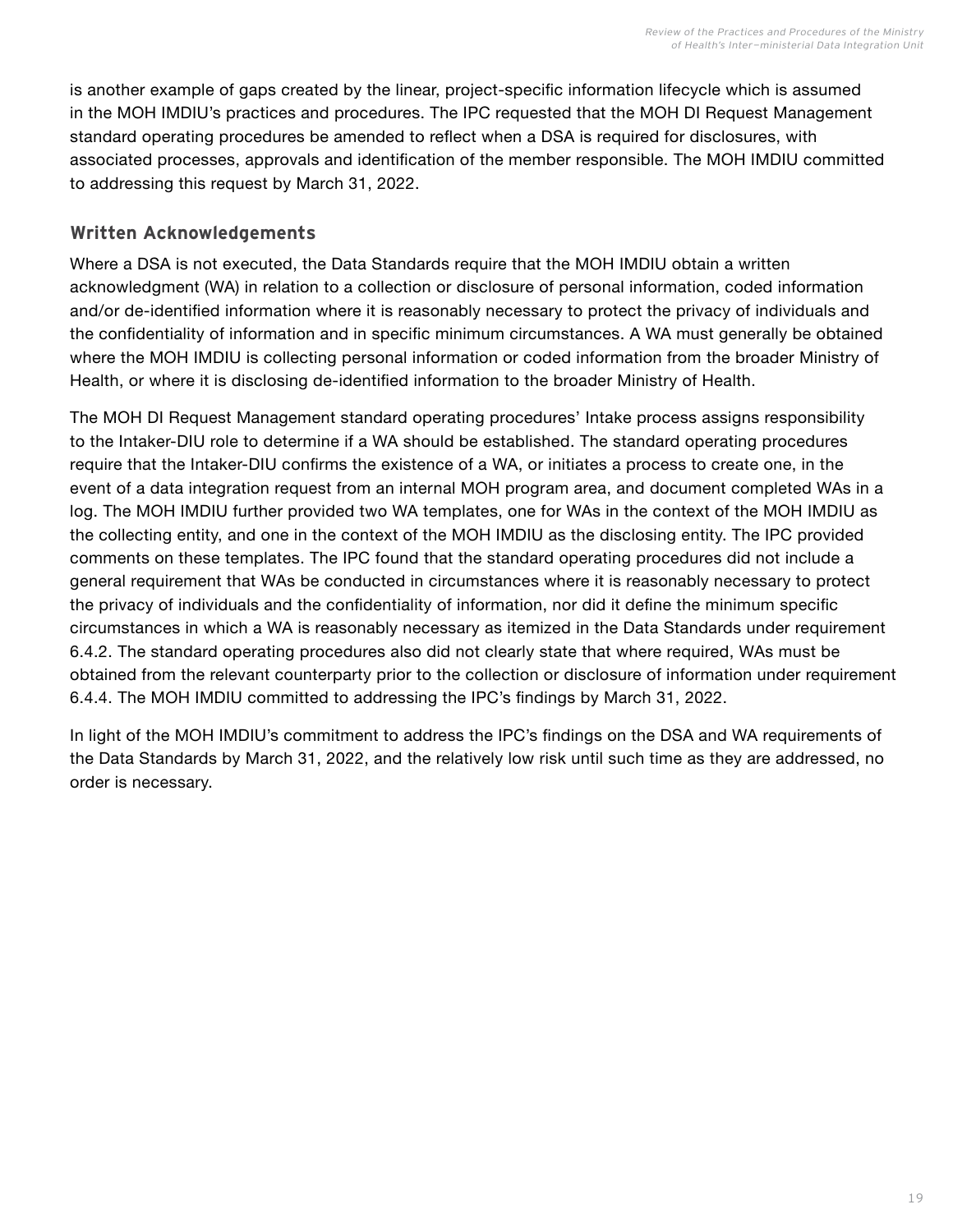# <span id="page-21-0"></span>**6.3. Secure Retention and Transfer**

# **Requirement 7: Ensure that the DI Environment is only accessible to members who require access to it in the performance of their duties under Part III.1**

Requirement 7 of the Data Standards stipulates that the MOH IMDIU must identity and define various access management controls and ensure, among other things, that the DI Environment is only accessed by members where authorized for defined purposes and circumstances and all conditions, requirements and restrictions have been satisfied. This includes: defining business roles and their access needs; keeping operational roles segregated from security and audit functions;44 ensuring that access is only available in specific approved circumstances and is clearly logged; and that all MOH IMDIU members and service providers sign agreements that include specific minimum content.

The MOH IMDIU provided the IPC with several documents addressing this requirement. The DI Operational and Data Governance Document and the DI Manual<sup>45</sup> provides an overview of the various business roles in the MOH IMDIU and their primary responsibilities. The MOH DI User Management standard operating procedures generally outline criteria used to grant user access to the DI Environment. This includes a requirement to sign a confidentiality agreement before access to the DI environment is granted, and assigning overall responsibility to the Team Lead for approving and logging most changes to member access privileges, including revoking access when the DI member's employment or contract relationship with the DI Unit ends. The IPC was also provided with a spreadsheet documenting the permissions required by each role for various major systems within the DI Environment, a template User Confidentiality Agreement, as well as a template for logging user registration and access events.

The IPC found several instances where security measures required under the Data Standards were absent from the practices and procedures provided. With respect to Requirement 7, the IPC noted the absence of:

- requirements specifically relating to password strength, protection, use, confidentiality and change requirements;<sup>46</sup>
- a process for handing failed log-in/access attempts, including the number of failed attempts that will result in a denial of access;<sup>47</sup>
- a specific process for handling idle sessions, including the length of time idle that will require re‑authentication (although there are some general references as "DI Users machines must be password protected with short time‑out sessions in the event DI Users must leave their machines unattended);<sup>48</sup> and
- The use of multifactor authentication to minimize risks.<sup>49</sup>

<sup>44</sup> Except where duties cannot be segregated across multiple distinct members due to lack of available human resources (e.g., in smaller DI Units). In such case, other appropriate controls such as monitoring of activities and management supervision must be enhanced to achieve the same effect;

<sup>45</sup> Note that the DI Manual references to secure retention and transfer requirements are fairly general, and are generally not summarized in this section of the report for the sake of brevity.

<sup>46</sup> See requirement 7.2-4b of the Data Standards

<sup>47</sup> See requirement 7.2-4c of the Data Standards

<sup>48</sup> See requirement 7.2-4d of the Data Standards

<sup>49</sup> See requirement 7.2-4e of the Data Standards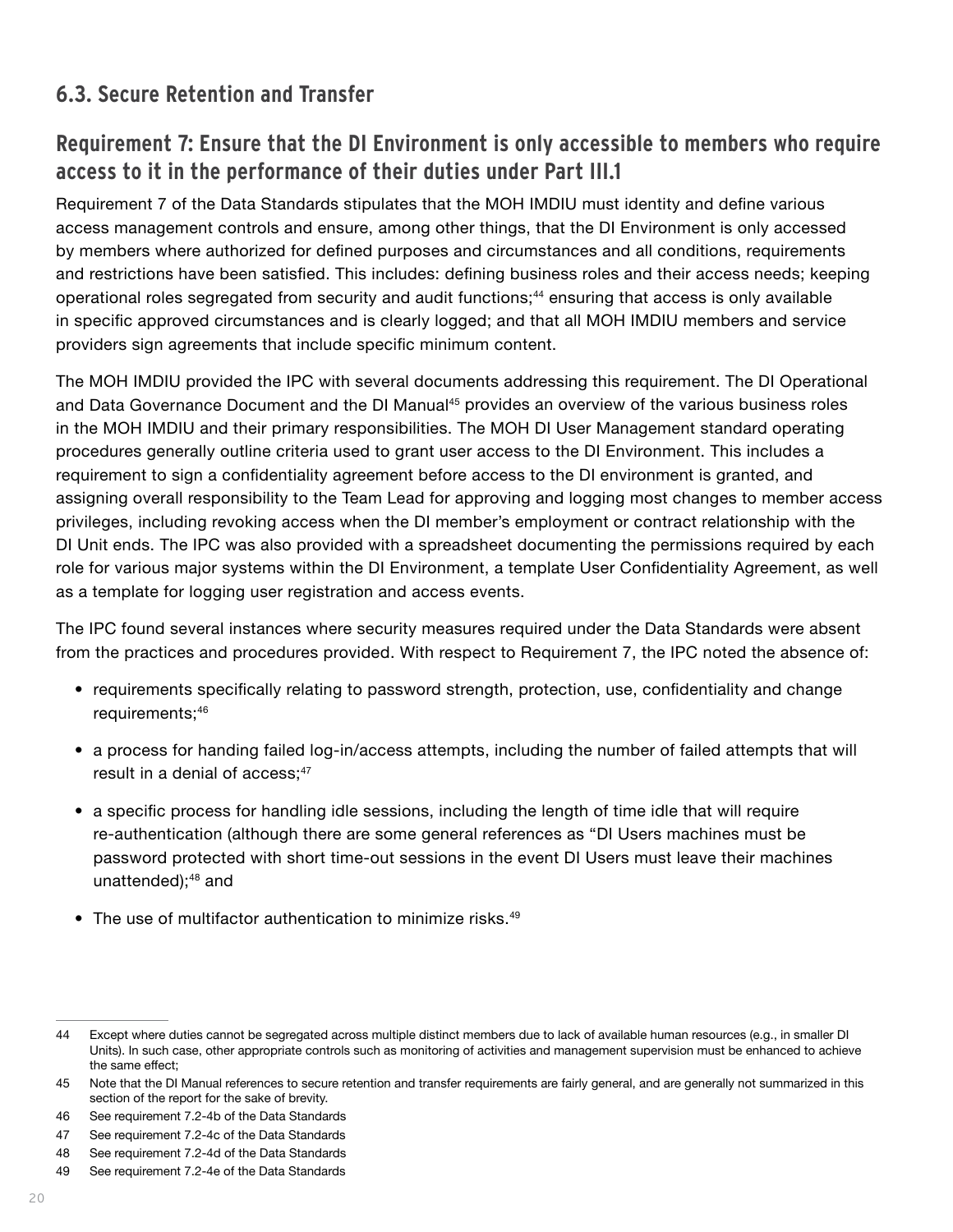Based on the DI Manual's references to numerous Government of Ontario Information Technology Standards  $(GO-ITS$  standards),<sup>50</sup> the IPC understood that the MOH IMDIU was subject to those additional standards and requested that the MOH IMDIU identify these GO-ITS standards for review. The MOH IMDIU provided the IPC with a document mapping the relevant Data Standards to GO-ITS standards applicable more broadly to the OPS addressing password strength, handling failed logins, session timeouts, and multifactor authentication that address the requirements under this Standard. After review of the MOH IMDIU's mapping document and referenced GO-ITS standards, the IPC is satisfied and no order is necessary.

With respect to confidentiality agreements, the IPC found that the provided template agreement should specify the approved purposes for which access to the DI Environment is permitted. This will help ensure that DI Members acknowledge their obligation to only collect, use, and disclose personal information and/or coded information for those purposes permitted by the confidentiality agreement<sup>51</sup> and where other or less information will not serve the required purpose.52 The MOH IMDIU informed the IPC they will respond to this issue in the User Confidentiality Agreement by March 31, 2022.

The IPC further found that the information it had received did not address the requirements for service providers of the MOH IMDIU (where they are not members) to enter into written agreements if they are supplying services related to the collection, linkage, use, disclosure, de‑identification, retention, transfer, disposal or destruction of personal information, coded information or de‑identified information.53 The MOH IMDIU informed the IPC that many IT operations services are provided to the MOH IMDIU by the Health Services I&IT Cluster (HSC) of the Ministry of Health and more generally the OPS Information Technology Services (ITS) organization.

The IPC was provided a Service Level Agreement (SLA) between the Capacity Planning and Analytics Division of MOH (under which the MOH IMDIU operates), and HSC. This SLA predates the establishment of the Data Standards and does not address requirement 7.8 of the Data Standards. While the MOH IMDIU informed the IPC that HSC/ITS administrators would be required to sign user confidentiality agreements, the IPC further commented it was unclear if HSC/ITS administrators were considered members of the DI Unit as defined in the Data Standards. The MOH IMDIU clarified that HSC/ITS administrators performing data integration work would be considered members.

The IPC requested that the MOH IMDIU update the standard operating procedures to require that all individuals who supply services (whether on their own behalf or on behalf of another person, entity or organization) related to the collection, linkage, use, disclosure, de‑identification, retention, transfer, disposal or destruction of PI, coded information, or de‑identified information, and who are not members, be required to execute a version of the template user confidentiality agreement with amendments requested by the IPC to address requirement 7.8.2. In response to the IPC's recommendation, the MOH IMDIU provided the IPC with an updated User Confidentiality Agreement that included provisions intended to address requirement 7.8. However, the updated text is integrated into the overall agreement in an unclear manner, and appears to combine requirements applicable to members, with requirements that are not applicable to members. Therefore, it is not clear that the amended confidentiality agreement meets the requirements in 7.8 of the Data Standards.

<sup>50</sup> "The Government of Ontario Information and Technology Standards (GO-ITS) are the official publications concerning the standards, guidelines, technical reports and preferred practices adopted by the Government of Ontario" – see **[Information technology standards | ontario.ca](https://www.ontario.ca/page/information-technology-standards)**

<sup>51</sup> Or, in the case of disclosure, as required by law. See requirement 7.5-6 of the Data Standards

<sup>52</sup> See requirement 7.5-7 of the Data Standards

<sup>53</sup> See requirement 7.8 of the Data Standards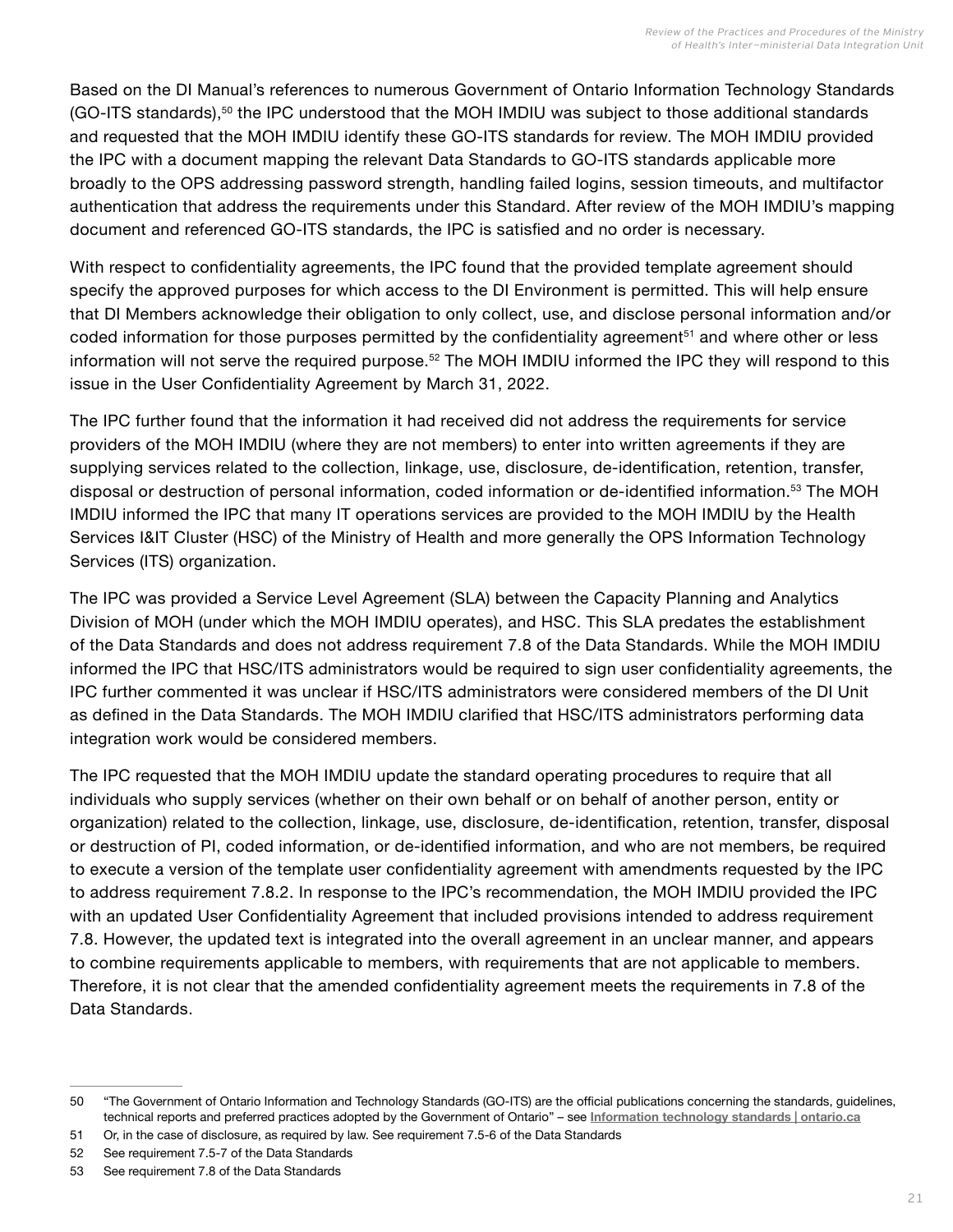The IPC is satisfied that the risks associated with the above comments can be addressed through the MOH IMDIU's changes to its practices and procedures, and that an order is not necessary. However, the IPC recommends further changes to address the IPC's above comments and that the MOH IMDIU report back to the IPC to consult further.

## **Recommendation to Report Back #2**

On or before one year after the date of this report, the MOH IMDIU should:

- a) refine its practices and procedures with respect to individuals who supply services (whether on their own behalf or on behalf of another person, entity or organization) related to the collection, linkage, use, disclosure, de‑identification, retention, transfer, disposal or destruction of PI, coded information or de‑identified information, and who are not members in accordance with requirement 7.8; and
- b) consult with the IPC on these practices and procedures.

# **Requirement 8: Implement physical security measures that are reasonable in the circumstances to protect personal information and coded information from theft, loss, and unauthorized use and disclosure**

Requirement 8 of the Data Standards addresses the physical security measures that must be in place to protect personal information and coded information from theft, loss, and unauthorized use and disclosure. This includes requiring MOH IMDIU practices and procedures with respect to locks, alarms, visitor protocols, workspace security, measures to enable the secure retention of personal information and coded information in non-electronic form, and logging of individuals with access to the MOH IMDIU's physical premises. The MOH IMDIU's practices and procedures must also ensure that only authorized members and visitors may access its physical premises, ensure that physical security vulnerabilities are resolved in a timely manner, ensure that physical access to the DI Unit premises is immediately revoked when access is no longer needed, and ensure that the retention and transfer of non‑electronic storage media is authorized for defined purposes and circumstances, and all conditions, requirements, and restrictions have been satisfied.<sup>54</sup>

The MOH DI Environment Management standard operating procedures provided to the IPC include provisions with respect to visitor access to the DI Unit's physical premises. The standard operating procedures further state that physical controls with respect to OPS facilities were out of scope for the SOP. The IPC understood that physical security of the MOH IMDIU's premises were provided by other areas of the Ontario Public Service who may follow existing OPS standards The IPC requested the MOH IMDIU to confirm in writing how certain physical security requirements are being met, including:

- the locks, alarms, and monitoring of the physical premises in accordance with requirements 8.1-1 and 8.2-1;
- how visitors are identified in accordance with requirements 8.1-2; and
- whether identified physical security vulnerabilities are resolved in a timely manner based on their level of severity in accordance with requirement 8.2-2.
- 54 See requirements 8 to 8.3 of the Data Standards.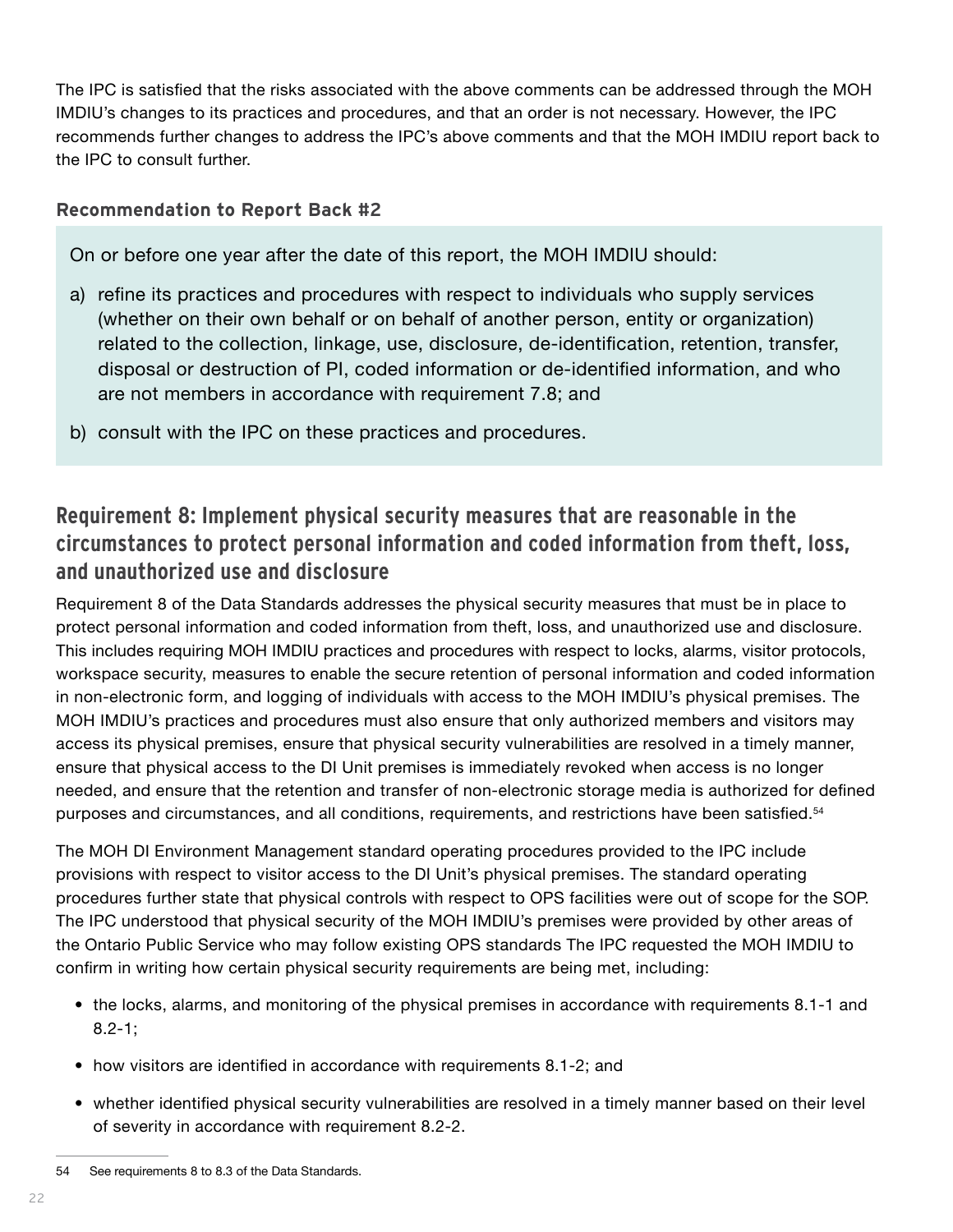The MOH IMDIU responded that it had created a ticket with the administrators of the data centre used by the MOH IMDIU to obtain information on the physical security measures in data centres (e.g. the locations where electronic records of personal information and coded information are actually retained on servers). The IMDIU committed to providing their response to the IPC once it is received. The MOH IMDIU further provided the IPC with GO-ITS 25.18: Data Centre Physical Security Standards – which addresses physical security measures for such data centres in a manner compliant with the Data Standards.

The overall design of the MOH IMDIU prohibits retention of PI and or coded information outside of a virtualized environment (discussed further in the next section). The DI environment's data is retained in a data centre subject to GO-ITS 25.18. In these circumstances, an order is not necessary with respect to physical security at the data centres (as the location where PI, coded information, and/or deidentified information is retained).<sup>55</sup>

However, the IPC has not received information describing the physical security measures of the premises of the MOH IMDIU56 (i.e. its office as opposed to the data centres). Given the data retention model of the MOH IMDIU involves no information being retained in the office context, the risk that this omission poses to the security of personal information and coded information is not significant. Nevertheless, given the requirements of the Data Standards in relation to physical security, the IPC recommends that this omission be promptly addressed and that the MOH IMDIU report back to the IPC in that regard.

## **Recommendation to Report Back #3**

On or before June 30, 2022, the MOH IMDIU should:

- a) work with its Ontario Public Service partners to document its practices and procedures applicable to the physical security of its premises; and
- b) provide these practices and procedures to the IPC.

# **Requirement 9: Implement security measures that are reasonable in the circumstances to protect personal information and coded information retained and/or transferred in electronic format from theft, loss and unauthorized use and disclosure**

Requirement 9 of the Data Standards addresses the security measures that are reasonably necessary to protect personal information and coded information in electronic format from theft, loss, and unauthorized use and disclosure. These measures include: placing all system components that are part of the DI Environment in an internal network zone segregated from the remainder of the network; network security controls; vulnerability management; threat detection and monitoring; and the use of encryption. Among other things, the MOH IMDIU must ensure that personal information and coded information is only retained and transferred in electronic format where authorized for defined purposes and circumstances, and all conditions, requirements and restrictions have been satisfied, and ensure that identified vulnerabilities are addressed in a timely manner.

<sup>55</sup> See requirement 8.2-1 of the Data Standards.

<sup>56</sup> See requirement 8.2-1 of the Data Standards.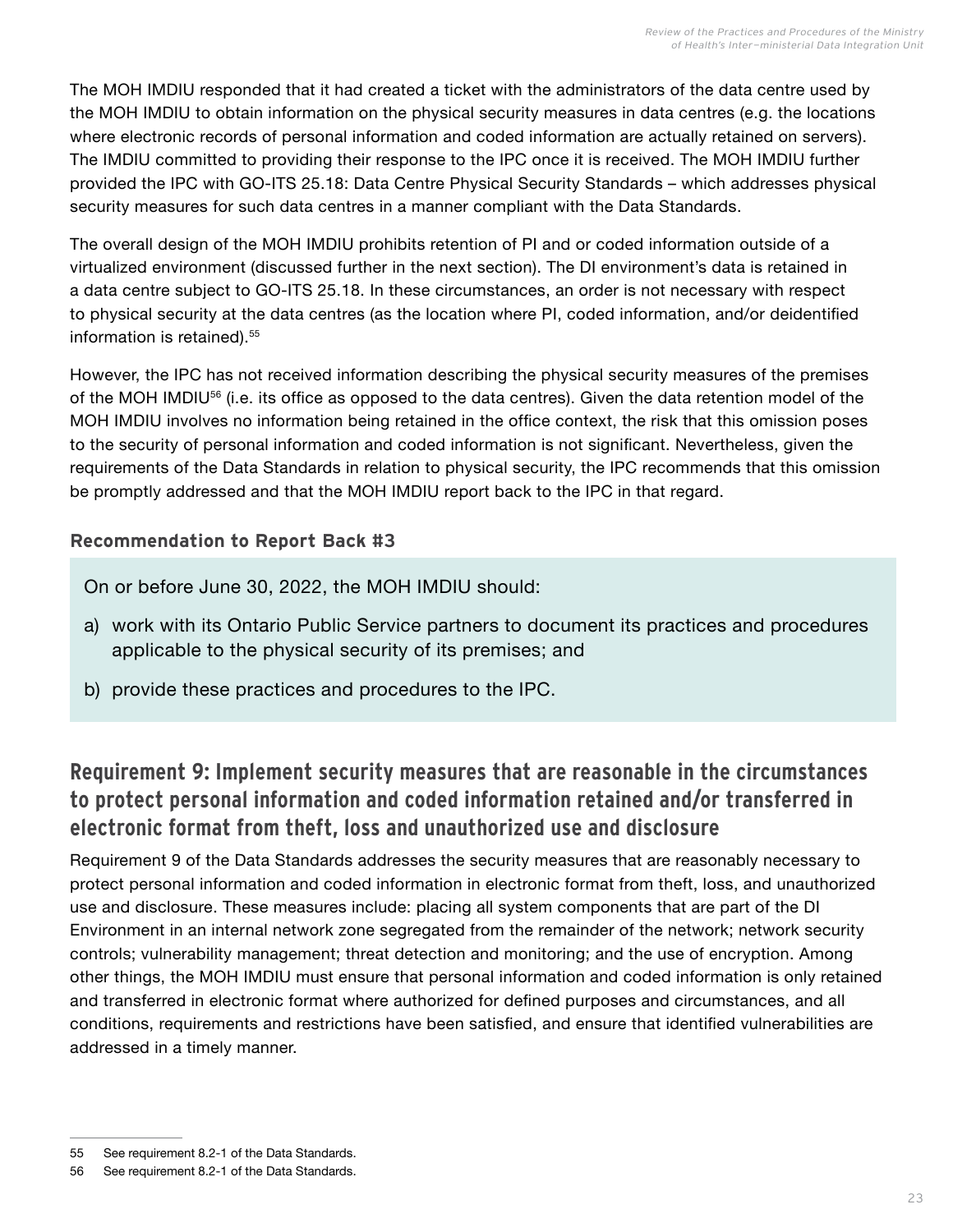The MOH IMDIU provided a variety of technical documents that describe the conceptual architecture of the DI Environment IT solution. Several major IT systems are involved:

- 1. Data Transfer Tool (DTT): Used by parties outside the MOH IMDIU to securely transfer information to the DI Unit, and by the MOH IMDIU to disclose information to outside parties;
- 2. Business Analysis Platform (BAP) is an MOH HSC data analysis solution involving several major components:
	- a. The Remote Workspace (RW): A Windows environment that DI members remotely access from their primary Ontario Public Service workstations. The RW servers are the environment in which MOH IMDIU work must be conducted. Each member password protects their working folder in the RW; and
	- b. Business Intelligence Tool (BIT): An array of IT systems architected to support business intelligence applications. BIT uses the Data Warehousing Tool (DWT) as an underlying database system. BIT is hosted in a virtual network environment segregated from other applications. Within BIT, each member uses an DWT 'personal schema' that only they have permission to access. Within the personal database schema, members retain and use personal information, coded information, and de‑identified information. Shared access 'transfer schemas' are in place to support different user roles exchanging work product with one another; and
- 3. Data Analytics Tool (DAT)<sup>57</sup>: MOH IMDIU members use the DAT application running on their local workstations to connect to a DAT server inside of BAP which acts as an interface to BIT and the DWT database schemas used to retain personal information, coded information and de‑identified information. DAT is the front-end data analysis application in which personal information is transformed into coded information and de‑identification techniques are applied to coded data sets, with the results saved back into BIT/DWT schemas or exported into the RW.

The MOH DI Environment Management standard operating procedures further describes the quarterly vulnerability scanning and annual penetration testing practices of the MOH IMDIU. Vulnerability scans and penetration tests must also be conducted after significant changes to the DI Environment.

The IPC acknowledged that password-protected folders in the RW and the DWT personal schemas serve as mechanisms to logically segregate the activities of members from one another. The virtual network environment housing BAP further segregates the DI Environment from other OPS systems. In March 2022, the MOH IMDIU clarified that the RW is a dedicated environment for the MOH IMDIU, and that controls are in place limiting access to DWT schemas to specific network addresses. This additional information satisfies the IPC with respect to Requirement 9.1-1 and no order is required.

The MOH IMDIU further provided the IPC with a Threat Risk Assessment (TRA) conducted for the DI Environment in 2021. Among other subjects, this TRA provided a brief description of the firewalls in place to secure the DI Environment as well as the anti-malware measures in place for various system components. This TRA, however, did not cover DTT. The IPC noted that it did not observe any documentation discussing anti-malware measures on the DTT system, and that the use of firewalls was not clearly documented in the MOH IMDIU standard operating procedures.<sup>58</sup> The IPC requested that the MOH IMDIU clarify its use of these

<sup>57</sup> This footnote has been redacted as it provided an explanation of the original name of the DAT system.

<sup>58</sup> See requirements 9.1-2 and 9.1-5 of the Data Standards.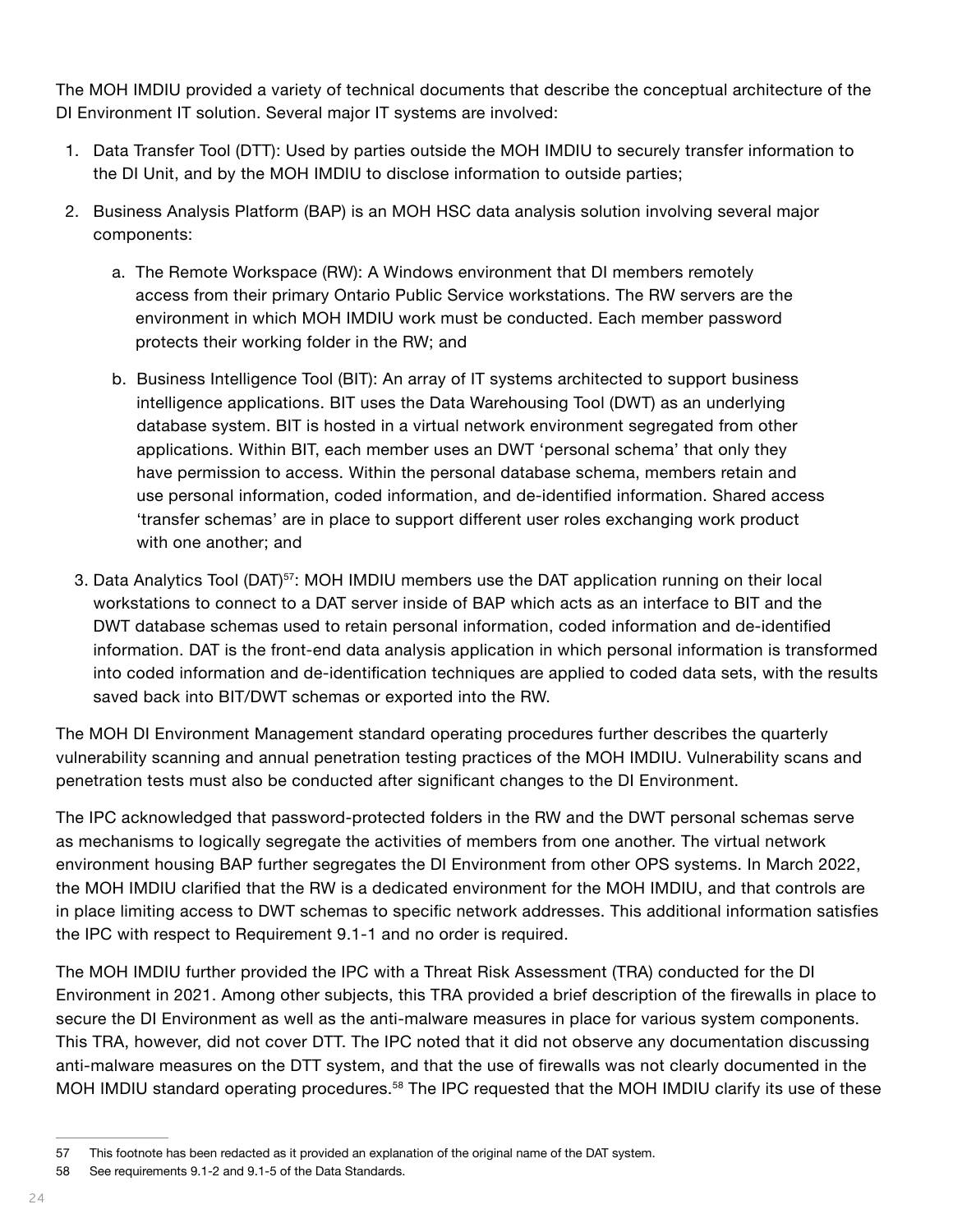security controls. In March 2022, the MOH IMDIU clarified the anti-malware measures in place on DTT and the use of firewalls to the IPC's satisfaction and no order is necessary.<sup>59</sup>

The IPC noted another finding from the TRA was that the MOH IMDIU did not conduct any real‑time monitoring of the DI environment. The TRA recommended that the MOH IMDIU take advantage of the enhanced monitoring services offered by the Ontario Public Service (OPS) Cyber Security Operations Center (CSOC). The IPC commented that it shares the concern expressed in the TRA that the monitoring measures defined for the MOH IMDIU are reactive in nature.<sup>60</sup>

The IPC requested that the MOH IMDU clarify if it intends to implement any real-time monitoring capabilities. The MOH IMDIU stated that it intends to engage in "pro‑active monitoring but it will not be in real time but performed on a regular basis to provide for sufficient coverage." The MOH IMDIU further raised the issue of cost and resource limitations, and that it understands "the level of risk is low." Additionally, the monitoring being conducted by the MOH IMDIU Compliance Officer is intended to primarily address threats from within the OPS network directly interacting with the applications being used by DI members on a regular basis.

In terms of the security of the perimeter of the DI Environment, the MOH IMDIU informed the IPC that proactive monitoring of the perimeter, firewall and email is carried out by the OPS ITS and Corporate Cyber Security, and that such monitoring follows **[GO-ITS 25.0 General Security Requirements](https://www.ontario.ca/page/go-its-250-general-security-requirements)** and **[GO-ITS](https://www.ontario.ca/document/go-its-256-security-requirements-firewalls-version-12)  [25.6 Security Requirements for Firewalls](https://www.ontario.ca/document/go-its-256-security-requirements-firewalls-version-12)**. These standards provide significant detail about the perimeter security monitoring required to be in place for OPS networks. The MOH IMDIU further stated they would work with ITS to obtain real-time network monitoring capabilities to detect unauthorized access to the broader OPS network in which the IMDIU DI Environment resides.

Based on this information, in addition to the MOH IMDIU's statement that they "intend to start slowly" (i.e. with few DI members), the perimeter monitoring being conducted provides a reasonable degree of assurance that the highest-risk threats are being regularly monitored (e.g. external threats). Given the small number of DI members having access to personal information and coded information, the after-the-fact monitoring by the Compliance Officer in conjunction with the fact that DI members are informed that such monitoring is occurring serves as a reasonable deterrent for malicious insiders that may help to prevent breaches involving snooping or insider data theft.

For the above reasons, the IPC is generally satisfied with the monitoring being conducted on the DI Environment and no order is required. This finding is based on the proactive perimeter monitoring being conducted, the small number of MOH IMDIU members having access, and the deterrent effect of those members being informed of the regular monitoring being conducted by the compliance officer. The effectiveness of these controls may change should the MOH IMDIU grow in members or the breadth of its activities change significantly, among other considerations. We would also note that the effectiveness of monitoring in respect of detecting breaches is dependent on the scope of the activities subject to logging and the frequency and reliability by which information about these activities is made available to the Compliance Officer for review. For this reason, the IPC's order under Requirement 11 with respect to audit logging references the need to readily make all logged information available to the Compliance Officer.

<sup>59</sup> Note that an order is issued under requirement 11 of the Data Standards requiring a TRA be conducted for DTT.

<sup>60</sup> See requirements 9 to 9.2 of the Data Standards.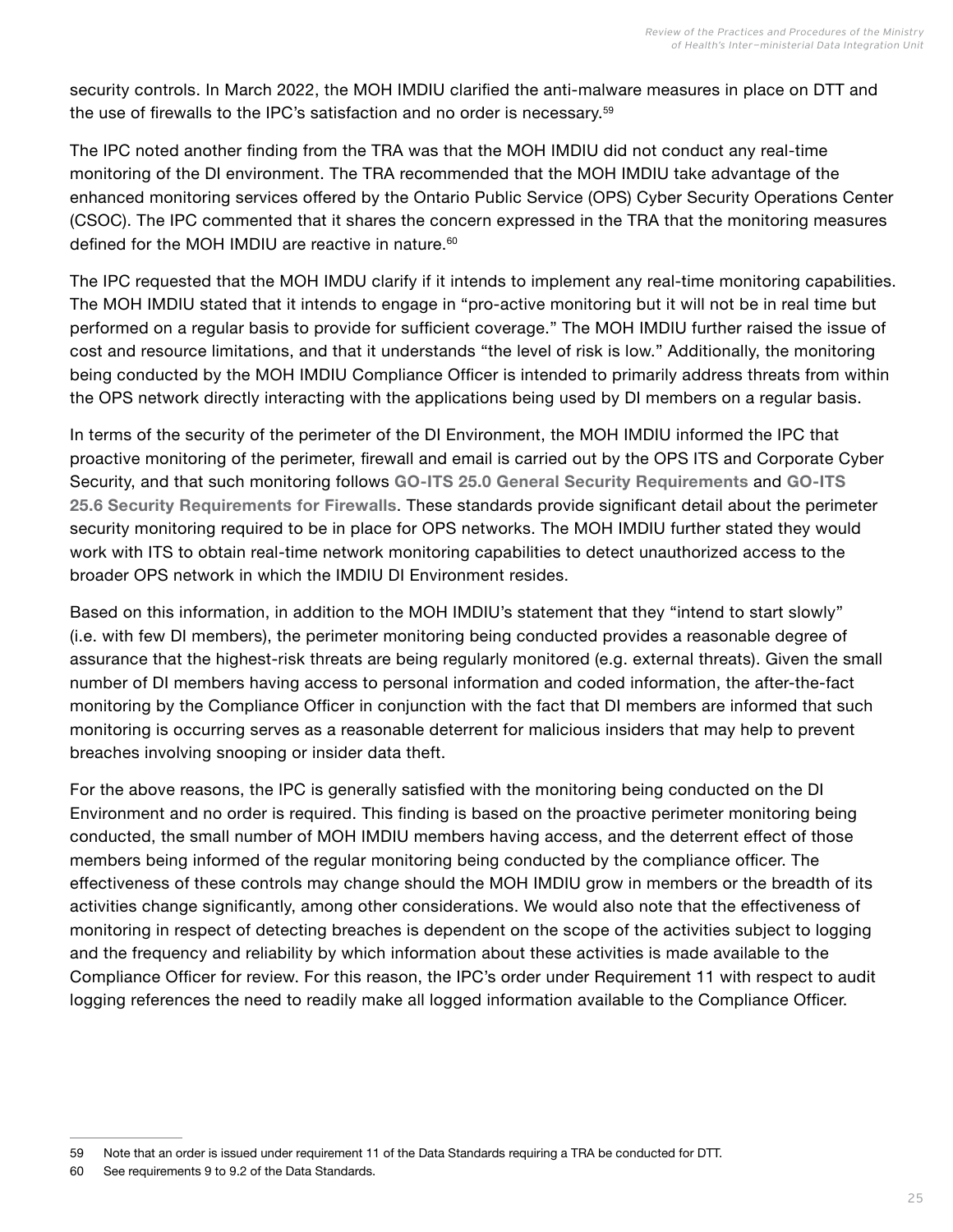# **Requirement 10: Ensure personal information and coded information are only accessed remotely and/or retained on mobile devices in approved circumstances**

Requirement 10 of the Data Standards addresses remote access and mobile retention of personal information and coded information.<sup>61</sup> The MOH IMDIU is required to identify and define various items, including requirements, restrictions, methods, and specifications on both remote access and mobile retention. In addition, the MOH IMDIU must ensure members only remotely access, or retain on a mobile device, personal information and coded information where it is authorized for defined purposes and circumstances, and all conditions, requirements and restrictions have been satisfied. The MOH IMDIU must also ensure that other requirements are addressed such as those relating to data minimization, purpose limitation, encryption and access management.

With respect to remote access, as introduced in the preceding section, the MOH IMDIU's practices and procedures provide that its work is to be conducted in the Remote Workspace (RW) via a remote access connection. In essence, approval to access the MOH IMDIU's DI Environment in general is a form of remote access approval.

The IPC understands the rationale to require all members to perform MOH IMDIU work in the managed RW environment via a remote connection. However, the practices and procedures with respect to this model do not address the types of threats intended to be addressed by the remote access portion to this requirement. Those threats pertain to access to the personal information and/or coded information originating from a network and physical location outside of the management of the MOH IMDIU or its service providers (i.e. teleworking). The IPC commented that it did not receive any information describing practices and procedures with respect to approving telework (as a subset of remote access) $62$ . In light of this, the IPC stated that the MOH IMDIU should provide it with further documentation describing its practices and procedures with respect to remote access, including a description on any reliance on OPS GO-ITS standards as applicable.

In response to the IPC's comments the MOH IMDIU provided GO-ITS Standard 25.7: Security Requirements for Remote Access Services. This Standard includes requirements for subjects including training, restrictions on granting access, authentication measures, and device authorization. The MOH IMDIU further provided the IPC with a document entitled: Remote Access Instructions to Reach DII Environment. This document describes the process for logging into the DII Remote Workspace from outside of the OPS workplace. In consideration of the provided information, the IPC is largely satisfied on the subject of remote access and no order is necessary.

With respect to mobile retention, the MOH DI User Management standard operating procedures prohibits the retention of 'DII data' on mobile devices in all circumstances. The IPC acknowledged that, by design, personal information and coded information is intended to be retained exclusively within the RW, but the omission of laptops and tablets from the definition of mobile devices introduces ambiguity. The IPC requested the MOH IMDIU expand its definition of mobile device to include laptops and tablets. The MOH IMDIU committed to doing so by March 31, 2022. In consideration of the provided information, the IPC is largely satisfied on the subject of mobile retention and no order is necessary.

<sup>61</sup> See requirements 10 to 10.3 of the Data Standards.

<sup>62</sup> See requirements 1.1-2 and 10.2-1 of the Data Standards.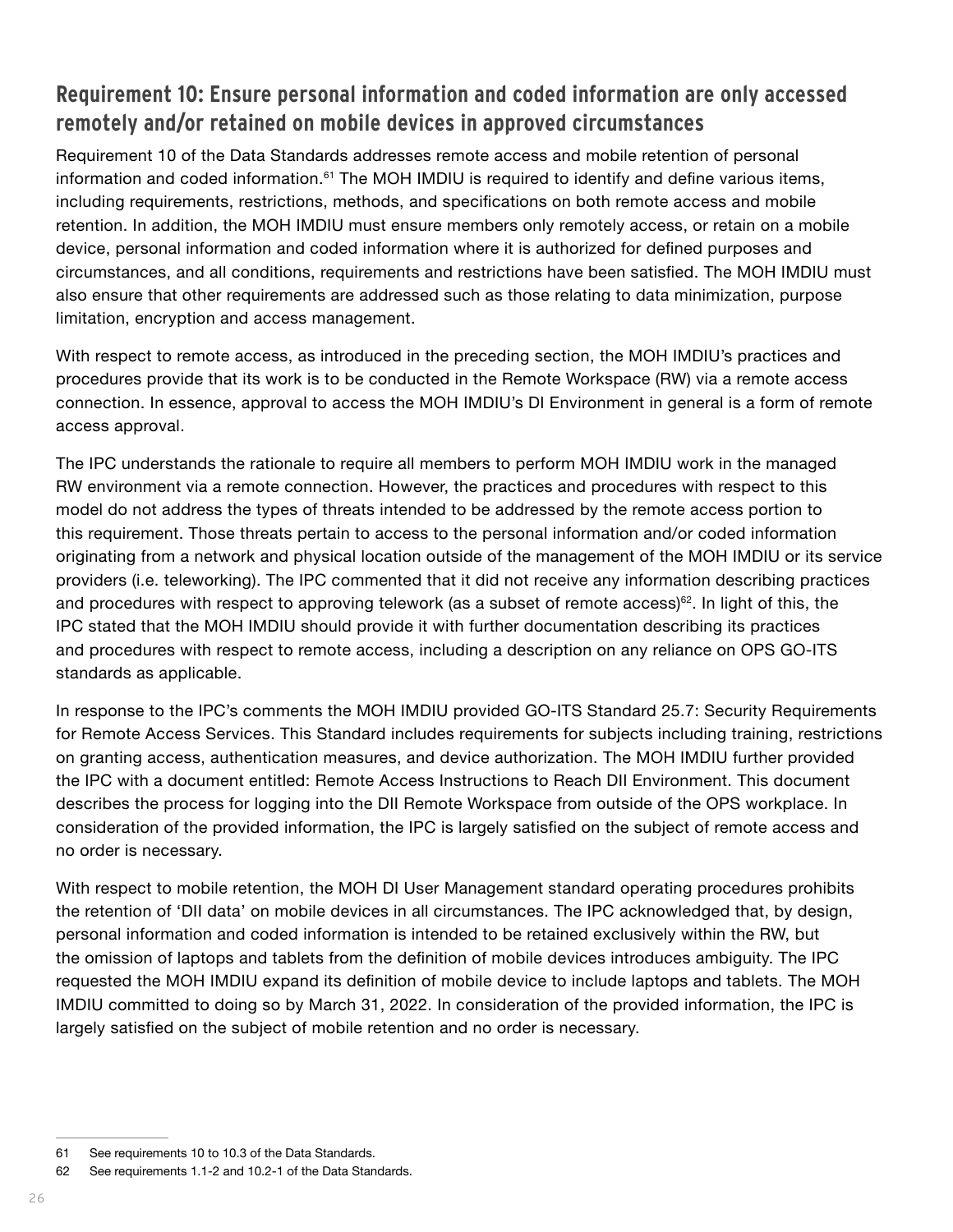# **Requirement 11: Conduct threat and risk assessments and keep and review audit logs as reasonable in the circumstances**

Requirement 11 of the Data Standards relates to conducting threat and risk assessments (TRA) as well as the capture and review of audit logs.<sup>63</sup> This includes identifying and defining: the circumstances in which a TRA is required (which must be done before the MOH IMDIU becomes operational and upon a significant change to the DI Environment); the circumstances in which TRAs must be reviewed and updated (which must be done annually for the most recent TRAs); the required content of TRAs; addressing TRA findings in a timely manner based on severity of risk; and maintaining a log of TRAs. With respect to audit logs, IMDIUs must identify and define the information that must be logged to detect and monitor privacy and security breaches, including certain mandatory information about computer activities involving personal information or coded information in the DI environment.

## **Threat and risk assessments**

The TRA provided by the MOH IMDIU included in its scope the BIT database environment, the DAT application, and the Remote Workspace. The TRA also assessed the various business roles in the DI Environment as well as the MOH IMDIU's business processes. The MOH IMDIU defined mitigation strategies for all identified risks. Based on those mitigation strategies the TRA raised seven total risks for the MOH IMDIU at project go-live, with none rated high or critical, three medium, three low, and one very low. However, the TRA provided did not address DTT. As noted above, DTT is used by parties outside the MOH IMDIU to securely transfer information to the DI Unit, and by the MOH IMDIU to disclose information to outside parties.

The IPC requested that the MOH IMDIU provide security assessments conducted for DTT, from January 2021 until February 2022, and a copy of the most recent TRA conducted for DTT. The MOH IMDIU responded that it had requested this information from HSC, and it is committed to the continual improvement of the IMDIU practices and procedures that fall within Ministry of Health's mandate to ensure the safe handling of personal information and personal health information.

As the IPC found above in its discussion of PIAs, DTT is a critical component of the information transmission and retention functions of the MOH IMDIU's DI Environment. The MOH IMDIU is accountable for having an up‑to‑date understanding of the risks of using such platforms and for conducting TRAs in relation to the DI Environment before it becomes operational.<sup>64</sup> The IPC acknowledges the fact that STFS is administered outside the MOH IMDIU, but this does not change the fact that the MOH IMDIU, its members (and more broadly the minister of the ministry in which the MOH IMDIU is located) are responsible for compliance with Part III.1 and the Data Standards. While the MOH IMDIU's use of a broader ministry program, process, technology or system may introduce administrative challenges for the MOH IMDIU as a single part of the broader ministry, this does not affect the fundamental character of the obligations imposed on the MOH IMDIU under Part III.1 and the Data Standards. The MOH IMDIU has not provided the IPC with a TRA demonstrating compliance with this requirement with respect to DTT. The IPC notes that the requirement to conduct TRAs is another of the most important safeguards built into the data integration model. In these circumstances, it is appropriate for the Commissioner to make an order under paragraph 4 of s. 49.12(7) of *FIPPA* that the MOH IMDIU implement a documented practice and procedure in respect of threat and risk assessments to ensure compliance with the Data Standards.

<sup>63</sup> See requirements 11 to 11.5 of the Data Standards.

<sup>64</sup> See requirements 11 and 11.1-1 of the Data Standards.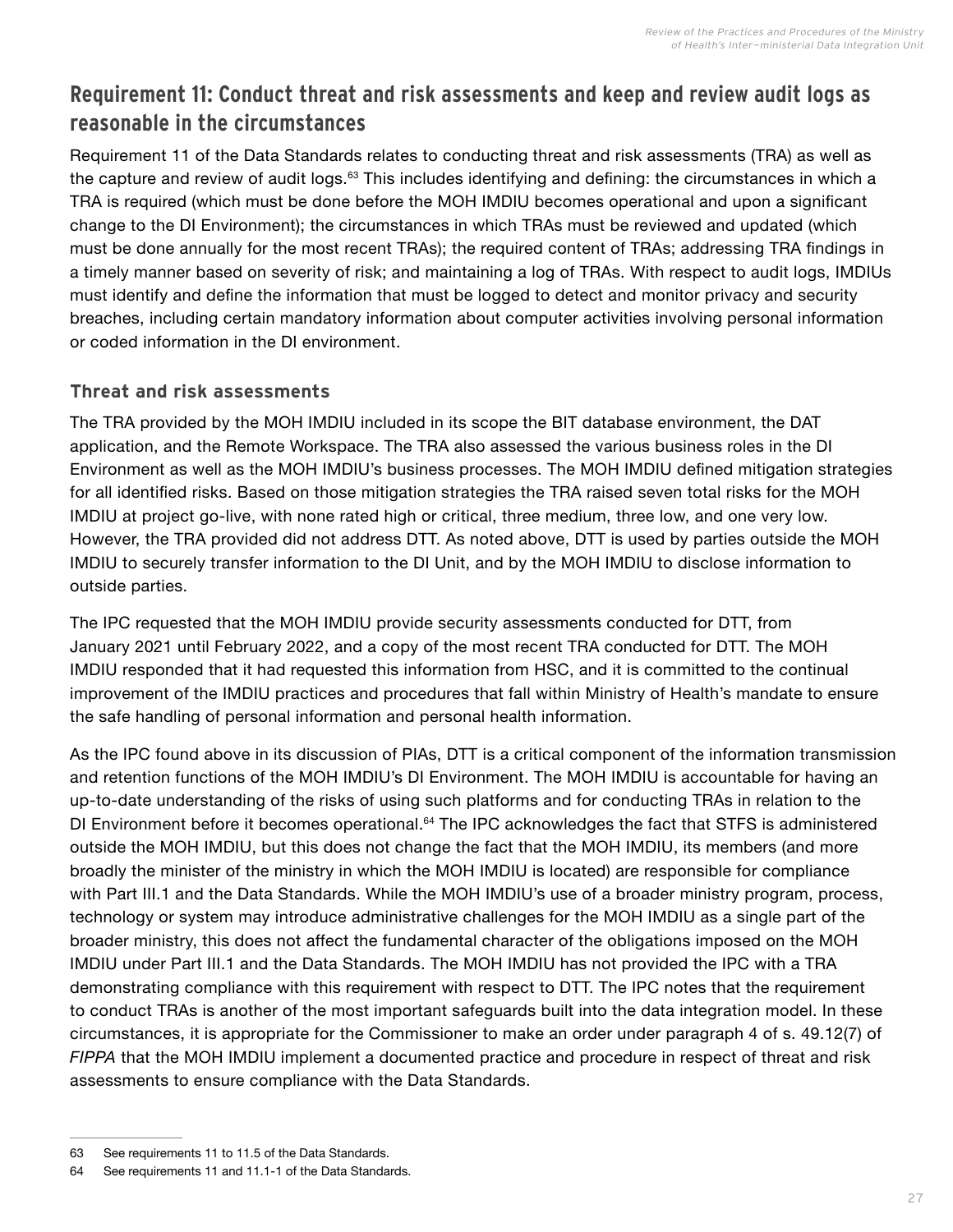#### **Order #4**

On or before September 30, 2022, the MOH IMDIU must:

- a) implement the documented practice and procedure of conducting an up-to-date TRA(s), or ensure that an up-to-date TRA(s) has been conducted, of DTT in compliance with requirement 11;
- b) prioritize and address the recommendations resulting from the TRA(s) in a) to eliminate or reduce identified threats and vulnerabilities in a timely manner based on severity of risk; and
- c) send written confirmation to the IPC of compliance with this order.

### **Audit Logs**

The MOH Compliance Management standard operating procedures generally require that information be logged to capture, detect, and monitor privacy and security breaches. In signing the User Confidentiality Agreement, each MOH IMDIU member agrees to enable a 'Local Log' in their DAT application to activate additional user activity logging.

The standard operating procedures further mention the use of DAT Macros, a Data Presence Report, a Data Movement Report, and Data Use Report, which are meant to provide information in support of detecting and investigating potential privacy or security breaches. The MOH IMDIU also provided the IPC with DI Audit Breach Procedures, which include numerous examples of information which can be compiled from Macros. This includes file and user history for the DTT transfer application, RW failed login attempts, personal schema failed login attempts, and file movement events between personal and transfer schemas.

The IPC found that the information presented in the DI Audit Breach Procedures were characterized as 'examples' and it was unclear if the capability to log and review this information was implemented. Additionally, the DI Environment TRA provided to the IPC issued a recommendation stating that "all activity from the various user categories must be logged and actively monitored to appropriately identify any undesired user and system activity", but the mitigation strategy associated with the recommendation stated that while critical operations are audited "not all activities" are logged. The IPC found that it was not clear if all systems in the DI Environment logged the required information.<sup>65</sup>

In response, the MOH IMDIU provided the IPC with a detailed mapping (DII-Standards-Logs Mapping) that cross‑referenced the information required to be logged under this requirement with the major systems within the DI Environment. While the IPC appreciates the detailed submission from the MOH IMDIU on this subject, the provided mapping highlights gaps in the MOH IMDIU's logging practices and procedures. For example, according to the mapping, the Remote Workspace does not fully log the information necessary under Requirement 11. This omission would mean that the MOH IMDIU Compliance Officer has limited visibility into the activities in the RW file system. As discussed above, the RW is used as a staging area for the Coder to save new files containing personal information transferred into the IMDIU's custody via DTT. Without logging in place in the RW, a risk arises that the Coder could use or disclose personal information via the RW in an unauthorized manner with little to no direct evidence retained about those activities.

65 See requirement 11.4 of the Data Standards.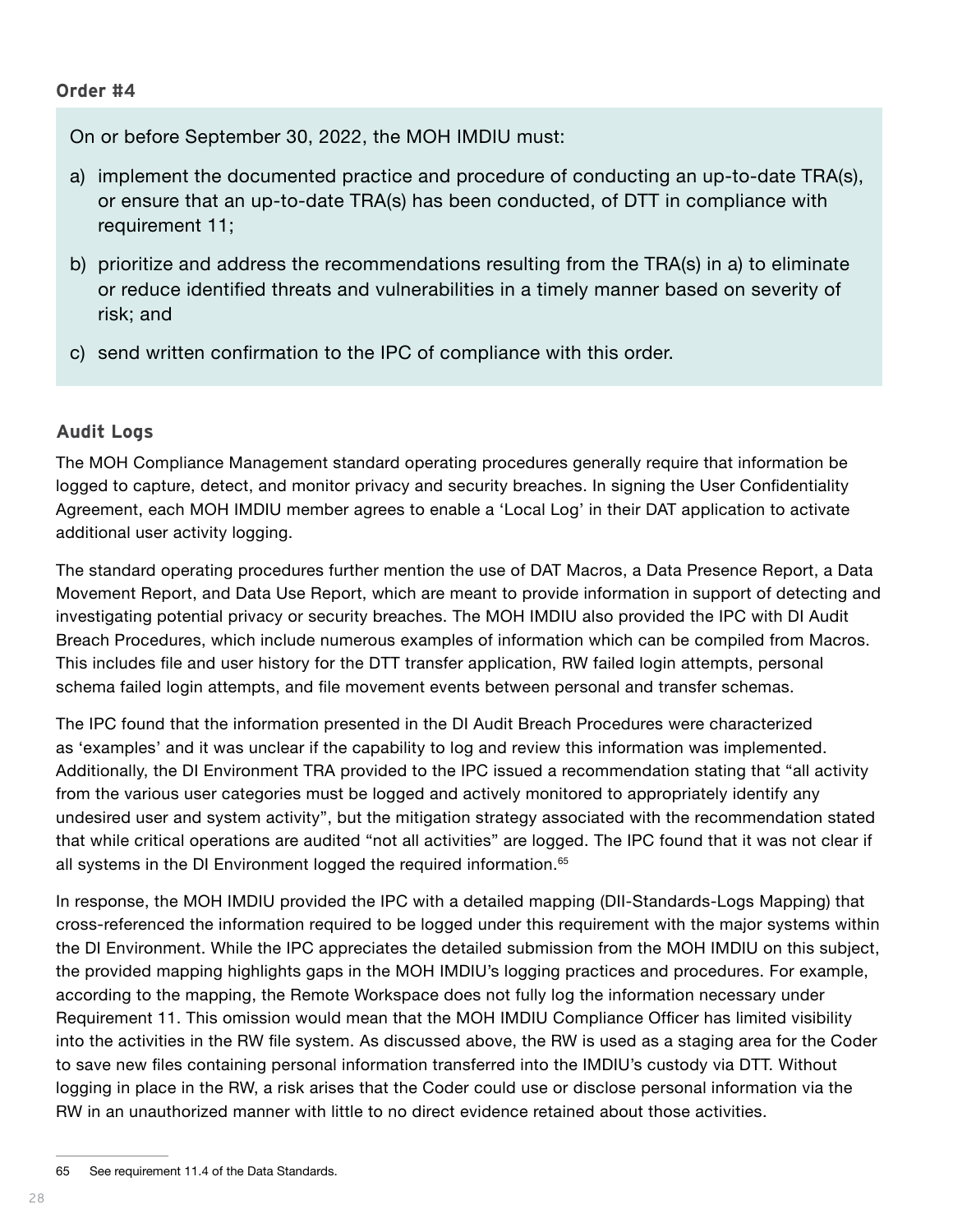The IPC appreciates that a variety of compensating controls reduce the likelihood of such an incident occurring, such as limiting access to data sets to specifically named individuals, and logging at various other points of the information lifecycle. However, the IPC finds that the MOH IMDIU is not complying with requirement 11.5 of the Data Standards, and that this non‑compliance creates risks to the privacy and confidentiality of individuals. The MOH IMDIU subsequently informed the IPC that its IT service provider is in the process of testing changes to update event logging functionality in the RW and that the updated functionality is expected to be in place by March 31, 2022. The IPC has reviewed the proposed changed to logging functionality, and notes that the intended changes will log file access, file deletion, login attempts, along with the date and time and user ID of the person performing the action. The IPC appreciates the MOH IMDIU's commitment to closing the gap in its RW logging practices and procedures, and recognizes this is an area in which the MOH IMDIU has told IPC it will be making ongoing improvements. However, given the critical of importance of effective logging for detecting and monitoring of privacy and security breaches and the significant risks in its absence, it is appropriate for the Commissioner to make an order under paragraph 2 of s. 49.12(7) of *FIPPA* that the MOH IMDIU change its documented practices and procedures in respect of audit logs to ensure compliance with the Data Standards.

## **Order #5**

On or before June 30, 2022, the MOH IMDIU must:

- a) change its documented practices and procedures to:
	- i. log the information specified under requirement 11.5 for events occurring in the DI Environment;
	- ii. make the information logged under a) available to the Compliance Officer for regular monitoring of privacy and security breaches; and
- b) send written confirmation to the IPC of compliance with this order.

For greater clarity, order provision a)i. includes logging all reasonably foreseeable member activities that may involve transmitting personal information and/or coded information from any system in the DI Environment to the member's workstation.<sup>66</sup>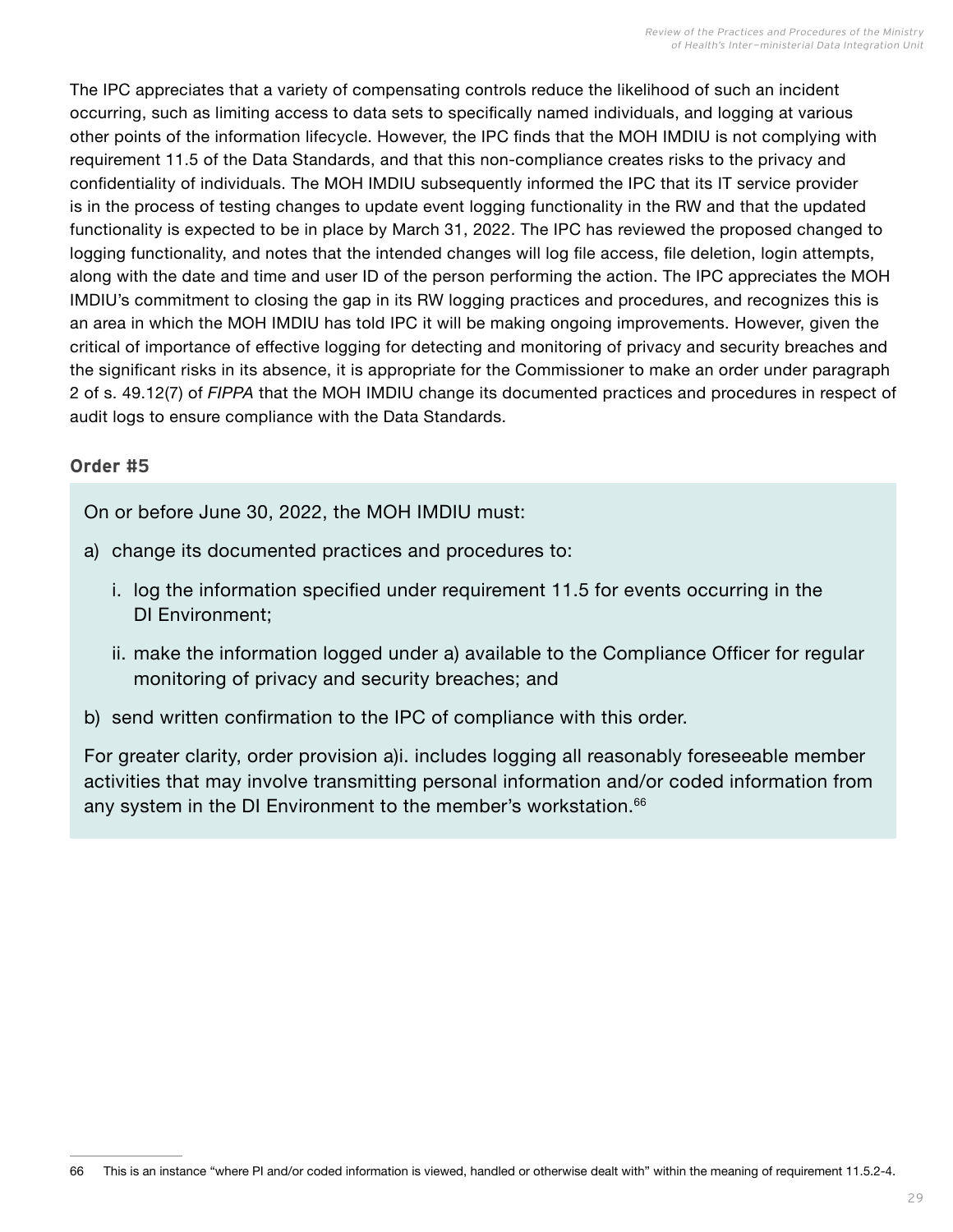# **Requirement 12: Develop and implement a process to manage changes to the DI Environment**

Requirement 12 of the Data Standards requires the MOH IMDIU to develop and implement a process to manage changes to the DI Environment. This includes both vendor-supplied changes (i.e. patches or updates) as well as requested changes (e.g. internal requests). Change management must include: establishing processes to monitor and review vendor-supplied changes; requesting changes; deciding if a change should be implemented; prioritizing changes; and testing changes. Changes must be documented with certain minimum information captured for each change.

The MOH IMDIU standard operating procedures describe many situations that would trigger the change management process. These include responding to recommendations arising from log reviews, breach reports, PIAs, TRAs, vulnerability scans, and penetration tests. Change management is also initiated if required as part of business continuity management and standard maintenance activities.

The MOH DI Compliance Management standard operating procedures distinguish between:

- a process for correction and prevention change management when an MOH IMDIU Member or possibly an external entity such as a data source or other data integration Unit, or HSC/ITS etc., suggests a change to a policy, process, procedure or artifact for example. This then becomes a Reported Issue by the staff member. This could also be triggered by a complaint from the public, a partner or client.
- a "broader change management" procedure designed to ensure that the Compliance Officer is aware of the impacts of a DI Change Request on potentially a broad assortment of data integration operational processes, artifacts, technical designs and specifications.

The correction and prevention change management process includes the creating formal change requests; review of those requests by the DI Unit Manager and other stakeholders as required; and the appointment of a member to act as the change request lead who completes a 'CR and Impact Matrix' that captures the results of change testing as needed. The broader change management procedure largely involves stakeholders outside the MOH IMDIU, specifically the HSC/ ITS cluster (who administer much of the MOH IMDIU DI environment). The MOH IMDIU further provided the IPC with a 'DI Maintenance Plan' document that describes patching notifications for various systems, including the frequency at which these notices are sent.

The IPC found that it was unable to locate MOH IMDIU standard operating procedures that address vendor supplied changes (e.g. patches and updates).<sup> $67$ </sup> The IPC further found that the provided DI Maintenance Plan implies that vendor updates to environments are handled by HSC/ITS, but the process by which this occurs is unclear.<sup>68</sup> This process is important for ensuring systems are kept up-to-date and patched against security vulnerabilities. In respect of the relationship between the MOH IMDIU and HSC/ITS, the IPC flagged a broader issue that the IPC was not provided information which describes the procedures HSC/ITS follows with respect to change management. The IPC requested that the MOH IMDIU provide the IPC with practices and procedures that fully address requirement 12 of the Data Standards.

In response, the MOH IMDIU provided the IPC with an updated DII Maintenance Plan document which addresses roles and responsibilities concerning vendor‑supplied updates. Also with respect to vendor security patches, the MOH IMDIU provided the IPC with **[GO-ITS 42: Security Requirements for Enterprise](https://www.ontario.ca/page/go-its-42-security-requirements-enterprise-vulnerability-management)  [Vulnerability Management](https://www.ontario.ca/page/go-its-42-security-requirements-enterprise-vulnerability-management)**. GO-ITS 42 establishes a framework for vulnerability management at the OPS,

<sup>67</sup> See requirement 12.1 of the Data Standards.

<sup>68</sup> See requirement 12.1 of the Data Standards.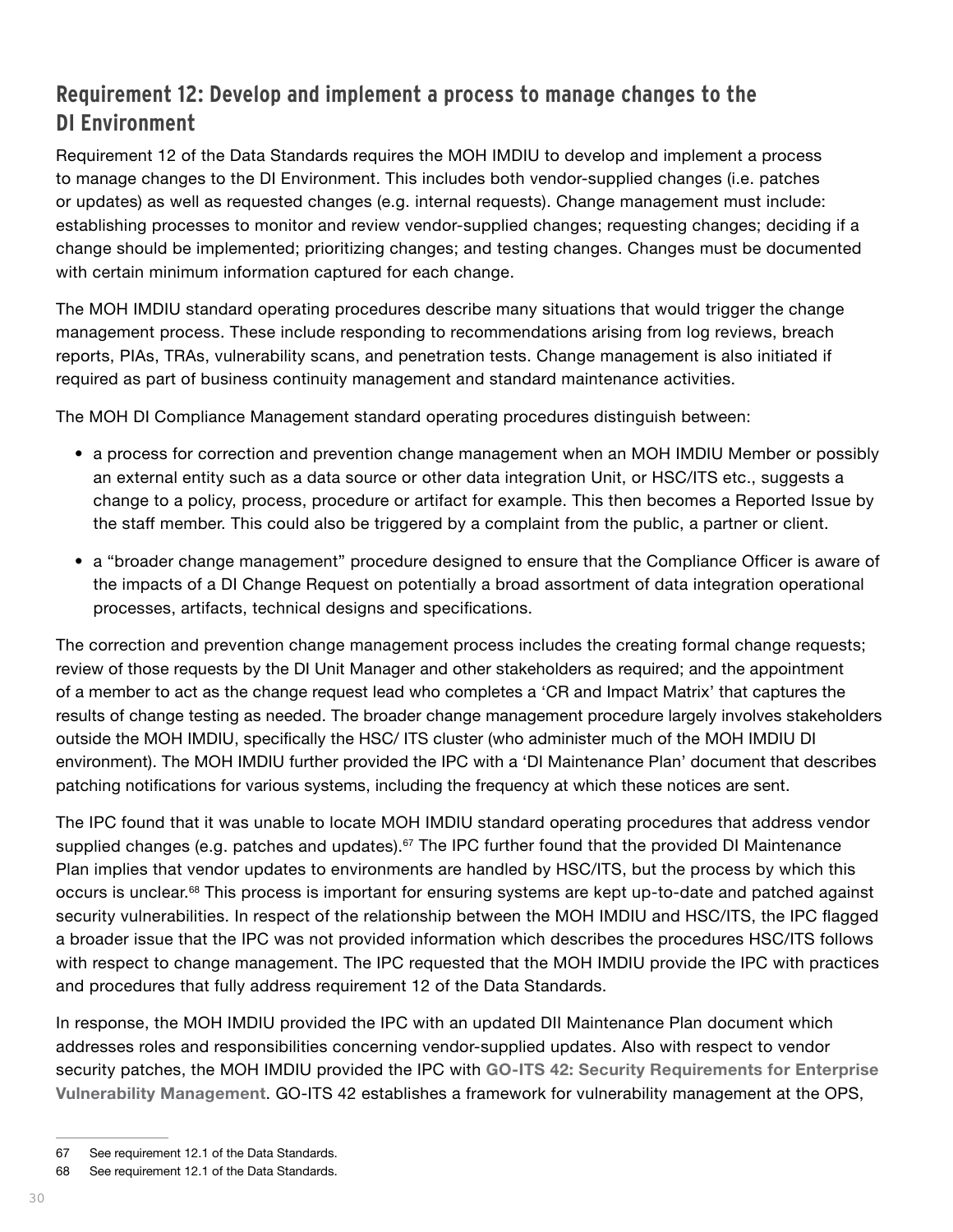including the DI Environment components administered by the MOH IMDIU's IT providers. The framework assigns responsibility to monitoring for security vulnerabilities and associated patches and establishes risk-based timelines for IT administrators to apply patches through change management procedures. The MOH IMDIU further provided the IPC with **[GO-ITS 35: Ontario Public Service Enterprise Change](https://www.ontario.ca/page/go-its-35-ontario-public-service-enterprise-change-management-standard)  [Management Standard](https://www.ontario.ca/page/go-its-35-ontario-public-service-enterprise-change-management-standard)**, which establishes the change management framework for the OPS. Overall the IPC is satisfied that the information provided to it in respect of this requirement addresses requirement 12 of the Data Standards and no order is required. However, the IPC recommends that the MOH IMDIU continue to refine and clarify the relationship between GO-ITS standards, standard operating procedures, and the DI Manual in its documented practice and procedures and report back to the IPC on these changes. This is a broader recommendation that applies beyond change management more generally to the MOH IMDIU's reliance on GO-ITS standards to demonstrate compliance. This recommendation arises out of the complicated interplay between GO-ITS standards, the MOH IMDIU's standard operating procedures and DI Manual -which the IPC found was not always clear.

## **Recommendation to Report Back #4**

On or before June 30, 2022, the MOH IMDIU should:

- a) refine and clarify the relationship between GO-ITS standards, standard operating procedures and the DI Manual in its documented practices and procedures; and
- b) consult with the IPC on these practices and procedures.

For greater clarity, this recommendation applies to all instances in which the MOH IMDIU relies on GO-ITS standards to demonstrate compliance with Part III.1 and the Data Standards.

# **Requirement 13: Ensure that personal information and coded information is backed up in a manner that allows it to be fully recovered, and that the MOH IMDIU has an effective business continuity and disaster recovery plan**

Requirement 13 of the Data Standards stipulates that the MOH IMDIU must ensure that personal information and coded information is backed up in a manner that allows it to be fully recovered, and that the MOH IMDIU has an effective business continuity and disaster recovery plan.

With respect to back-ups, this includes identifying and defining the nature and types of backup storage media used, backup frequencies, the circumstances in which backed-up material is required to be made available, and the processes for backup and recovery methods as well as their testing.

With respect to business continuity and disaster recovery, a plan must be identified and defined in order to describe how the MOH IMDIU responds to short and long-term business interruptions and threats to its operating capabilities. The plan must include procedures to address subjects including notification of threat and interruption events, assessing severity of threats and interruptions, the circumstances in which the plan is activated, determining the effort required to recover from the event, identifying and prioritizing the recovery of critical business functions, among other subjects.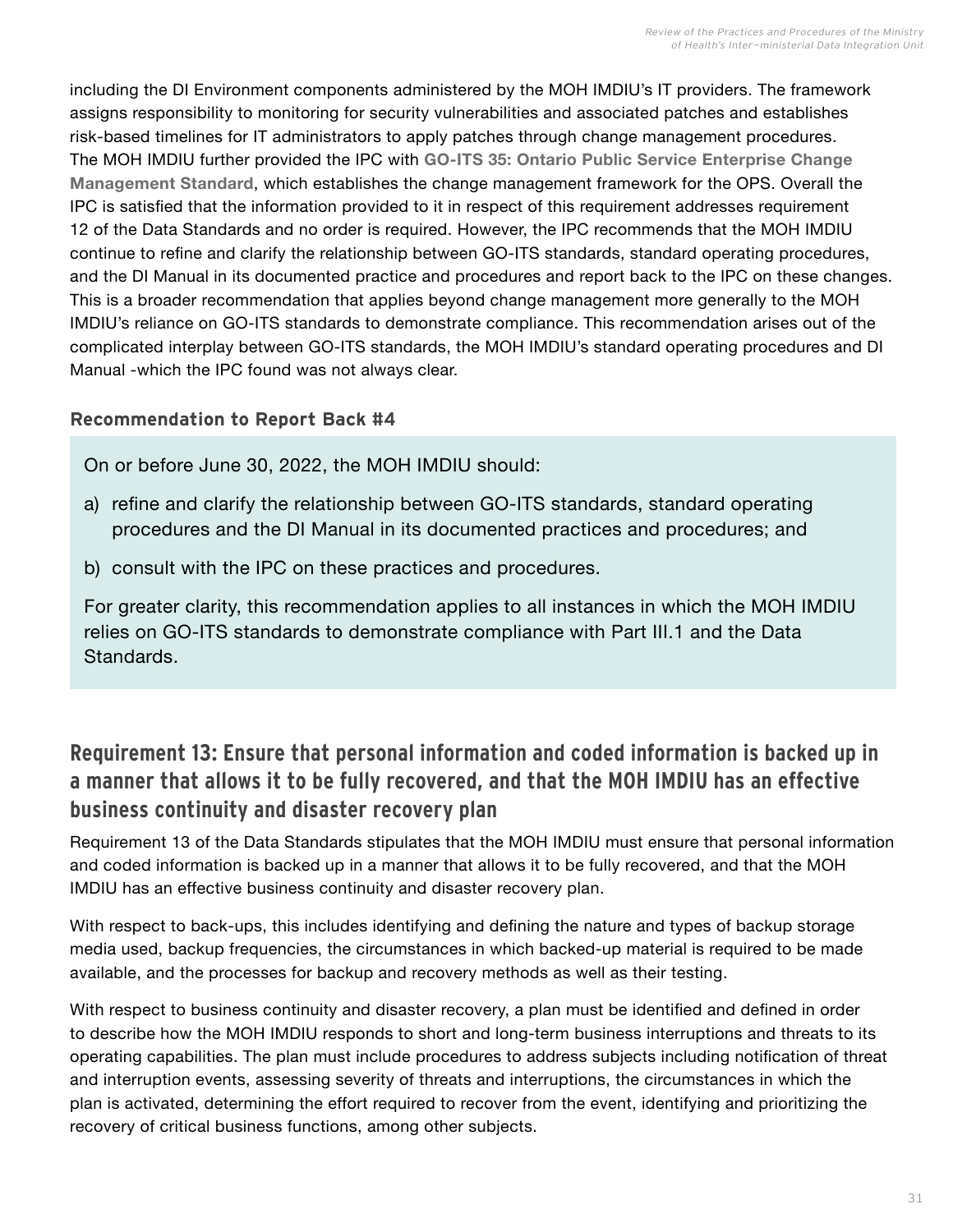Both backup and recovery methods and the business continuity and disaster recovery plan must be tested on at least an annual basis, with findings from the tests documented and resulting recommendations addressed in a timely manner.

The MOH IMDIU provided the IPC with several documents that address this requirement. The MOH DI Compliance Management standard operating procedures includes a section entitled 'Continuity Management' that requires the Compliance Officer role, in the event of an outage or business disruption (among other things), to follow steps outlined in the DI Business Continuity Plan and complete the Continuity Recovery Resolution Template (both of which were also provided to the IPC for review). The standard operating procedures further includes procedures to ensure the continuity management plan is kept up-to-date in the event of changes to the DI Environment.

The draft Business Continuity Plan provided to the IPC by the MOH IMDIU includes: a description of types of outages and disruptions; a high level process map for following in the event of an outage or disruption; a business impact matrix template intended to document the business criticality of the systems; resources; and processes relied upon by the MOH IMDIU in order to support appropriate recovery prioritization efforts. This Plan identifies key MOH IMDIU personnel and their roles and responsibilities with respect to implementing the plan. The Plan includes several phases: awareness of the incident; deciding whether or not to activate the BCP; and resumption and recovery efforts prioritized according to the business impact matrix. The plan describes the impacts of certain components of the DI Environment being disrupted, as well as some steps DI members should take to notify others and check for data loss. The plan further describes backup procedures and frequencies for various IT systems. The plan includes a section entitled 'process for testing' – but this section is comprised of only one sentence.

Overall, regarding Requirement 13,the IPC found that the Continuity Management Plan was still in draft form and should be completed. With respect to back-up and recovery, the IPC found that the Continuity Management Plan offered limited details about the circumstances in which backed up information is made available.<sup>69</sup> While this practice and procedure alluded to yearly testing of backup and recovery methods, detailed procedures were not provided. The IPC requested that the MOH IMDIU provide the IPC with more detailed practices and procedures with respect to back up and recovery, including any relevant GO-ITS standards, if applicable. The MOH IMDIU responded by stating that additional detail to address the IPC's comments would be added to the business continuity plan, as well as relevant sections of the standard operating procedures, by end of March 2022.

The IPC further stated that if the MOH IMDIU is relying on its IT service provider to maintain separate business continuity and disaster recovery plans with respect to technology infrastructure such as firewalls, domain names, and other systems listed in requirement 13.2.2-7, the MOH IMDIU should clarify what systems are subject to a separate business continuity and disaster recovery plan and provide the IPC with a copy of those plans. The MOH IMDIU responded to the IPC stating that they understand that their IT Service providers have a business continuity and disaster recovery plan in place, but the MOH IMDIU is not relying on their IT providers to maintain a separate plan. As a result, the IPC finds that it has not received information that would satisfy this requirement. While the MOH IMDIU's use of broader ministry program, process, technology or system may introduce administrative challenges for the MOH IMDIU as a single part of the broader ministry, this does not affect the fundamental character of the obligations imposed on the MOH IMDIU under Part III.1 and the Data Standards. The IPC notes the critical importance of effective business continuity and disaster recovery plans for protecting the privacy of individuals. In these circumstances, it is appropriate for the Commissioner to make an order under paragraph 4 of s. 49.12(7)

<sup>69</sup> See requirement 13.1-3 of the Data Standards.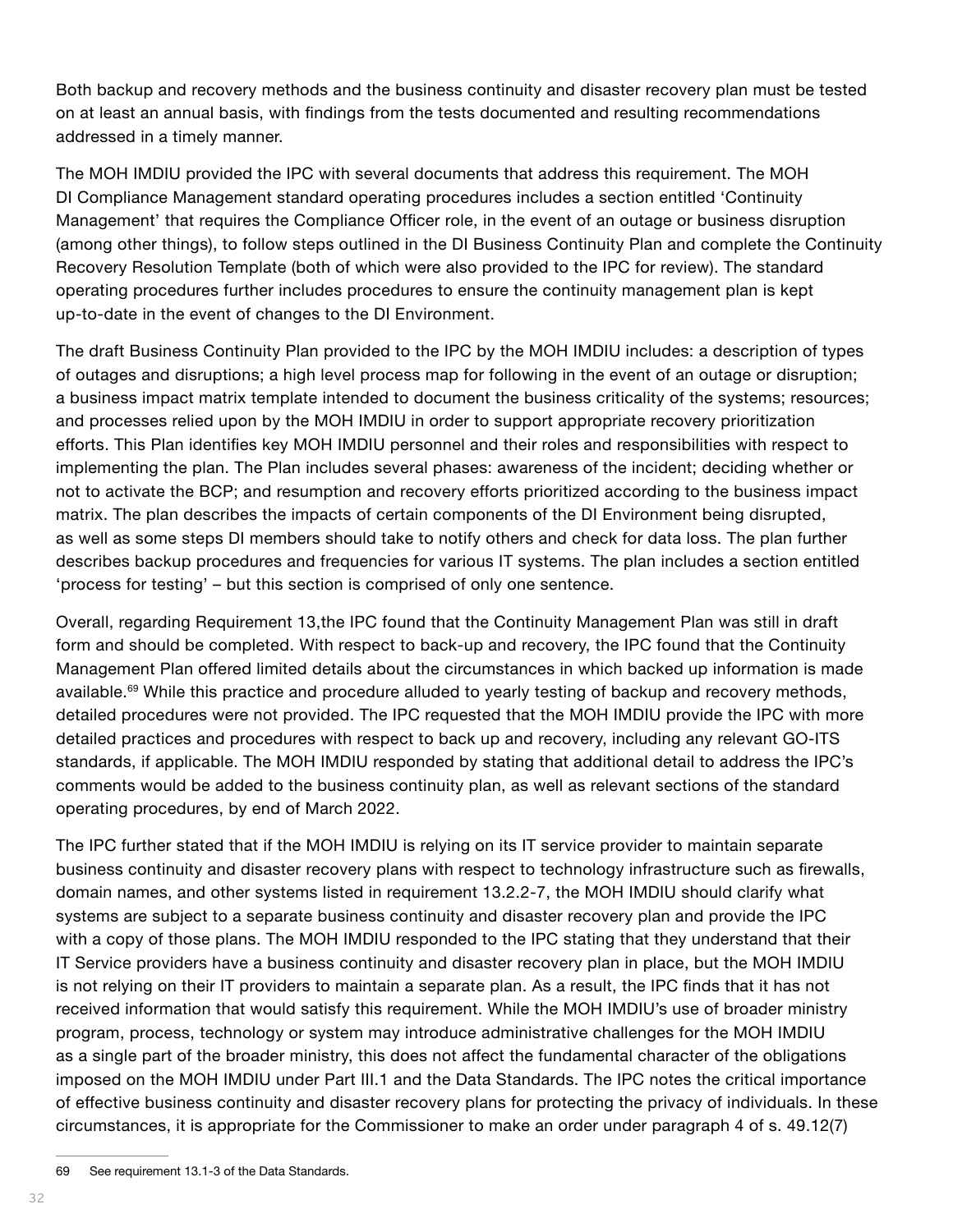of *FIPPA* that the MOH IMDIU implement a documented practice and procedure in respect of a business continuity and disaster recovery plan to ensure compliance with the Data Standards.

## **Order #6**

On or before September 30, 2022, the MOH IMDIU must:

- a) implement the documented practice and procedure, or ensure the implementation of the documented practice and procedure, of a business continuity and disaster recovery plan that applies to the items listed in requirement 13.2.2-7; and
- b) send written confirmation to the IPC of compliance with this order.

# **Requirement 14: Respond to privacy and security breaches in a timely and appropriate manner: Breach Response**

Requirement 14 of the Data Standards requires the MOH IMDIU to establish practices and procedures for responding to privacy and security breaches in a timely and appropriate manner. This includes identifying and defining procedures to identify, report, contain, notify, investigate, and remediate actual or suspected breaches. This further includes ensuring that MOH IMDIU members report actual or suspected breaches at the first reasonable opportunity, that privacy and security breach investigations ensure that all reasonable steps are taken to prevent future breaches, and to assess whether notifications to the IPC or affected individuals was effective. Privacy breaches and security breaches are defined in the glossary to the Data Standards.<sup>70</sup>

The MOH IMDIU provided the IPC with several documents describing practices and procedures that address this requirement. Most relevant is the MOH DI Compliance Management standard operating procedures which includes a section entitled 'Breach Management' that refers readers to a document entitled 'DI Detailed Auditing Steps' for specific details on privacy and security auditing. The DI Detailed Auditing Steps document (which was also provided to the IPC for review) sets out detailed instructions for the Compliance Officer to follow in the event of a confirmed or reported breach as directed by the DI Manager. With respect to detecting breaches, the document references staff reporting and log monitoring. Assessment questions are provided as examples to determine the facts of the breach such as the information at issue, the systems involved, and the scope of the breach. Containment procedures are described, such as "eliminating access to a data store if the source of the breach is known." The Detailed Auditing Steps document also includes fine-grained descriptions of the information that can be made available to the Compliance Officer by running a variety of different log reports in order to perform a breach investigation. The document also includes a requirement to include change requests as required to mitigate and prevent a reoccurrence of the same type of breach.

The IPC found that DI Detailed Auditing Steps do not include the full definition of privacy breaches and security breaches under the Data Standards and requested the MOH IMDIU update its practices and procedures to include that definition.<sup>71</sup> The MOH IMDIU indicated it would update its practices and procedures to address this request by March 9, 2022. In addition, the IPC noted that the DI Detailed Auditing Steps document provided a narrower definition of the DI Environment than the definition under the

<sup>70</sup> Data Standards, p. 55.

<sup>71</sup> Data Standards, p. 55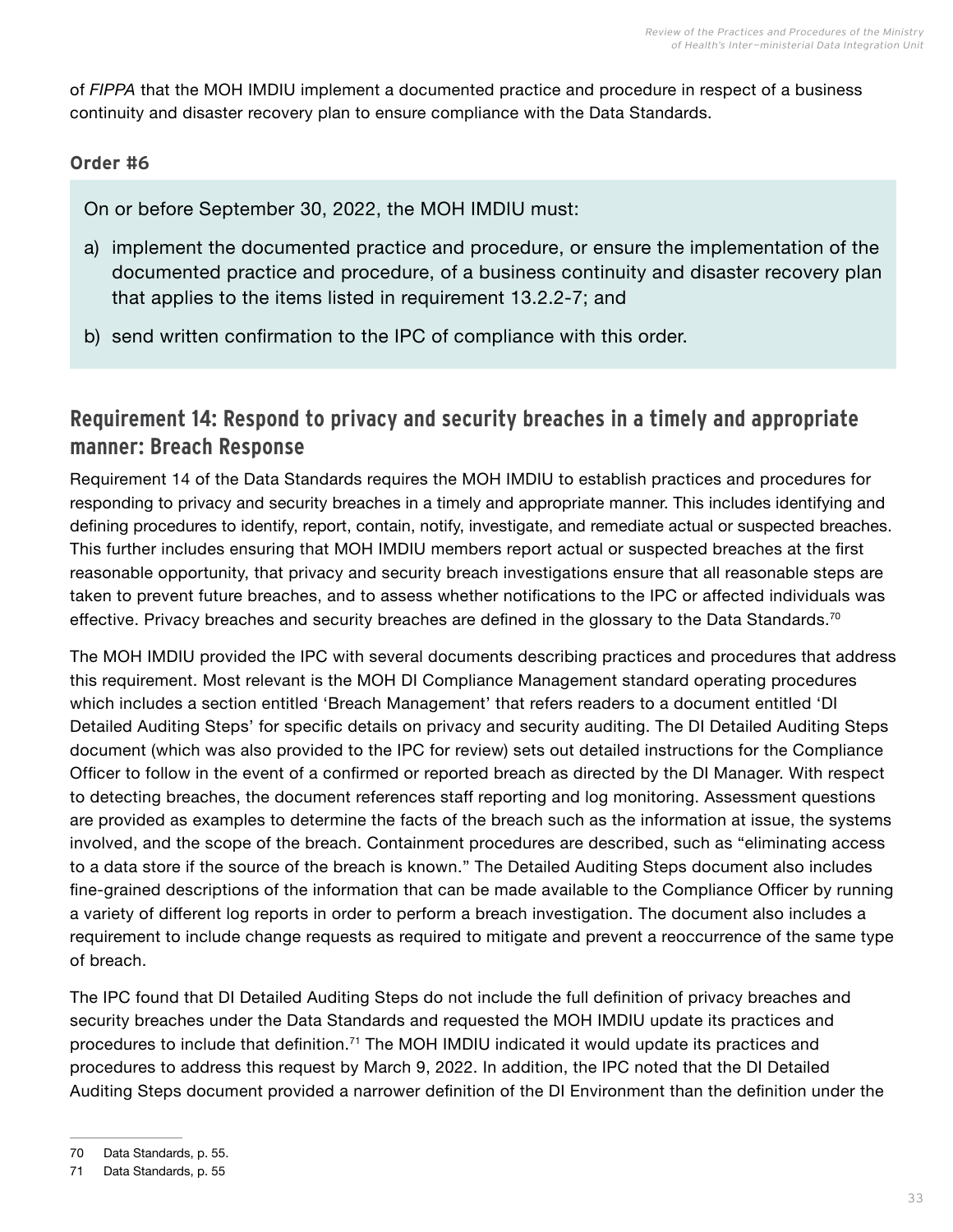Data Standards.<sup>72</sup> For instance, the DI Detailed Auditing Steps does not include in its scope the workstations used by DI Members to access the RW and perform their roles. Many breaches originate from attacks targeting end users, and not including this category of system in the scope of the breach management practices and procedures limits the ability of the practices and procedures to identify privacy and security breaches at an early stage in the attack lifecycle. The IPC requested the MOH IMDIU confirm that its breach management practices and procedures apply to all systems in the DI Environment as defined in the Data Standards. The MOH IMDIU indicated it will make every effort to complete the request by March 31, 2022.

The IPC further found that the provided practices and procedures do not specifically describe how it is determined whether a privacy breach or security breach occurred – and specifically whether a particular action is or is not authorized. The IPC requested that the artifacts be updated to describe such a process. The MOH IMDIU indicated it will make every attempt to complete the request by March 31, 2022

With respect to required notifications in the event of a breach, the IPC found that the DI Detailed Auditing Steps document and other artifacts do not clearly refer to the obligation to notify the IPC and affected individuals in accordance with s. 49.11(3) of *FIPPA*. Furthermore, the practices and procedures do not mandate the minimum notification content as required by the Data Standards and s. 49.11(3) of *FIPPA*. Further, the role responsible for evaluating the effectiveness of the notice to individuals and the IPC was not identified<sup>73</sup>. The IPC requested that the practices and procedures be updated to address these omissions. The MOH IMDIU indicated it will make every attempt to complete the request by March 31, 2022.

The IPC further found that the DI Detailed Auditing Steps do not specifically require that that all reasonable steps are taken in a timely manner to eliminate and reduce the risk of future privacy and security breaches.<sup>74</sup> This includes reviewing and updating safeguards, practices and procedures, training material, and testing and evaluating such remedial actions to ensure they have been implemented correctly. The IPC requested that MOH IMDIU update its breach management procedures to address this issue in consideration of the items set out in paragraphs a-d of requirement 14.3-2. MOH IMDIU indicated it will make every attempt to complete the request by March 31, 2022.

While the IPC appreciates the MOH IMDIU's cooperation in addressing the issues identified for this requirement, due to the significance of breach management procedures as a safeguard for identifying, reporting, containing, providing notification of, investigating, and remediating actual or suspected privacy and security risks and compliance issues, it is appropriate for the Commissioner to make an order under paragraph 2 of s. 49.12(7) of *FIPPA* that the MOH IMDIU change its documented practices and procedures in respect of its privacy and security breach management practices and procedures to ensure compliance with the Data Standards.

<sup>72</sup> Data Standards, p. 54

<sup>73</sup> See requirements 1.1-1 and 14.3-3 of the Data Standards.

<sup>74</sup> See requirements 14, 14.2-6 and 14.3-2 of the Data Standards.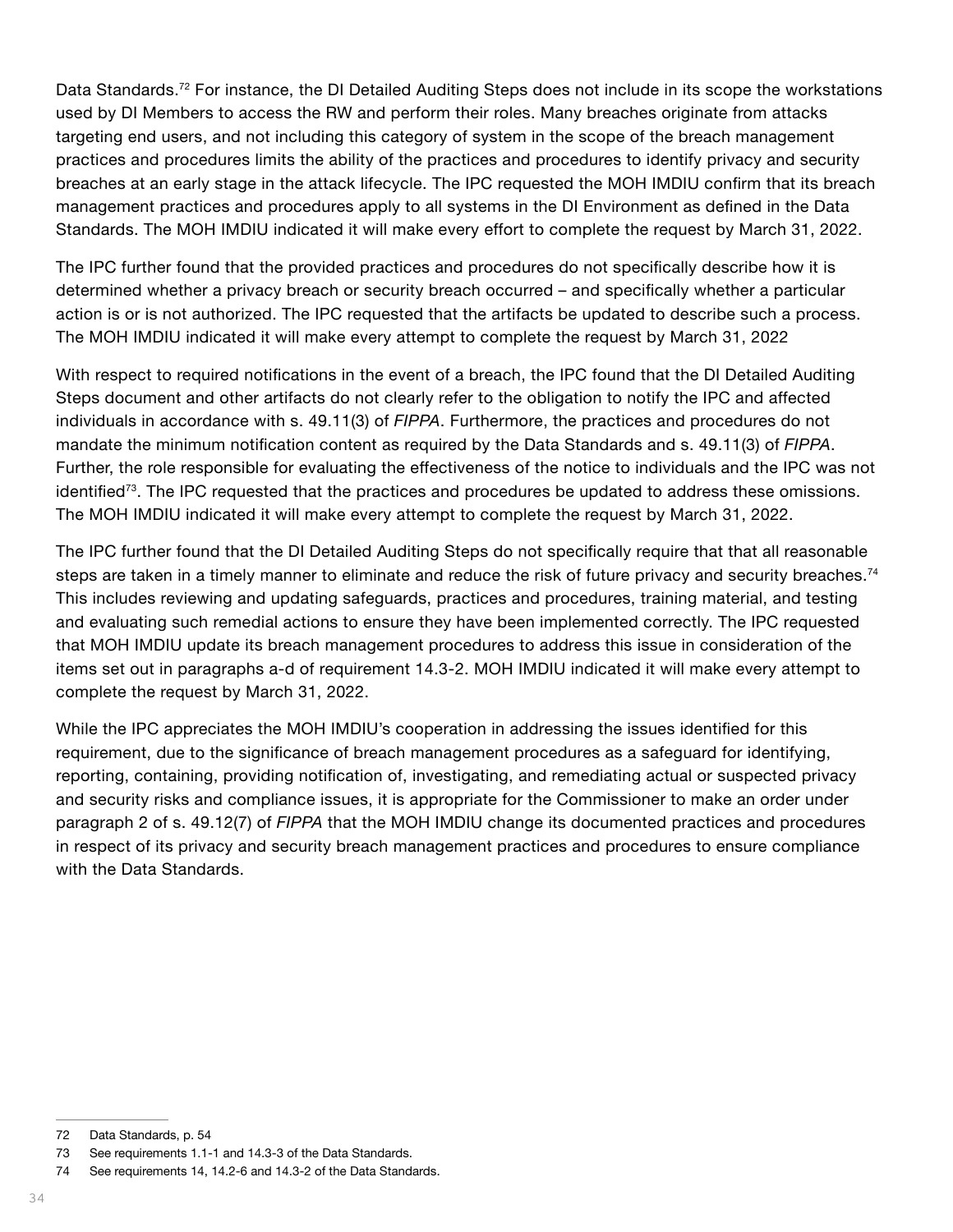#### <span id="page-36-0"></span>**Order #7**

On or before June 30, 2022 the MOH IMDIU must:

- a) change its documented privacy and security breach management practices and procedures to:
	- i. include the full definition of "privacy breach" and "security breach" from the Data Standards;
	- ii. ensure that it applies to the entire "DI environment" as defined in the Data Standards;
	- iii. specifically describe how it is determined whether a privacy breach or security breach occurred – including whether a particular action is or is not authorized;
	- iv. clearly refer to the obligation to notify the IPC and affected individuals in accordance with s. 49.11(3) of *FIPPA* and mandate that the minimum required information is included in notifications to affected individuals and the IPC;
	- v. assign a responsible member role for assessing the effectiveness of notifications; and
	- vi. specifically require that that all reasonable steps are taken in a timely manner to eliminate and reduce the risk of future privacy and security breaches; and
- b) send written confirmation to the IPC of compliance with this order.

## **6.4. Secure Disposal and Secure Destruction**

The Data Standards require that the MOH IMDIU ensure the secure disposal or destruction of personal information or coded information and related storage media.<sup>75</sup>

The Data Standards distinguish between secure disposal or destruction of personal information or coded information and related storage media, and the deletion of information. "Secure disposal or destruction" is a higher standard that requires the permanent removal of information from a storage medium such that its reconstruction or retrieval is not reasonably foreseeable in the circumstances.<sup>76</sup> Deletion is a lower standard that refers to the removal of all electronic references to information or, in the case of non‑electronic storage media, physical access to information.<sup>77</sup> To reach the higher standard of secure disposal or destruction, the deletion process would have to be structured to include specific safeguards, or additional actions that would have to be taken, such as to the underlying storage media (e.g. physical destruction).

<sup>75</sup> Sections 49.11(1)(a) and (d) of *FIPPA* are also relevant to this requirement.

<sup>76</sup> Data Standards, p. 55

<sup>77</sup> See the definition of "Delete", Data Standards, p. 54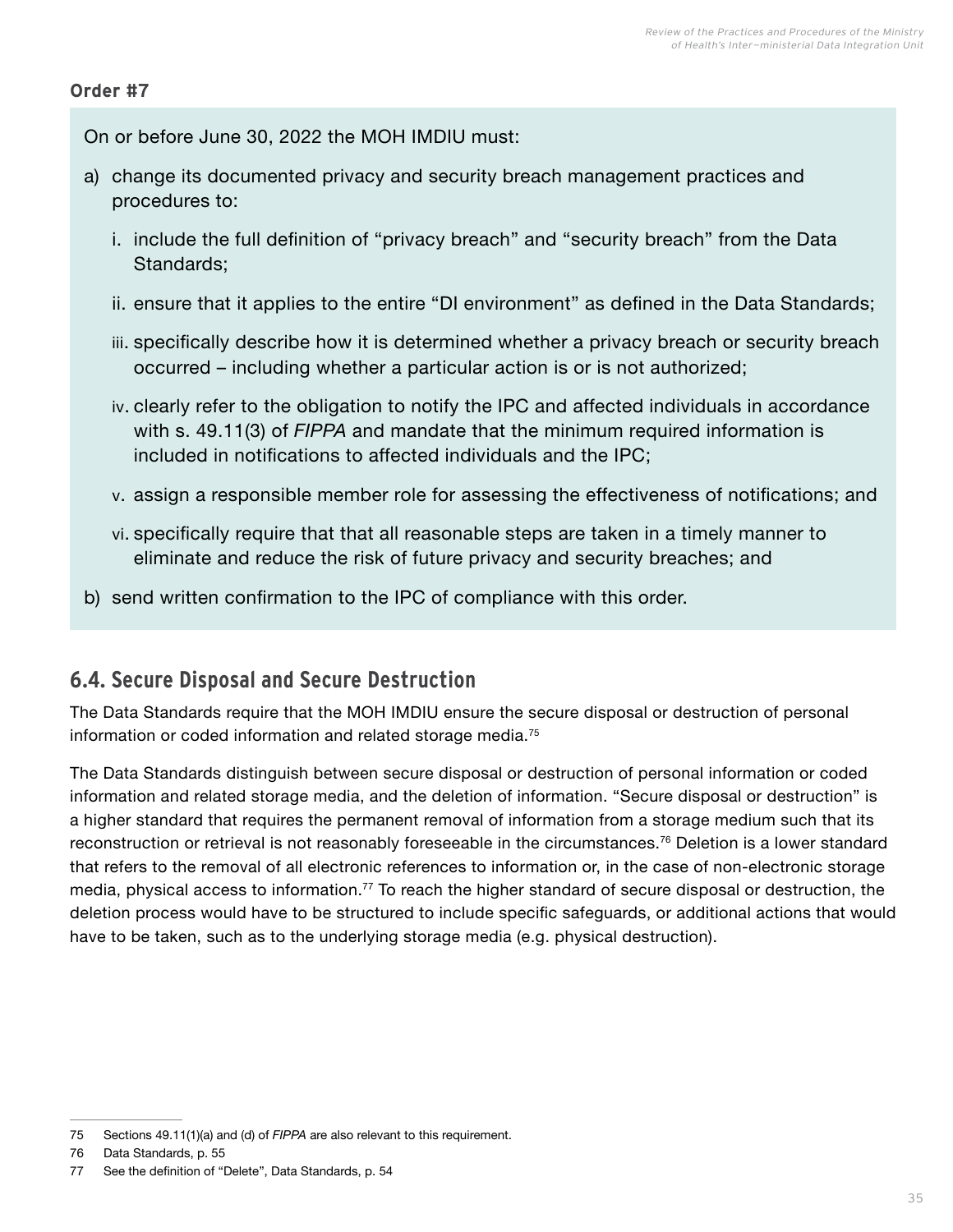# **Requirement 15: Dispose of or destroy personal information, coded information and the storage media containing the information promptly and in a secure manner**

The Data Standards require that the MOH IMDIU identify and define methods for securely disposing of and destroying personal information and coded information and related storage media, taking into account the type of information and storage media. The Data Standards require that the MOH IMDIU identify and define conditions under which personal information and coded information and related media must be securely disposed of or destroyed. The Data Standards further establish certain minimum conditions under which personal information and coded information and the storage media containing the information must be securely disposed of or destroyed.<sup>78</sup>

With respect to the practices and procedures provided by the MOH IMDIU, the DI Manual contains high level references to the deletion and secure disposal or destruction of information. The MOH IMDIU's practices and procedures indicate that it intends to combine these steps together and, specifically, that it intends to rely on deletion as meeting the standard for secure disposal or destruction. The Data Management standard operating procedure provided by the MOH IMDIU describes when files containing personal information or coded information will be deleted, from which repositories and by which members/roles. However, the most significant issue identified by the IPC under this group of requirements was that these practices and procedures did not specifically address how deletion meets the standard for secure disposal or destruction. The IPC and the MOH IMDIU exchanged numerous iterative comments on this point. In particular, the IPC questioned how the MOH IMDIU determined that any residual information remaining on storage media after a deletion was not reasonably foreseen to be retrievable.

The MOH IMDIU initially indicated that it did not believe there was any storage media for the deleted electronic files containing personal information and coded information. However, through further discussion it became clear that the MOH IMDIU was actually referring to the absence of local storage media, and that the personal information and coded information at issue was retained on centrally managed Ontario government computer servers. The IPC notes that the MOH IMDIU's obligations regarding secure disposal or destruction (among others) continue to apply even where personal information and coded information it has collected are retained on centrally managed Ontario government computer systems (i.e. DTT, RW, BIT, backups). The IPC and the MOH IMDIU had several further exchanges relating to the safeguards in place, such as: the encryption of the deleted files/databases; the roles, obligations, and access rights of IT administrators to the centrally managed computer servers; agreements with IT administrators; and the storage of encryption keys. The IPC further sought clarification on the safeguards in place relating to the secure disposal or destruction of centrally managed computer servers and how the MOH IMDIU ensured that personal information and coded information was only retained on such servers.

With respect to this issue, the MOH IMDIU has provided sufficient information for the IPC to determine that the actual risk of insecure disposal and destruction of personal information or coded information is low. Information is retained in the RW and BIT in encrypted form, and without access to the corresponding encryption key, it is not reasonably foreseeable that deleted information on the storage media could be reconstituted. Further the storage and use of encryption keys by BIT and RW administrators are subject to administrative and technical safeguards stipulated in the **[GO-ITS Standard 25.12: Security Requirements](https://www.ontario.ca/page/go-its-2512-use-cryptography)  [for the Use of Cryptography](https://www.ontario.ca/page/go-its-2512-use-cryptography)**. Finally, the BIT and RW storage media are subject to the **[GO-ITS Standard](https://files.ontario.ca/tbs-2019-11-14/go-it-25-20-disposal-loss-incident-reporting.pdf)  [25.20: Disposal, Loss and Incident Reporting of Computerized Devices & Digital Storage Media](https://files.ontario.ca/tbs-2019-11-14/go-it-25-20-disposal-loss-incident-reporting.pdf)**. That standard requires that storage media at the end of its lifecycle be subject to methods that the IPC considers secure destruction (such as multiple passes of data overwriting, cryptographic erasure, and

78 See requirements 15 to 15.2 in the Data Standards.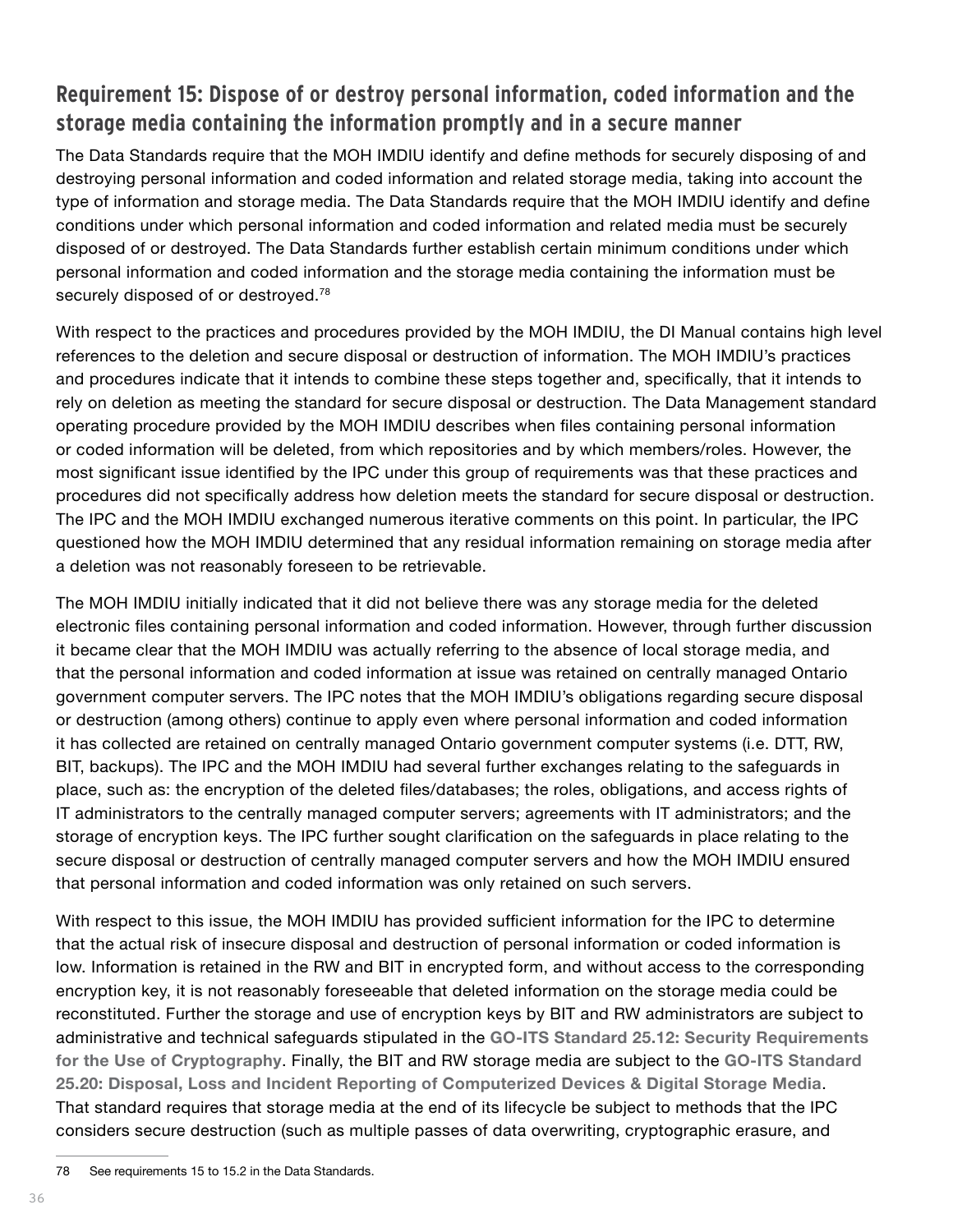physical destruction of storage media by qualified vendors). Regardless, the IPC is of the opinion that the MOH IMDIU should better clarify its practices and procedures with respect to how it meets the requirements of the Data Standards, and the MOH IMDIU has agreed to work with the IPC towards addressing issues relating to secure disposal and secure destruction to the satisfaction of the IPC under requirements 15, 16 and 17, within six months of the completion of the IPC's review. As a result of the MOH IMDIU's expressed willingness to continue to collaborate on this issue, no order is necessary, but the IPC makes a related recommendation to report back, below.

# **Requirement 16: Retain and transfer personal information, coded information and the storage media containing the information in a secure manner pending disposal or destruction**

The Data Standards state that the MOH IMDIU must identify and define a secure physical area and clearly marked and locked containers for retaining personal information and coded data and related storage media pending secure destruction or disposal. The MOH IMDIU must further identify and define a procedure for securely transferring personal information and coded data and related storage media outside the unit for disposal or destruction, and ensure that several protective goals are met.<sup>79</sup>

The MOH IMDIU indicated that no storage media (including paper records) are retained locally. As above, it indicated that all personal information and coded information is retained on centrally managed Ontario government computer servers. For that reason, most of requirement 16 had little direct application to the activities of the MOH IMDIU (because there were no local storage media to be retained and transferred, which is the precondition for most of the requirements in 16.1 and 16.2 of the Data Standards). With respect to the destruction of storage media in centrally managed computer services (i.e. BIT, DTT, the RW and backups), we note that the provided **[GO-ITS Standard 25.20: Disposal, Loss and Incident Reporting](https://files.ontario.ca/tbs-2019-11-14/go-it-25-20-disposal-loss-incident-reporting.pdf)  [of Computerized Devices & Digital Storage Media](https://files.ontario.ca/tbs-2019-11-14/go-it-25-20-disposal-loss-incident-reporting.pdf)**, which the MOH IMDIU has stated applies to those environments, is applicable to this requirement. GO-ITS 25.20 requires that all functioning electronic storage media are securely overwritten prior to physical destruction. Non-functioning storage media that cannot be overwritten must be kept in a secure chain of custody until physically destroyed.

In addition, some requirements in this Data Standard continue to apply even with the MOH IMDIU's caveat that no storage media are retained locally. Requirement 16.2-1 of the Data Standard still has direct application to the practices and procedures of the MOH IMDIU, and requires that it ensure that personal information, coded information, and related storage media are securely disposed of or destroyed only in authorized circumstances, and where all conditions, requirements or restrictions have been satisfied, including the requirements in the Data Standards, among others. The IPC noted that the Data Management standard operating procedure provided by the MOH IMDIU stated that coded information would be retained for "1 year from the date of creation of the last file in the group", after which they would be deleted. Inasmuch as the MOH IMDIU's practices and procedures equate deletion with secure disposal or destruction, the IPC was concerned that application of this retention period would result in the secure disposal or destruction of coded information when that information was still required to be retained by the Data Standards. Specifically, 18.1.3‑1 of the Data Standards requires that coded information be retained for "at least one year after completion of de-identification and delivery of the de-identified information to the requesting person, entity or organization."<sup>80</sup> The MOH IMDIU committed to addressing this issue by the end of March 2022.

<sup>79</sup> See requirements 16 to 16.2 in the Data Standards.

<sup>80</sup> This issue was also addressed in the IPC's comments to the MOH in relation to requirement 18.1.3-1 and the MOH IMDIU made the same commitment there. No order is required.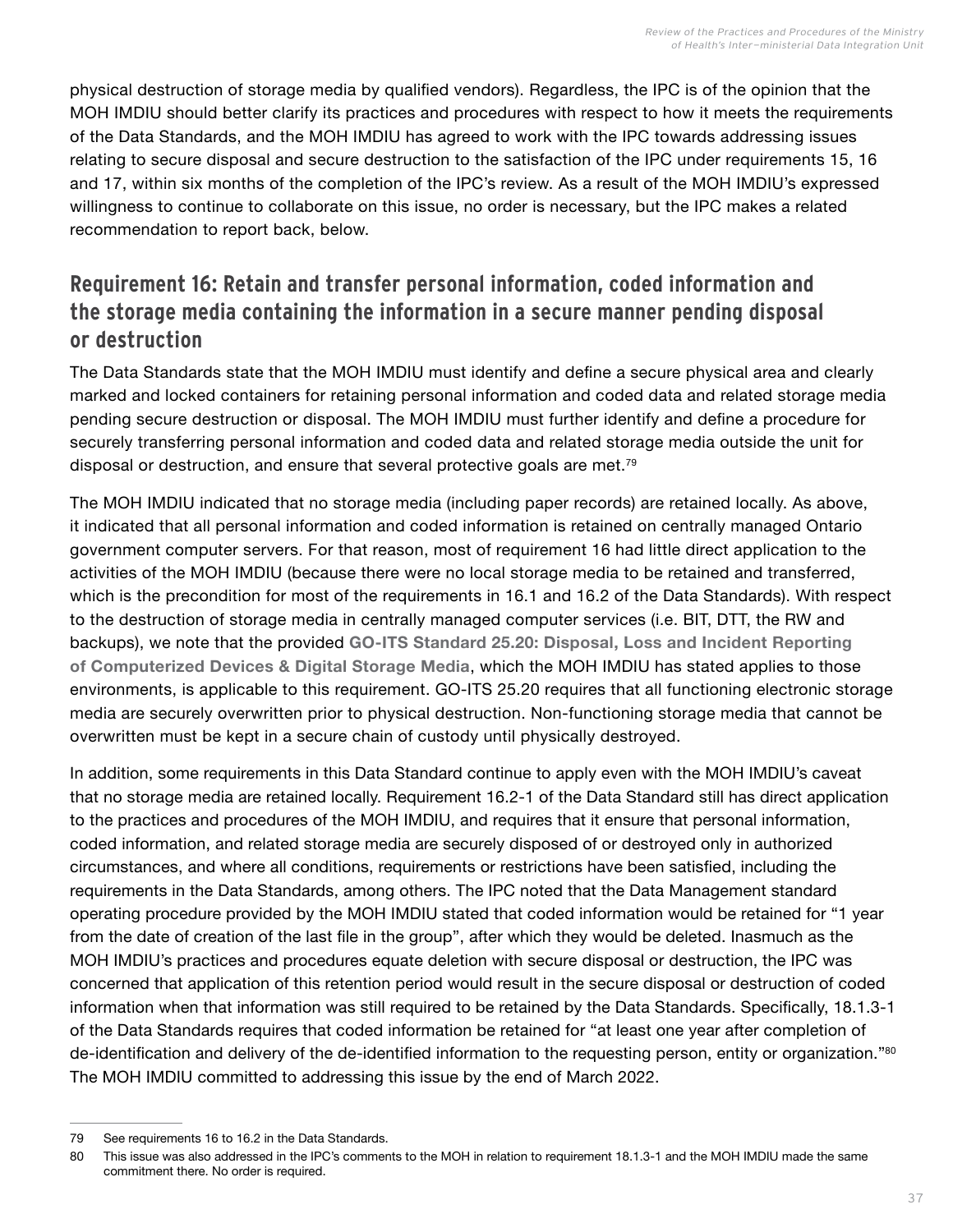In light of the MOH IMDIU's commitment to addressing these issues (in addition to their commitment to continue to engage with the IPC with respect to the closely related requirement 15) and the security protections that the IPC understands has already been put in place regarding deletion and secure disposal and secure destruction, no orders are necessary, but the IPC makes a related recommendation to report back, below.

# **Requirement 17: Verify that personal information, coded information, and the storage media containing the information, has been disposed of or destroyed in a secure manner**

The Data Standards require that the MOH IMDIU's practices and procedures identify and define the required content of certificates of secure disposal or destruction, and specify certain minimum required content.<sup>81</sup> The MOH IMDIU's practices and procedures must identify and define timeframes for obtaining certificates of secure disposal or destruction, and the time period and location for retaining these certificates. Further, the MOH IMDIU's practices and procedures must ensure that certificates of secure disposal or destruction are obtained for each storage media securely disposed of or destroyed, that a log of transfers for secure disposal or destruction and received certificates of secure disposal or destruction are maintained, and that the destruction and disposal methods are periodically reviewed for effectiveness.

The application of this requirement to the circumstances of the MOH IMDIU was complicated by its decision to rely on deletion of a file as meeting the threshold for secure disposal or destruction. As different versions of a file will be retained, deleted, and backed‑up at different times, it was unclear how the obligation to verify secure disposal or destruction of storage media, particularly through the preparation and receipt of one-time certificates of secure disposal or destruction, would be operationalized.

The MOH IMDIU initially indicating that obligations to obtain a certificate of secure disposal or destruction for storage media were "not applicable." As noted above, simply because storage media are not locally managed by the MOH IMDIU does not mean that the requirements in the Data Standards do not apply. However, the IPC also recognizes that the computer environment developed by the MOH IMDIU makes the preparation and completion of certificates of secure disposal or destruction in the traditional sense (e.g. the physical destruction of a hard drive containing specific records of personal information) impractical without significant changes to its computing environment.

In addition, while the MOH IMDIU has expressed that in their view, the deletion of personal information and coded information from their environment can be considered secure destruction, the provided **[GO-ITS](https://files.ontario.ca/tbs-2019-11-14/go-it-25-20-disposal-loss-incident-reporting.pdf)  [Standard 25.20: Disposal, Loss and Incident Reporting of Computerized Devices & Digital Storage](https://files.ontario.ca/tbs-2019-11-14/go-it-25-20-disposal-loss-incident-reporting.pdf)  [Media](https://files.ontario.ca/tbs-2019-11-14/go-it-25-20-disposal-loss-incident-reporting.pdf)** also pertains to this requirement. The servers administered by the MOH IMDIU's IT providers relied upon by the MOH IMDIU to retain personal information and coded information are subject to this standard. Under GO-ITS 25-20, a certification of completion must be made available to the program manager accountable for the disposal of storage media after the media is successfully disposed of. This certification is required to contain all of the minimum content required under requirement 17.1.2 of the Data Standards, with the exception of expressly stating the data integration unit from which the storage media came.

While the IPC understands that the MOH IMDIU is relying on deletion as the basis of issuing certificates of destruction/disposal, to demonstrate greater assurance, the MOH IMDIU should clarify any procedures they may have in place with respect to obtaining the certifications required under GO-ITS 25-20 and the Data Standards. As above, the MOH IMDIU committed to working with the IPC following the release of this report

<sup>81</sup> See requirement 17.1.2.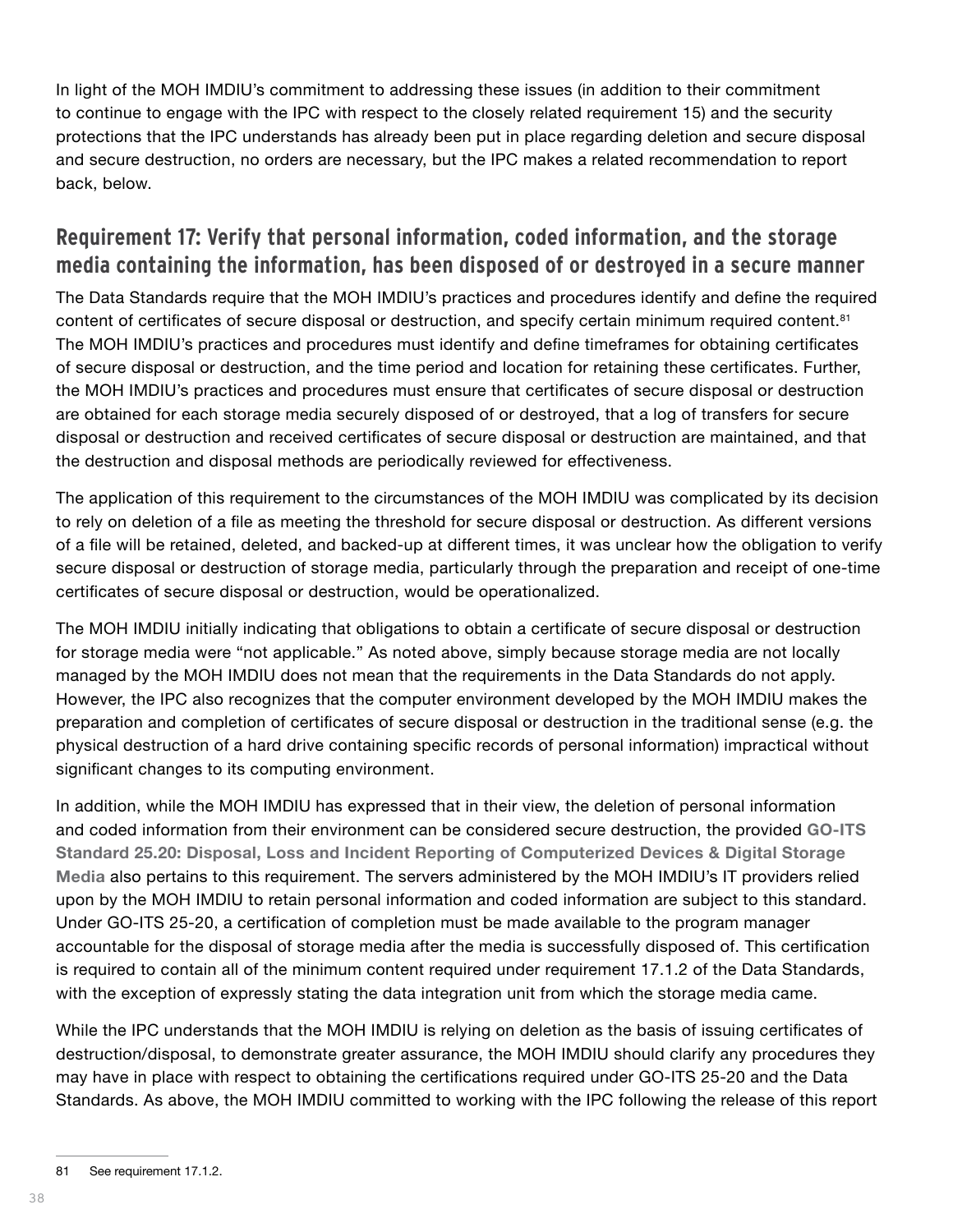<span id="page-40-0"></span>to address any outstanding issues regarding secure disposal and destruction. In light of this commitment, no orders are necessary but it is appropriate for the IPC to make a recommendation for the IMDIU to report back.

## **Recommendation to Report Back #5**

On or before six months after the date of this report, the MOH IMDIU should:

- a) refine and clarify its practices and procedures regarding secure disposal and secure destruction, including certificates of secure disposal or destruction; and
- b) consult with the IPC on these practices and procedures.

For greater clarity, this recommendation applies to the MOH IMDIU's practices and procedures under requirements 15, 16 and 17.

# **6.5. Retention Period**

Requirement 18 of the Data Standards outlines requirements for practices and procedures relating to how long the MOH IMDIU can or must retain personal information and coded information.<sup>82</sup> It addresses minimum retention periods (e.g. the length of time that the information must be retained) and maximum retention periods (e.g. a length of time after which the information cannot be retained) by the MOH IMDIU. Minimum retention periods help to ensure that there is a reasonable amount of time to exercise the individual right of access and correction. Maximum retention periods help to protect against privacy breaches arising from the unnecessary retention of information, among other things.<sup>83</sup>

# **Requirement 18: Implement retention requirements for personal information and coded information**

The Data Standards require that the MOH IMDIU identify and define a process for determining the retention period for personal information and coded information, and identifies some of the factors that must, at a minimum, be considered in setting retention periods. In addition to this general process for determining retention periods, the Data Standards set specific minimum and maximum retention periods:

- Requirement 18.1.2 states that personal information in the record created by the MOH IMDIU for linking under requirement 20.3 (i.e. the ID Mapping Table) must be retained for long enough to facilitate individual rights of access;
- Requirement 18.1.3 states that coded information must be retained for at least one year after completion of de‑identification and delivery of the de‑identified information to the requesting person, entity or organization (again, the purpose of this requirement is to facilitate the individual right of access);<sup>84</sup> and

<sup>82</sup> Requirement 18 only mandates the deletion of personal information and coded information, but does not address the secure disposal or destruction of the deleted information – which is addressed above in relation to requirements 15, 16 and 17.

<sup>83</sup> Sections 49.6(1)4 and 49.11(1)(c) of *FIPPA* are also relevant to the minimum and maximum retention periods applicable to the MOH IMDIU, but are subject to variations or further specification in the Data Standards.

<sup>84</sup> See the issue in relation to this requirement identified and discussed under requirement 16, above.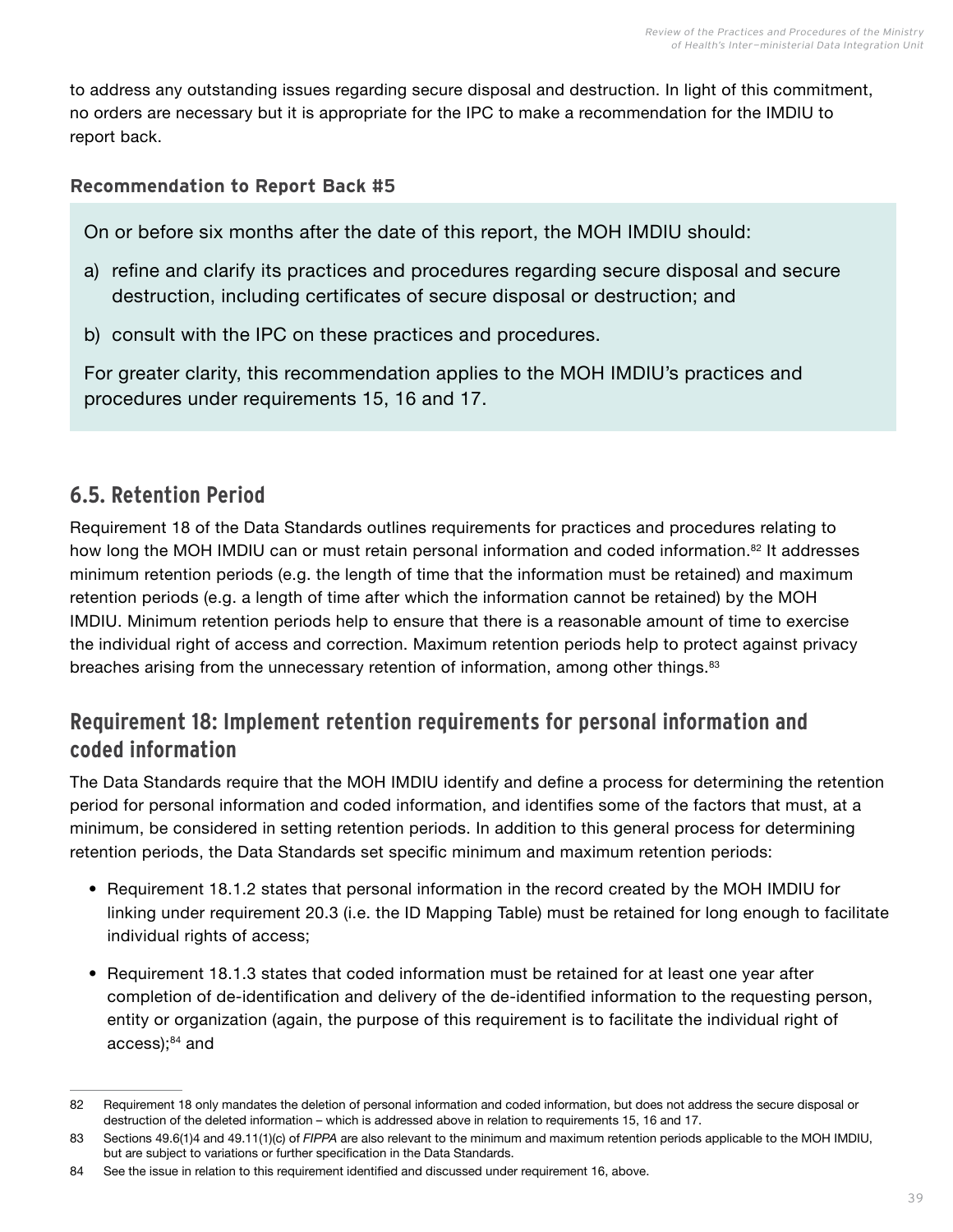• Requirement 18.2 states that original non-coded personal information must be retained for a maximum period of 180 calendar days after its transformation into coded information to enable accurate linking. The purpose of this requirement is to ensure that 'raw' data in its original form is only retained for the minimal amount of time necessary to remove direct identifiers and link the information. There are possible exceptions to this 180 day retention requirement in specific circumstances.

Under requirement 18.3, the MOH IMDIU must ensure that personal information and coded information is deleted at the earlier of the expiry of a maximum retention period or where the information is no longer necessary to fulfil its purpose (and provided the minimum retention period has expired). The MOH IMDIU is further required to document its deletions of personal information and coded information under requirement 18.5.<sup>85</sup>

The MOH IMDIU provided the IPC with several practices and procedures to review in relation to this requirement. The DI Manual set out a general process and related member responsibilities for setting and complying with retention periods. The MOH IMDIU also provided its Data Management Standard Operating Procedures which went into greater detail on how and when the retention periods will apply to personal information and coded information, and related requirements to delete the information. Further, the MOH IMDIU provided the IPC with its "DII Operational & Data Governance" policy. The MOH IMDIU's practices and procedures indicated that a spreadsheet "Data Holdings Inventory" will be used to track arrival, creation, location, and destruction<sup>86</sup> of data sets, and provided a copy of this spreadsheet for IPC review as it was relevant to the tracking of retention periods.

The MOH IMDIU's practices and procedures indicated that the maximum and minimum retention periods for coded information would be the same: one year. The IPC notes that the Data Standards do not require that the maximum and minimum retention periods for coded information be identical, nor does it require any *specific* maximum retention periods for coded information. The Data Standards set a minimum retention period of one year to allow individuals the opportunity to seek access and correction. With that said, the MOH IMDIU is generally free to set a more restrictive maximum retention period for coded information than is required by the Data Standards.<sup>87</sup>

The practices and procedures reviewed by the IPC were not clear on what retention period would apply to the minimal amount of personal information necessary for the purpose of linking under Requirement 20.3 (i.e. the ID mapping table). The IPC requested that the MOH IMDIU specifically provide a retention period for the ID Mapping table and further that this retention period must be the same as the above noted one year retention periods for coded information to facilitate individuals' requests for access and correction to their own information.88 Otherwise, it would be difficult or impossible to identify the records applicable to the individual requesting access or correction. The MOH IMDIU confirmed that its practices and procedures would be amended by March 31, 2022 in accordance with the IPC's staff level comments.

With respect to the MOH IMDIU's obligation to ensure the deletion of personal information and coded information in specific circumstances, the IPC was unable to locate any clear practices and procedures

<sup>85</sup> Requirement 18.4 is not discussed here because it was included in the Data Standards for clarification purposes to explain the relationship of the retention requirements in the Data Standards with the references to retention periods under sections 49.6(1)4 and 49.11(1)(c) of *FIPPA*.

<sup>86</sup> As noted above, the MOH IMDIU is relying on deletion of information as a form of secure destruction and secure disposal.

<sup>87</sup> Elsewhere, the IPC commented that the MOH IMDIU should set out the retention period for de‑identified information. The MOH IMDIU's response indicated that de-identified information would only be retained for one year. Again, this would appear to be another place where the MOH IMDIU has set a more restrictive standard than is required by the Data Standards.

<sup>88</sup> As above, the Data Standards do not require a specific maximum retention period for the minimal amount of personal information necessary for the purpose of linking under requirement 20.3 (i.e. the ID mapping table). Indeed, one of the major purposes of such a table is to allow consistent and accurate linking over time across multiple data integration projects. The IPC's comment is only directed at this table being retained long enough to facilitate access to coded information, and not that the Data Standards require that it can only be kept for one year.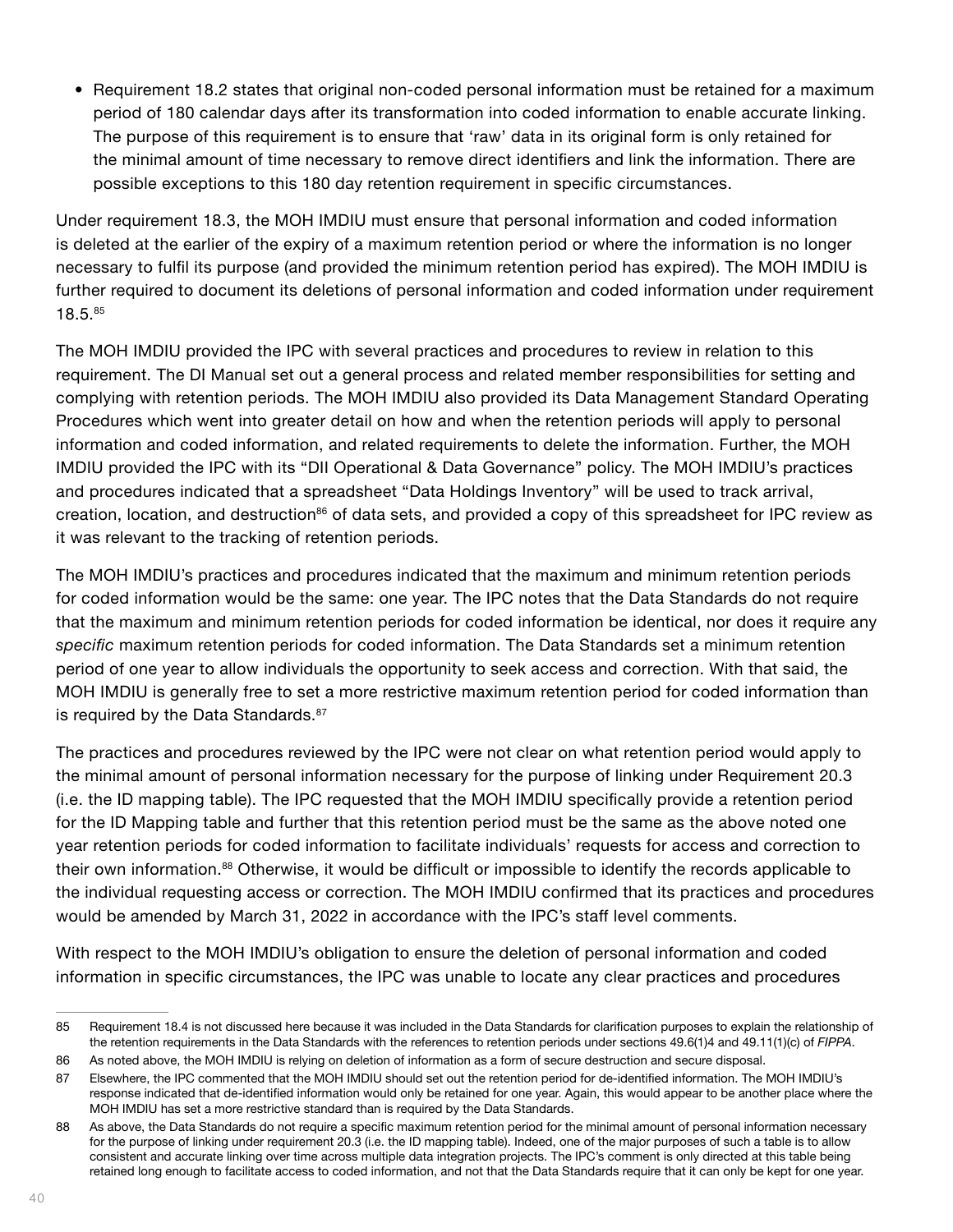<span id="page-42-0"></span>requiring that personal information and coded information be deleted where its retention is no longer necessary to fulfill the purpose for which it was collected or created, following the expiry of the minimum retention periods (as required by 18.3-3). Further, the IPC did not locate any clear practices and procedures specifically requiring the deletion of personal information in the ID Mapping Table in accordance with Requirement 18.3 of the Data Standards. The MOH IMDIU confirmed in writing that its relevant practices and procedures would be amended to address the IPC's comment by March 31, 2022.

Given the responsiveness of the MOH IMDIU to the IPC's comments, there is no need for an order to address the issues identified under this requirement.

# **6.6. De-Identification and Linking**

Under Requirement 19, the MOH IMDIU must implement an accurate, privacy-protective de-identification and linking process, transforming personal information that has been collected under Part III.1 into coded information that can be used for analysis.89 Sections 49.1(2), 49.4(1)5, 49.4(2)5 and 49.6 of *FIPPA* are also relevant to requirements for linking and de‑identifying information.

# **Requirement 19: Segregate duties in relation to coding and linking.**

The Data Standards require that the MOH IMDIU separate the roles for data coding (i.e. removing direct identifiers and replacing them with a secure unique code) and data linking (i.e. using the secure unique code to link records in separate datasets) within the MOH IMDIU.<sup>90</sup> Separation of these roles in the coding and linking processes must be ensured using administrative, technical and physical safeguards that are reasonable in the circumstances. The purpose of this requirement is to ensure that no single member has control of the coding and linking process, which could result in that member having the ability to directly identify and link the information of a large volume of Ontarians. Where duties cannot be segregated due to a lack of available human resources, the Data Standards state that an equivalent standard must be met through other safeguards.

Both the DI Manual and the De‑identification and Linkage Standard Operating Procedures provided by the MOH IMDIU clearly indicate that it has created two distinct roles for the Coder and Linker in the de‑identification process. These practices and procedures both state that:

The Data Coder and Data Linker are separate roles and are to be performed by distinct DI staff members. The Data Coder and Data Linker will operate in a manner to facilitate protection of privacy, avoid concentration of [personal information] by one role […]

The De‑identification and Linkage Standard Operating Procedures further describe the different safeguards that will be in place (including technical safeguards) to separate the work of the Coder and Linker. The MOH IMDIU also provided a spreadsheet mapping which roles have access to the different components and tools of the DI Environment.

However, the IPC found that the MOH DII Operational & Data Governance document did not clearly indicate how the role of the Coder and Linker are distinct or specifically indicate what information the Linker does not have access to that the Coder does (so that members are clearly and consistently informed of which MOH IMDIU datasets are off limits for which role).

<sup>89</sup> Data Standards, p. 43

<sup>90</sup> See requirements 19 to 19.2 of the Data Standards.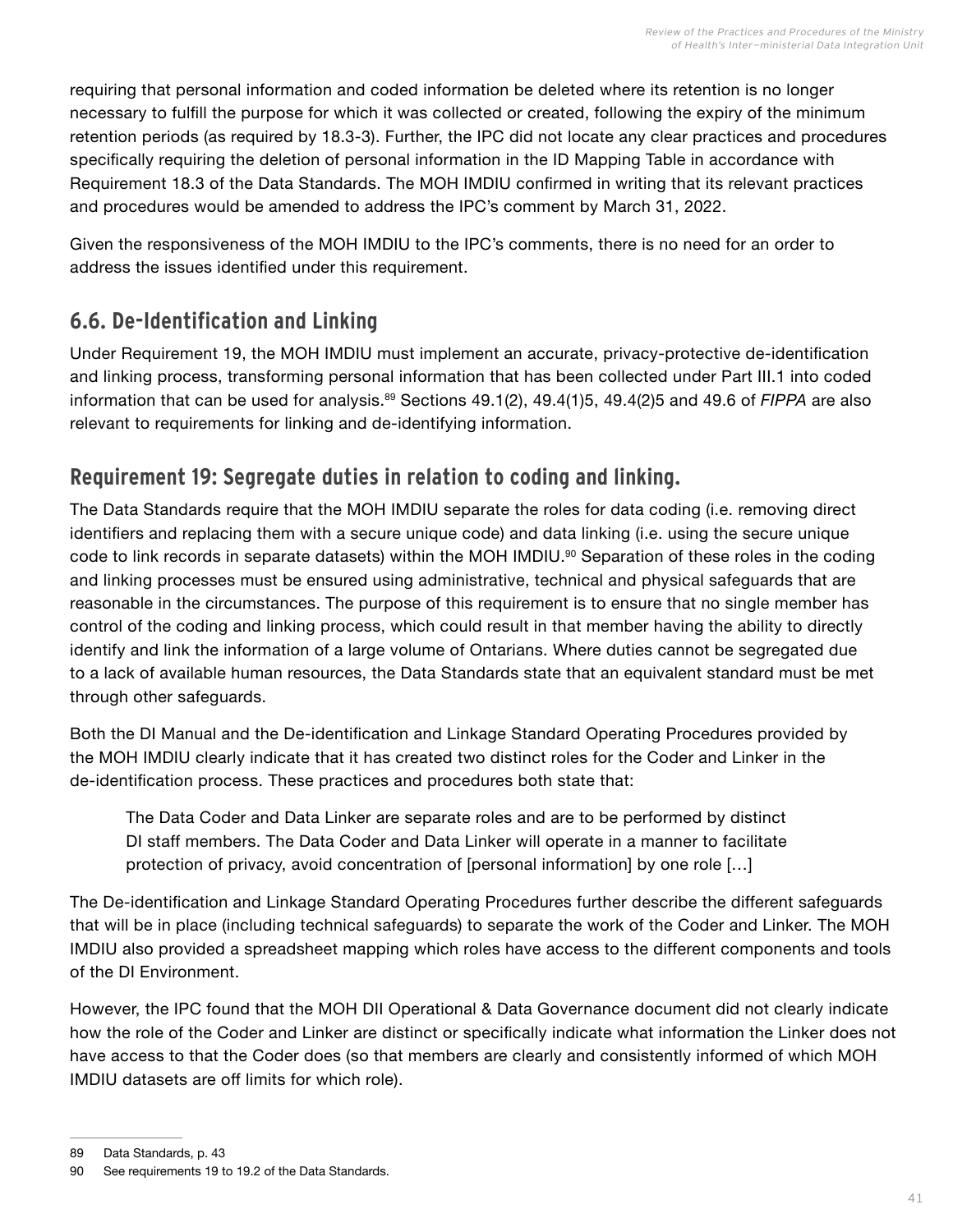The IPC was also unable to locate a clear prohibition on Coders and Linkers using other applications to deal with personal information and coded information and requested this be added. Lastly, the practices and procedures did not address which roles do and do not have access to the ID Mapping table (i.e. the database of identifiers used for mapping between each assigned internal code and the minimum common identifiers). Given the fact that this ID mapping table could be used to easily 'decode' the linked information created by the Linker (and thereby identify numerous facts about identifiable individuals), the practices and procedures should clearly address the ID Mapping Table and ensure the Linker does not have access to it.

The MOH IMDIU confirmed that amendments to reflect all but one of the IPC's comments would be made to the DII Operational & Data Governance document and standard operating procedures by the end of March 2022. However, the distinction between the Linker and Coder is one of the core protections in the Data Standards, and goes directly to the ability of the data integration lifecycle to collect and link information from multiple sources in a privacy protective manner that does not give a single member end-to-end control over a potentially immense volume of personal information. Given the significant risks involved, it is appropriate for the Commissioner to make an order under paragraph 2 of s. 49.12(7) of *FIPPA* that the MOH IMDIU change its documented practices and procedures in respect of the linking and coding roles to ensure compliance with the Data Standards.

#### **Order #8**

On or before April 30, 2022, the MOH IMDIU must:

- a) change its documented practices and procedures to specifically and clearly ensure the separation of member roles for coding and linking processes using administrative, technical and physical safeguards that are reasonable in the circumstances in accordance with requirement 19.2 and having regard to the IPC's above comments;
- b) ensure that the changed practice and procedure in a) addresses the process for separating member roles and identifies the member responsible for compliance in accordance with requirements 1.1-1 and 1.1-2; and
- c) send written confirmation to the IPC of compliance with this order.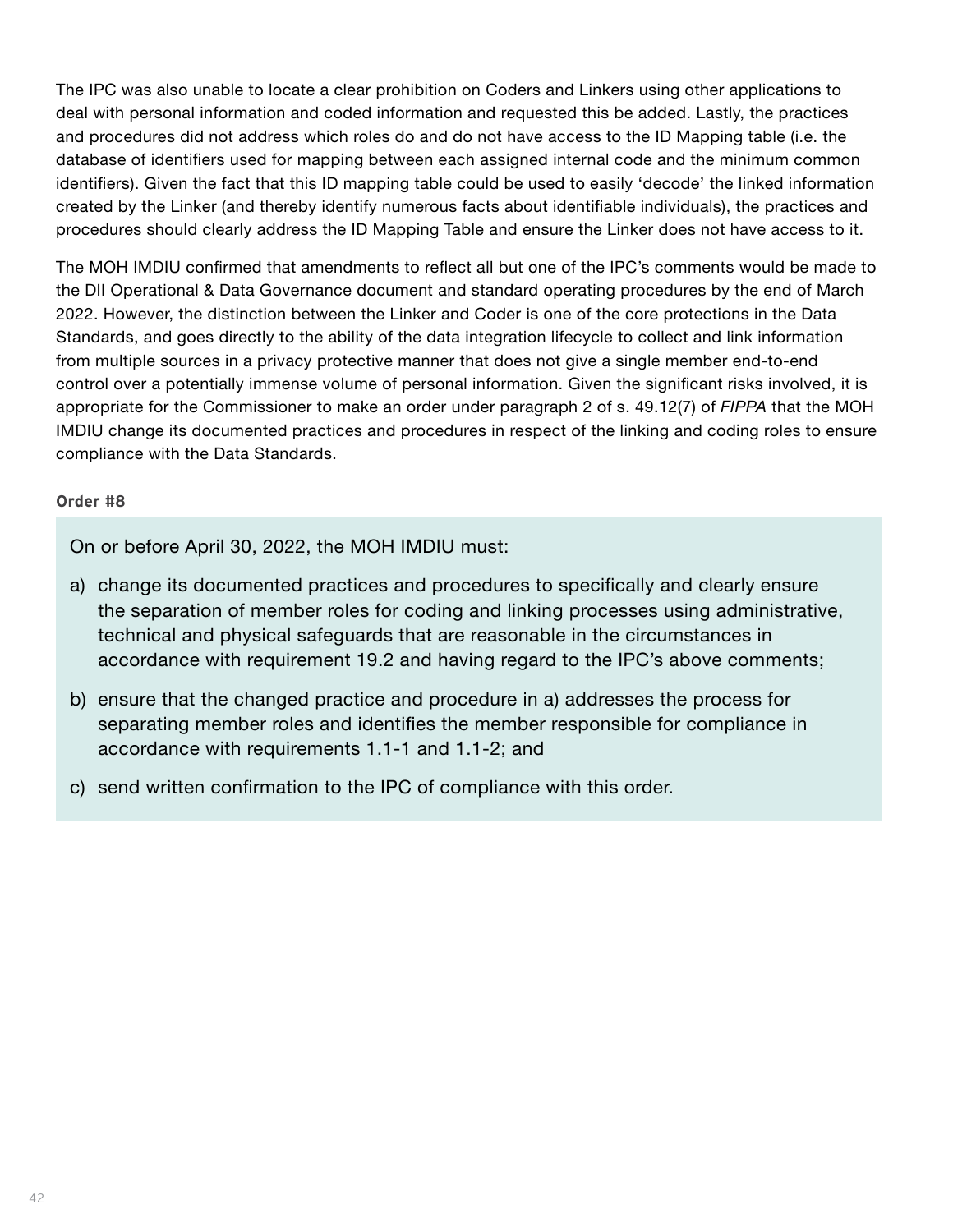# **Requirement 20: As soon as reasonably possible in the circumstances, transform personal information collected by the MOH IMDIU into coded information**

The Data Standards require that the MOH IMDIU begin transforming the personal information it collects into coded information as soon as "reasonably possible in the circumstances." The purpose of this requirement is to ensure that the original personal information collected by the MOH IMDIU is not left in its most identifiable format for longer than is necessary to complete the coding and linking process.

The Data Standards further specify minimum requirements for how the coding and linking process must take place, including that the MOH IMDIU must identify and define minimum common direct identifiers necessary for linking, and ensure that direct identifiers are removed and replaced with a secure internal code unique to the individual. The direct identifiers that have been removed are placed in a mapping table that explains how to connect the assigned secure internal code with the common identifiers.<sup>91</sup>

In respect of practices and procedures reviewed, the MOH IMDIU provided the IPC with the DI Manual, which describes the de-identification and linking process at a very high level. The MOH IMDIU also provided the IPC with its: De‑identification and Linking Standard Operating Procedures (contained within their Request Management standard operating procedure); De‑identification and Linkage Specification (a template for documenting and prompting the coding and linking process and analysis); and data field classification framework (that serves as a reference guide for identifying various direct and indirect identifiers).

The IPC noted one issue with the coding and linking process in the De-identification and Linking Standard Operating Procedures: $92$  the standard operating procedures suggests that the Linker will conduct linking utilizing either a health card number or first and last name. This should not be possible if all direct identifiers have been removed from the database (as is required by the Data Standards). The IPC notes that this was only one statement in a suite of practices and procedures that otherwise indicate that direct identifiers would be removed. The IPC further requested that if the linking process is intending to refer to the use of coded fields corresponding to health card number or first and last name, that should be clarified. In response to the IPC's comment, the MOH IMDIU confirmed that its Request Management Standard Operating Procedures would be amended by the end of March 2022 to clarify that the Linker will rely on the secure internal code unique to the individual to conduct linkages and not direct identifiers, such as health card number or first and last name.

Given the MOH IMDIU's written confirmation that it will amend its practices and procedures this month to address the IPC's comment, there is no need for an order.

<sup>91</sup> See requirements 20 to 20.3 of the Data Standards.

<sup>92</sup> Which itself is part of the broader Data Integration Request Management Standard Operating Procedures.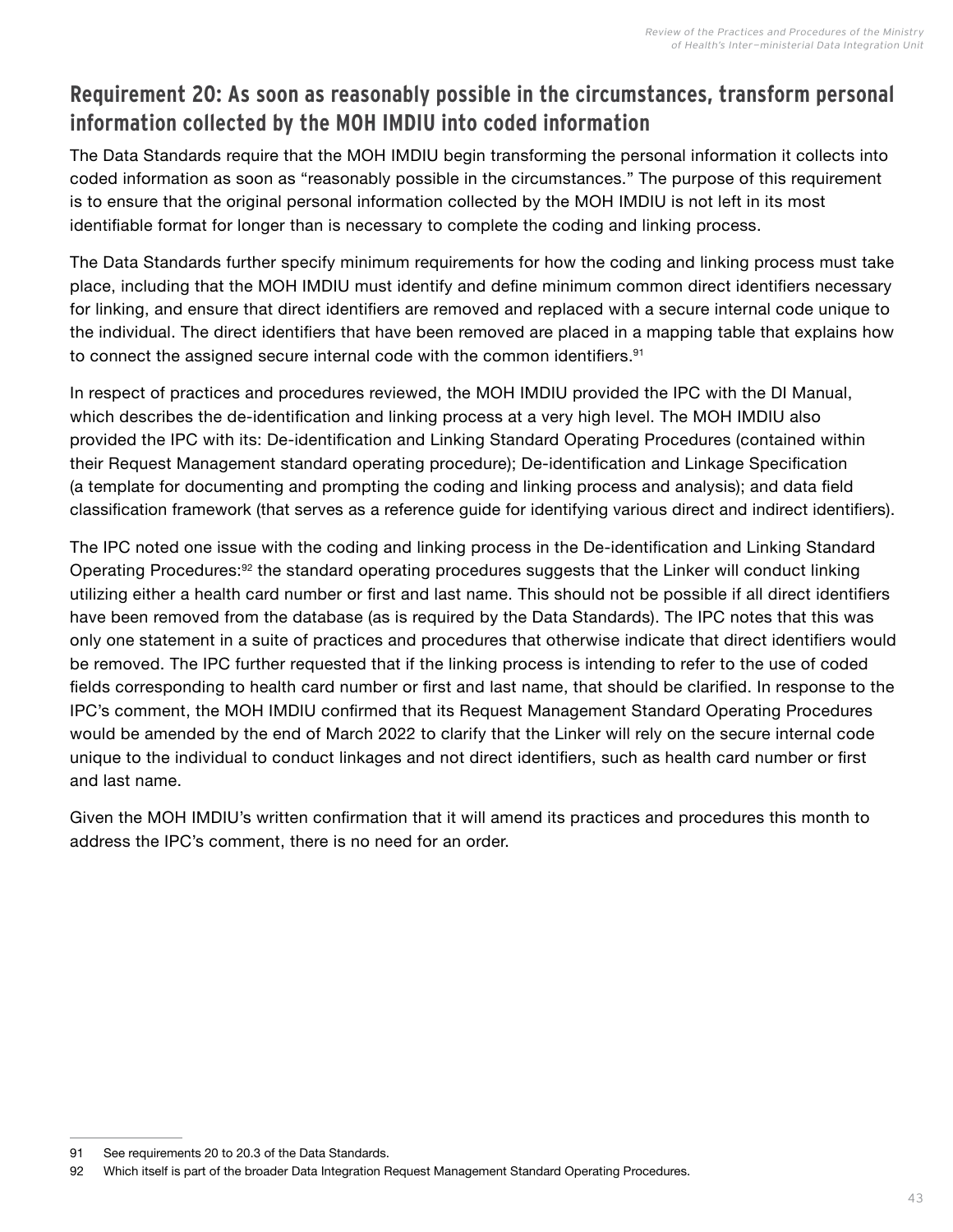# **Requirement 21: Link coded information to other coded information, where necessary for analysis**

The Data Standards require that the MOH IMDIU identify and define the methods that must be used to: link coded information; the risks to the accuracy of such linkages; and how such risks to accuracy will be mitigated. The Data Standards further state that the MOH IMDIU must ensure that coded information is only linked in approved circumstances (among other requirements) and that the accuracy of linkages must be tested. Further, the Data Standards mandate that the MOH IMDIU periodically review linkages made to ensure they are accurate.93

The DI Manual provided by the MOH IMDIU was relevant to this requirement, and described the linking process at a very high level. The MOH IMDIU also provided the IPC with its De‑identification and Linking Standard Operating Procedure, its De‑identification and Linkage Specification (a template for documenting and prompting the coding and linking process and analysis), and a data field classification framework for direct and indirect identifiers.

The De‑identification and Linking Standard Operating Procedure, in particular, describes linking methodologies as well as a method for identifying linkage accuracy and addressing mitigation methods. However, one item that the IPC did not locate was clear practices and procedures to be followed for specific records if they are unable to be linked accurately. This is important as Linkers should have clear guidance for what to do where the linkage process and accuracy risk assessment does not resolve to an acceptable solution. The MOH IMDIU confirmed in writing that its practices and procedures will be amended by the end of March 2022 to provide a process that would be followed for specific records if they are unable to be linked accurately.

With respect to the obligation for the MOH IMDIU to ensure that coded information is only linked in authorized circumstances and where all conditions, requirements and restrictions have been satisfied (requirement 21.2-1), the IPC noted that the detailed linking procedure provided did not specifically address this requirement. For example, the practices and procedures did not reference how the Linker would ensure that their actions were in keeping with the original project approval. Again, the MOH IMDIU confirmed in writing that its Request Management Standard Operating Procedure would be amended by the end of March 2022 to address the IPC's comment.

Given the MOH IMDIU's written confirmation that it will amend its practices and procedures this month to address the IPC's comment, there is no need for an order.

<sup>93</sup> See requirements 21 to 21.2 of the Data Standards.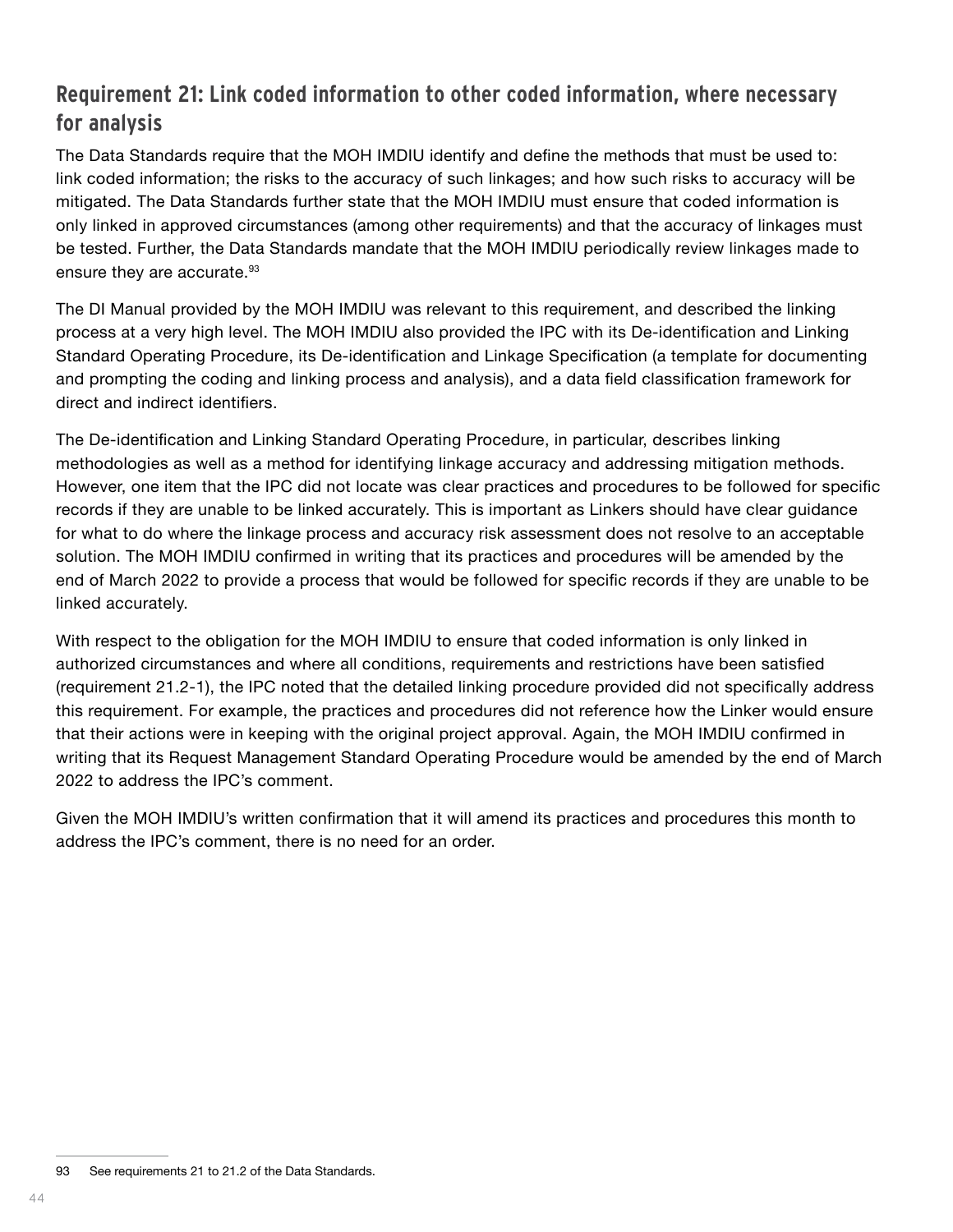# **Requirement 22: De‑identify coded information prior to analysis**

Information is required to be de‑identified prior to it being used for analysis in relation to:

- the management or allocation of resources;
- the planning for the delivery of programs and services provided or funded by the Government of Ontario; and
- evaluation of those programs and services.

In some respects, this requirement prescribes the most critical protections in the data integration scheme created by Part III.1. The overarching purpose of this legislative scheme is to allow the government to get the benefit of high quality datasets for analysis, while minimizing risks that any individual could be identified in these datasets. The core tasks for the MOH IMDIU in limiting the identifiability of individuals in the datasets are to effectively calculate the risk of re‑identification and implement a methodology for decreasing this risk to the appropriate threshold prior to its use for analysis.

To this end, Data Standards require that the MOH IMDIU identify and define the criteria to be used in calculating the risk of re‑identification. The Data Standards further require that the MOH IMDIU identify and define a risk‑based de‑identification methodology (with certain minimum steps) and ensure that methodology is applied to coded information prior to its use for analysis. The Data Standard further contain ancillary requirements relating to documentation.<sup>94</sup>

The IPC found that the practices and procedures provided did not clearly require the successful application of the de‑identification methodology prior to the disclosure of coded information, nor did the practices and procedures explicitly reference the threshold for de‑identification referenced in the Data Standards (requirement 22.2). While the above two points were certainly implicitly present in the practices and procedures reviewed, the IPC was of the view they should be explicitly stated given their importance. The MOH IMDIU indicated that its practices and procedures will be amended by March 31, 2022 to refer to the re‑identification threshold in s. 22.2 of the Data Standards, clearly relate the de-identification methodology selected to this threshold, and clearly prohibit members from disclosing coded information for analysis prior to:

- the application of the de-identification methodology to the coded information;
- the completion of a re-identification risk assessment finding that the risk of re-identification of the coded information is within the acceptable threshold; and
- approval of the disclosure by the MOH IMDIU Manager or higher (with associated approval processes).

In light of the MOH IMDIU's responsiveness to the IPC's comments and commitments to address them, and the fact that the comments made by the IPC generally related to providing clarifications to its practices and procedures, no order is necessary.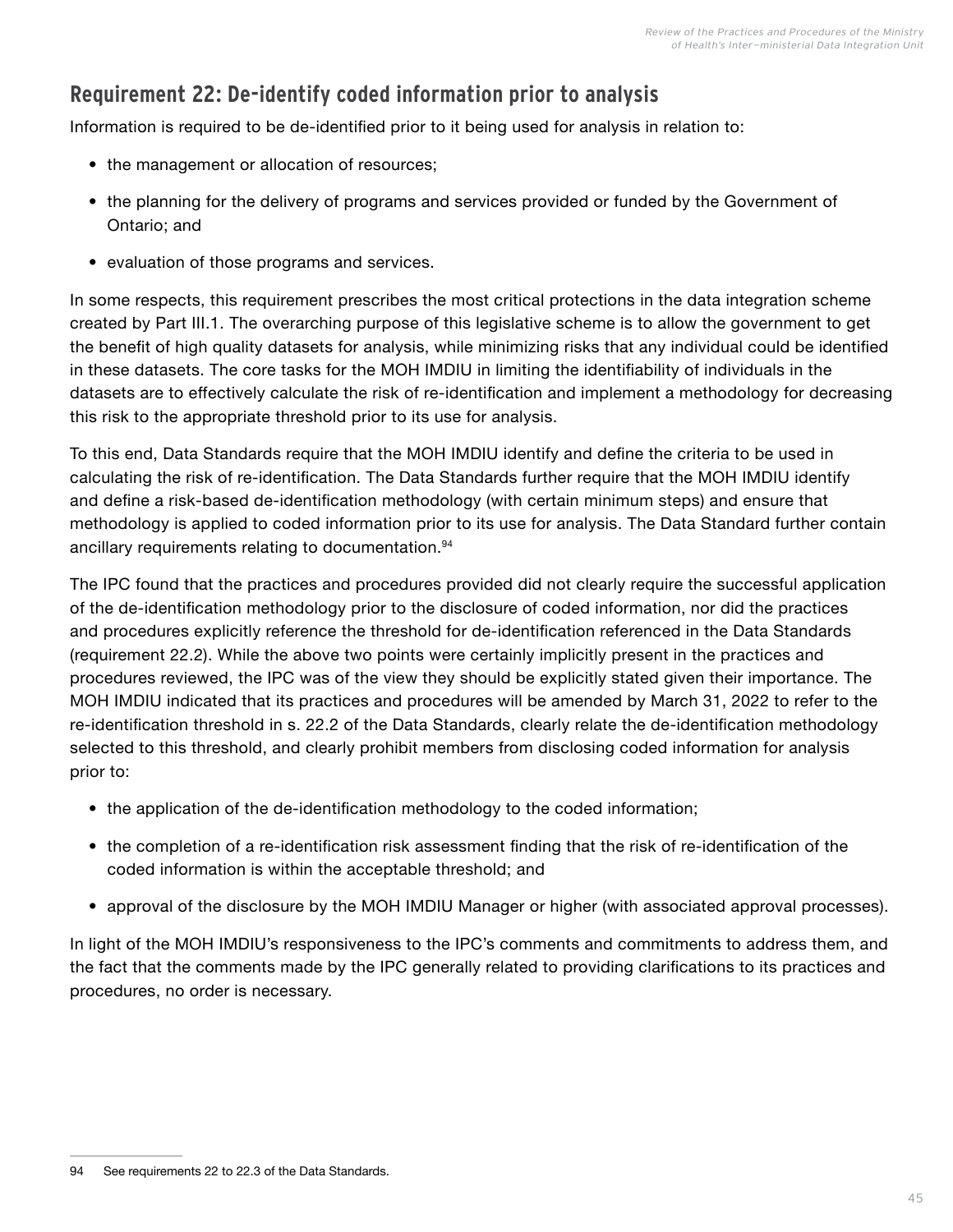# <span id="page-47-0"></span>**6.7. Public Notice and Annual Reporting**

This standard outlines the minimum requirements for the MOH IMDIU to ensure openness and transparency with respect to its information practices.<sup>95</sup> This standard is comprised of five overarching requirements.

# **Requirement 23: Publish a notice of collection that relates to the personal information to be collected under the Part**

Requirement 23 of the Data Standards mandates that the MOH IMDIU publish a notice that includes the information specified in requirements 23.2 to 23.8 prior to each new collection of personal information. The obligation to publish a notice of collection is also reflected in paragraph 3 of s. 49.4(1), paragraph 3 of s. 49.4(2) and s. 49.10 of *FIPPA*. The purpose of the requirement to publish notices of collection is to provide transparency to the public and individuals on how personal information has been collected for analysis purposes by a data integration unit.

The MOH IMDIU provided the IPC with numerous practices and procedures addressing compliance with the obligations set out in requirement 23 of the Data Standards. The DI Manual contains high level requirements reflecting the obligation to publish a notice of collection at the data acquisition stage – covering the steps to be followed by the MOH IMDIU when it is preparing to collect records of personal information. The DI Manual further contains a more detailed procedure reflecting roles and responsibilities for the publishing of notices of collection and referencing a template notice of collection that had already been prepared. The IPC further reviewed multiple drafts of this template notice of collection.

The IPC also reviewed the applicable standard operating procedures of the MOH IMDIU, which contained more granularity on the procedures and responsibility for publishing notices of collection that contain the information mandated by requirement 23 of the Data Standards.

The IPC provided the MOH IMDIU with discrete comments regarding its practices and procedures regarding the publication of notices of collection, which were generally in the nature of requesting that specific clarifications and details be added. The MOH IMDIU was quite responsive to these comments. No outstanding compliance issues were identified in the MOH IMDIU's practices and procedures regarding notices of collection and no orders are necessary.

# **Requirement 24: Publish a complete list of notices of collection published by the MOH IMDIU**

Requirement 24 of the Data Standards requires that the MOH IMDIU develop and maintain a list of published notices of collection that contains all the information identified in Requirement 24.1.2, while linking each item to the respective individual notices of collection published under requirement 23. The purpose of this requirement is to ensure that the public is able to access an organized list of notices of collection, containing high level details about the projects undertaken by the MOH IMDIU with the personal information collected, and allowing the public and individuals to quickly and effectively locate relevant notices of collection and access more detailed information where desired.

The MOH IMDIU provided the IPC with practices and procedures addressing this requirement. The DI Manual contains a high level reference to the obligation to update and publish the list of notices of collection, as well as a template list of notices of collection. The IPC was also provided with the template

<sup>95</sup> Data Standards, p. 47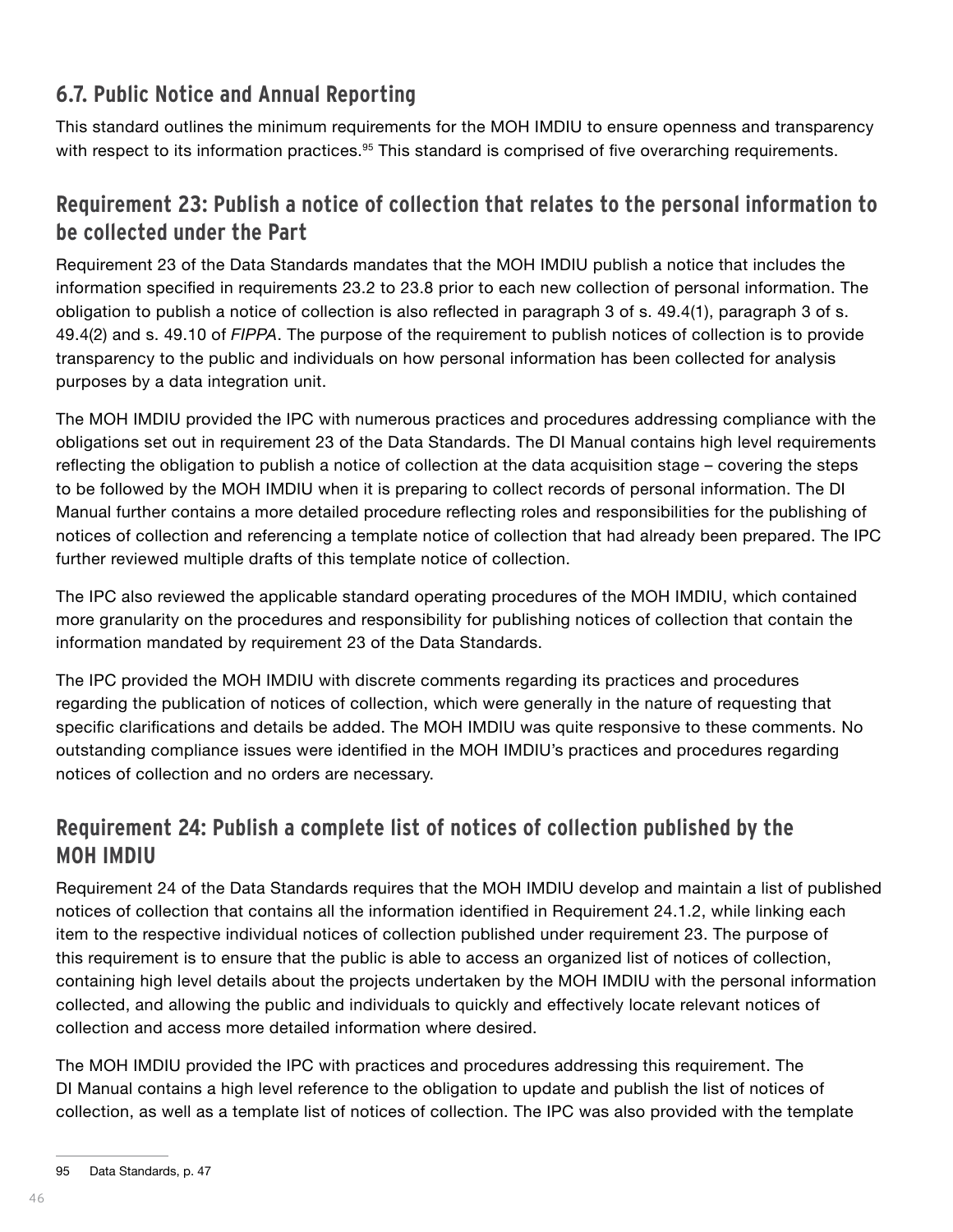list of notices of collection in the format it would appear on the internet. The MOH IMDIU further provided the IPC with its standard operating procedures providing more detail on how and when the list of notices of collection will be updated.

The IPC had a discrete comment on the MOH IMDIU's standard operating procedures. These standard operating procedures suggest that only non‑active notices of collection will be included in the list of notices of collection. However, the Data Standards do not limit the requirement to publish a list of notices of collection to only non‑active notices. The MOH IMDIU confirmed that it will amended its standard operating procedures to refer to all notices of collection by the end of March, 2022.

Given the MOH IMDIU's responsiveness to the IPC's comments and its commitment to address them this month, no orders are necessary.

# **Requirement 25: Publish a report on the use of personal information to link and de‑identify, and to conduct an audit**

Requirement 25 of the Data Standards mandates that the MOH IMDIU publish a report on the use of personal information to link and de‑identify, which includes, at a minimum:

- the list of the MOH IMDIU's personal information and coded information developed and maintained under requirement 25.3; and
- descriptions of audits undertaken under s. 49.7(1)(b) of *FIPPA*.

The requirement to report on the use of personal information also relates to s. 49.7(2) of *FIPPA*. Requirement 25.1 further states that the IMDIU "may combine this report on use with the annual report."

As noted above, the report must include a list of the MOH IMDIU's datasets maintained under requirement 25.3. That requirement stipulates that the MOH IMDIU develop and maintain a list of datasets retained by the MOH IMDIU of:

- identifiers retained for use in assigning internal identifiers and linking under Requirement 20.3; and
- coded information.

The Data Standards require that the MOH IMDIU's list of datasets include, at a minimum, the six elements identified in requirement 25.3.2.

The MOH IMDIU provided the IPC with practices and procedures addressing this requirement. The DI Manual references the report on use under this requirement and indicates that it may be combined with the annual report of the MOH IMDIU under requirement 26, and references an annual report template. The MOH IMDIU provided the IPC with the Annual Report Template which indicates how this template will be used to comply with the reporting on use obligations in requirement 25. The MOH IMDIU further provided the IPC with its more detailed standard operating procedures which explain responsibility for generating and publishing the annual report (including the fields set out in Requirement 25) and again references the Annual Report template.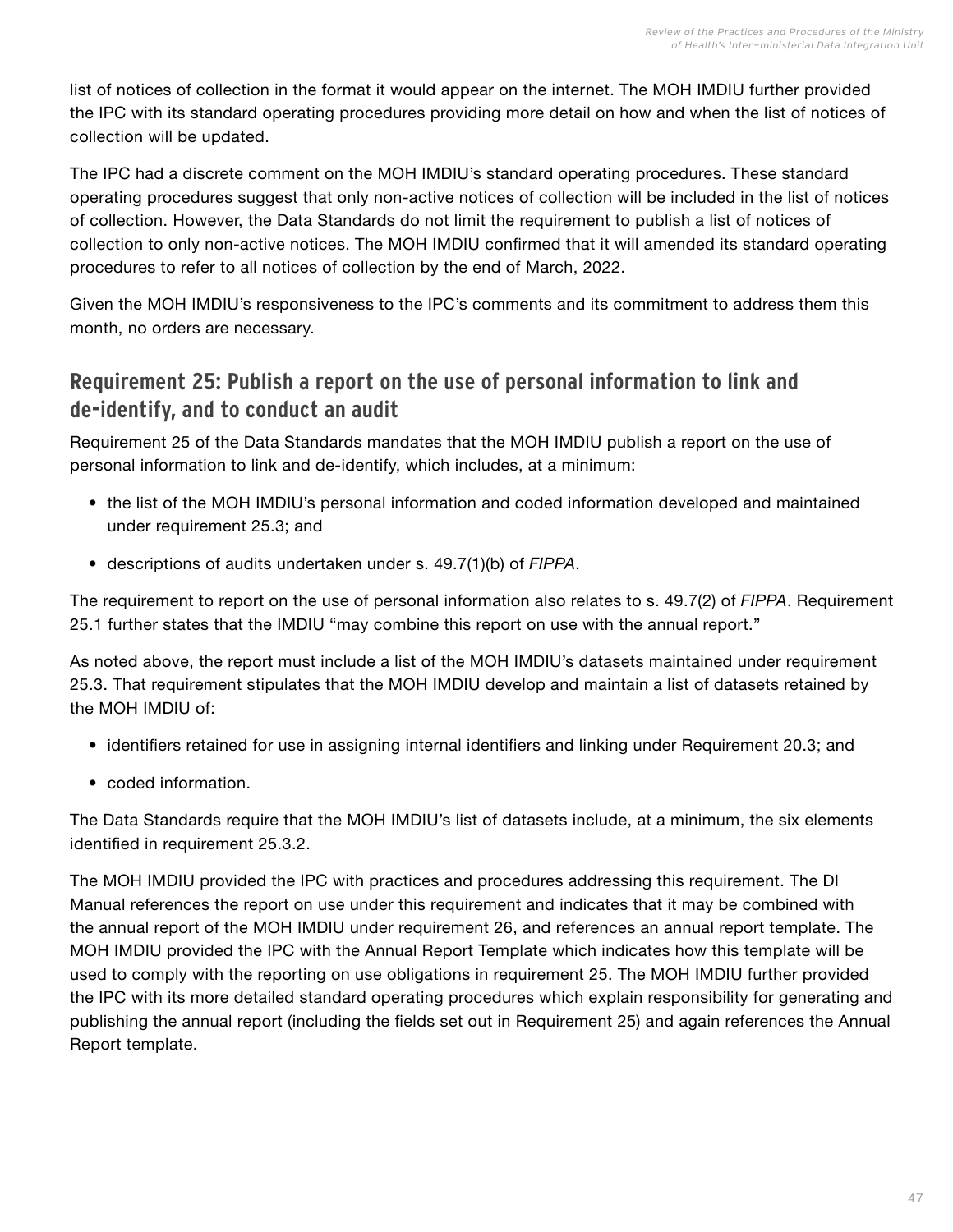The IPC had specific comments on the practices and procedures of the MOH IMDIU (including the Annual Report template). Of particular note, the MOH IMDIU indicated in its submissions that it was complying with the requirement to develop and maintain a list of datasets (see 25.3.1) through the use of its Data Holdings Inventory (which was also provided to the IPC for review). However, neither the standard operating procedures, nor the DI Manual, clearly indicate that the Data Holdings Inventory was intended to include the identifiers retained for use in assigning internal identifiers and linking under requirement 20.3 (see requirement 25.3.1-1). If the MOH IMDIU is relying on the Data Holdings Inventory to comply with this requirement, its practices and procedures should clearly and consistently state the action that must be taken and information to be maintained to achieve compliance. The MOH IMDIU responded to this comment by confirming in writing that both the DI Manual and the Request Management Standard Operating Procedure will be amended to include a reference to the Data Holdings Inventory including the identifiers, by March 31, 2022.

Given the MOH IMDIU's responsiveness to the IPC's comments and commitment to address them this month, no orders are necessary.

# **Requirement 26: Publish an annual report that relates to the collection, use, de‑identification, linkage and disclosure of personal information collected under the Part**

Requirement 26 of the Data Standards states that the MOH IMDIU must ensure that an annual report is published on or before April 1 in the year following the report coverage period, and it must cover the period from January 1 to December 31. The Data Standards require that the MOH IMDIU include, in its annual report, the information identified in 26.2 to 26.6. The obligation to publish an annual report is also reflected in s. 49.13 of *FIPPA*.

The MOH IMDIU provided the IPC with practices and procedures addressing this requirement. The DI Manual references the obligation to prepare an annual report, and references an annual report template. The MOH IMDIU provided the IPC with the Annual Report Template and the IPC provided comments on this document. The MOH IMDIU further provided the IPC with its more detailed standard operating procedures which explain responsibility for generating and publishing the annual report (and again references the Annual Report template). The IPC's comments during the review were generally of the nature of requesting that clarifications and additional details be added to more specifically reflect requirement 26. The MOH IMDIU responded satisfactorily to these comments and no orders are necessary.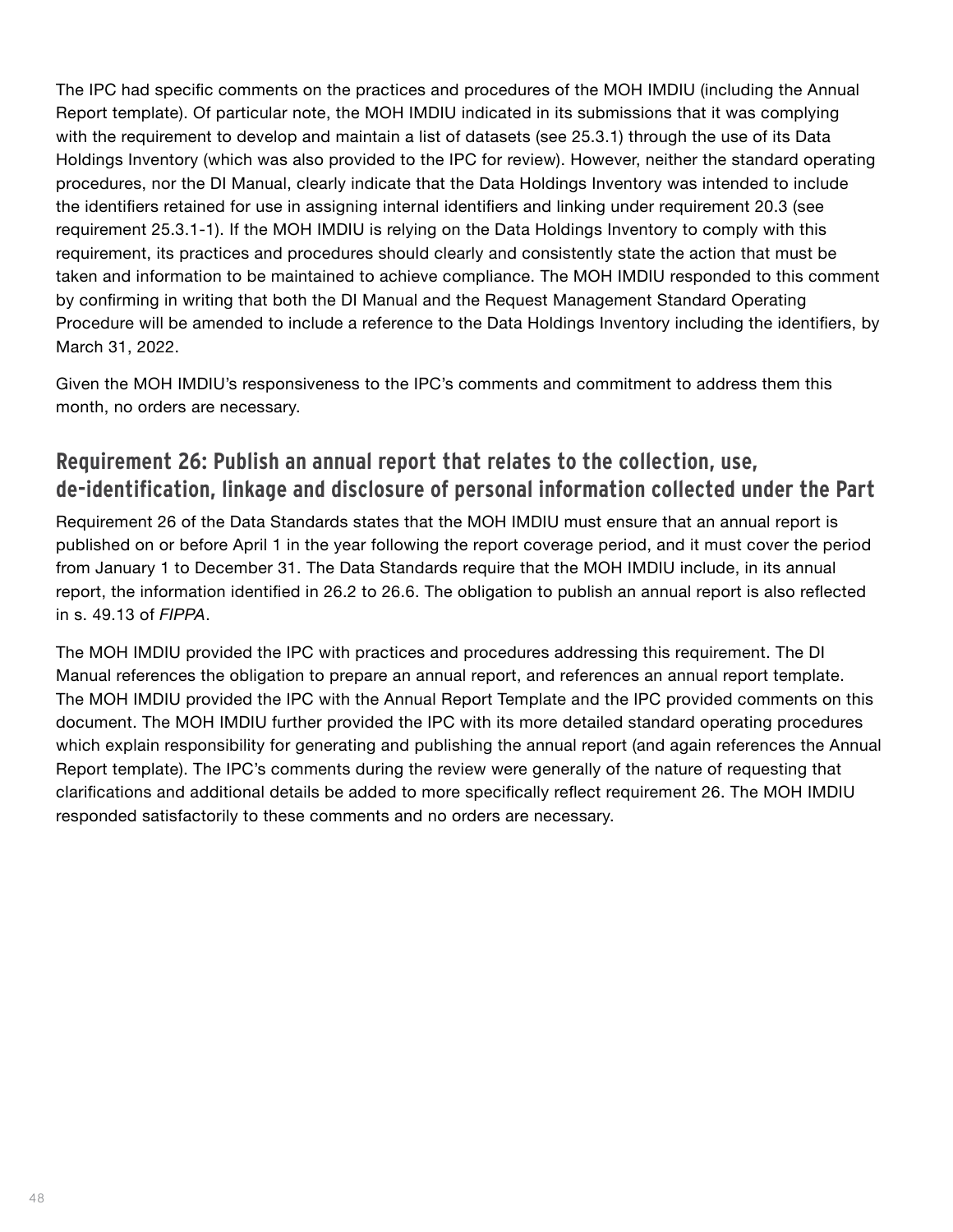# **Requirement 27: Respond to and address privacy complaints and inquiries from the public in a timely manner**

Requirement 27 states that the MOH IMDIU must identify and define how a member of the public may make a privacy complaint and inquiry related to its activities. The Data Standards further require that the MOH IMDIU's process for the public to make privacy complaints and inquiries must include the three pieces of information defined in requirement 27.1.2. The MOH IMDIU is further required to identify and define the procedures and timelines to be followed for: receiving; documenting; tracking; investigating; remediating; and responding to privacy complaints and inquiries from the public.

The Data Standards require that the MOH IMDIU's procedure to respond to privacy complaints and inquiries include, at a minimum, the five factors identified in requirement 27.2.2. The MOH IMDIU is further required to develop and maintain a log of privacy complaints received, and this log must contain minimum content (see requirement 27.3).

The MOH IMDIU provided the IPC with practices and procedures addressing this requirement. The DI Manual contains a very high level summary of procedures to be followed for addressing privacy complaints and inquiries. The MOH IMDIU further provided the IPC with more granular standard operating procedures addressing public reports and inquiries. These standard operating procedures address: responding to privacy complaints and inquiries in a timely manner; to whom such complaints or inquiries are shared after they are received; the process for logging complaints and inquiries; and the member of the MOH IMDU responsible for assessing how such a complaint or inquiry should be addressed, among other things. The MOH IMDIU further provided the IPC with draft website text addressing the information that is required to be made public about its process for addressing privacy complaints and inquiries. Lastly, the MOH IMDIU provided the IPC with a template to be used for logging privacy complaints it receives. This log is referenced in the MOH IMDIU's practices and procedures.

The IPC had individual and specific comments on the MOH IMDIU's practices and procedures in relation to privacy complaints and inquiries and these were addressed by the MOH IMDIU. No outstanding compliance issues were identified in the MOH IMDIU's practices and procedures regarding privacy complaints and inquiries and no orders are necessary.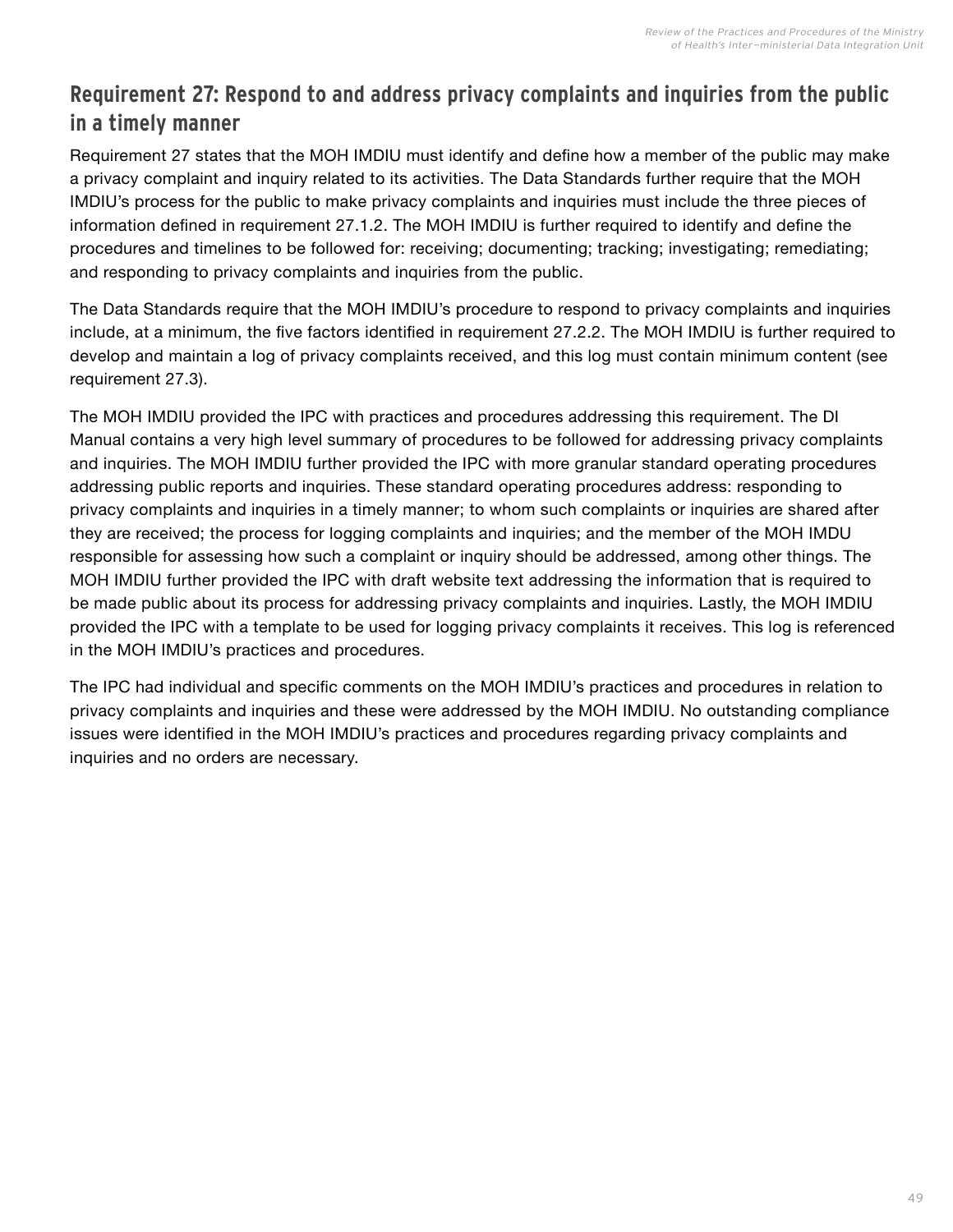# <span id="page-51-0"></span>**Appendix A: Summary of Orders and Recommendations to Report Back**

**Order #1**

On or before April 29, 2022, the MOH IMDIU must:

- a) change its documented practices and procedures to clearly require that logs, lists, inventories or documentation under requirements 5.3, 8.3, 12.2, 22.3, 25.3, and 27.3 be periodically reviewed in accordance with requirement 1.3;
- b) ensure that the changed practices and procedures in a) address the process for conducting these reviews and identify the member responsible for compliance in accordance with requirements 1.1-1 and 1.1-2; and
- c) send written confirmation to the IPC of compliance with this order.

### **Order #2**

On or before April 29, 2022, the MOH IMDIU must:

- a) implement a documented practice and procedure to ensure that members responsible for addressing actual or suspected privacy and security breaches, or for implementing the business continuity and disaster recovery plan, periodically conduct simulation exercises;
- b) ensure that the implemented practice and procedure in a) addresses the process for conducting these simulation exercises and identifies the member responsible for compliance in accordance with requirements 1.1-1 and 1.1-2; and
- c) send written confirmation to the IPC of compliance with this order.

### **Order #3**

On or before September 30, 2022, the MOH IMDIU must:

- a) implement the documented practice and procedure of conducting an up-to-date PIA(s), or ensure that an up-to-date PIA(s) has been conducted, of BIT and DTT in compliance with requirement 4;
- b) prioritize and address any recommendations resulting from the PIA(s) in a) to address and eliminate privacy and/or confidentiality risks in a timely manner; and
- c) send written confirmation to the IPC of compliance with this order.

#### **Order #4**

On or before September 30, 2022, the MOH IMDIU must:

- a) implement the documented practice and procedure of conducting an up-to-date TRA(s), or ensure that an up-to-date TRA(s) has been conducted, of DTT in compliance with requirement 11;
- b) prioritize and address the recommendations resulting from the TRA(s) in a) to eliminate or reduce identified threats and vulnerabilities in a timely manner based on severity of risk; and
- c) send written confirmation to the IPC of compliance with this order.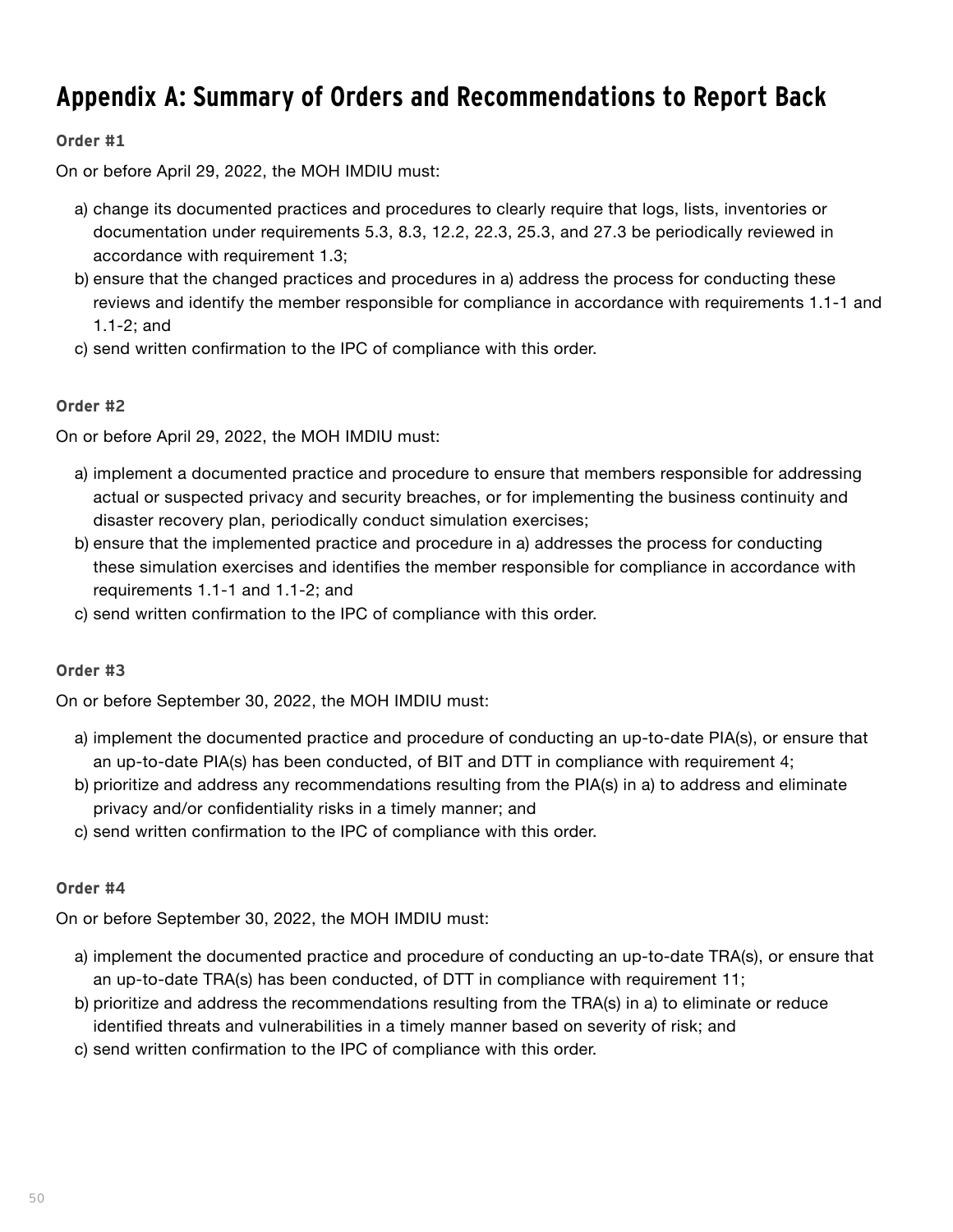#### **Order #5**

On or before June 30, 2022, the MOH IMDIU must:

a) change its documented practices and procedures to:

- i. log the information specified under requirement 11.5 for events occurring in the DI Environment;
- ii. make the information logged under a) available to the Compliance Officer for regular monitoring of privacy and security breaches; and
- b) send written confirmation to the IPC of compliance with this order.

For greater clarity, order provision a)i. includes logging all reasonably foreseeable member activities that may involve transmitting personal information and/or coded information from any system in the DI Environment to the member's workstation.96

#### **Order #6**

On or before September 30, 2022, the MOH IMDIU must:

- a) implement the documented practice and procedure, or ensure the implementation of the documented practice and procedure, of a business continuity and disaster recovery plan that applies to the items listed in requirement 13.2.2-7; and
- b) send written confirmation to the IPC of compliance with this order.

#### **Order #7**

On or before June 30, 2022 the MOH IMDIU must:

- a) change its documented privacy and security breach management practices and procedures to:
	- i. include the full definition of "privacy breach" and "security breach" from the Data Standards;
	- ii. ensure that it applies to the entire "DI environment" as defined in the Data Standards;
	- iii. specifically describe how it is determined whether a privacy breach or security breach occurred – including whether a particular action is or is not authorized;
	- iv. clearly refer to the obligation to notify the IPC and affected individuals in accordance with s. 49.11(3) of *FIPPA* and mandate that the minimum required information is included in notifications to affected individuals and the IPC;
	- v. assign a responsible member role for assessing the effectiveness of notifications; and
	- vi. specifically require that that all reasonable steps are taken in a timely manner to eliminate and reduce the risk of future privacy and security breaches; and
- b) send written confirmation to the IPC of compliance with this order.

#### **Order #8**

On or before April 30, 2022, the MOH IMDIU must:

a) change its documented practices and procedures to specifically and clearly ensure the separation of member roles for coding and linking processes using administrative, technical and physical safeguards that are reasonable in the circumstances in accordance with requirement 19.2 and having regard to the IPC's above comments;

<sup>96</sup> This is an instance "where PI and/or coded information is viewed, handled or otherwise dealt with" within the meaning of requirement 11.5.2-4.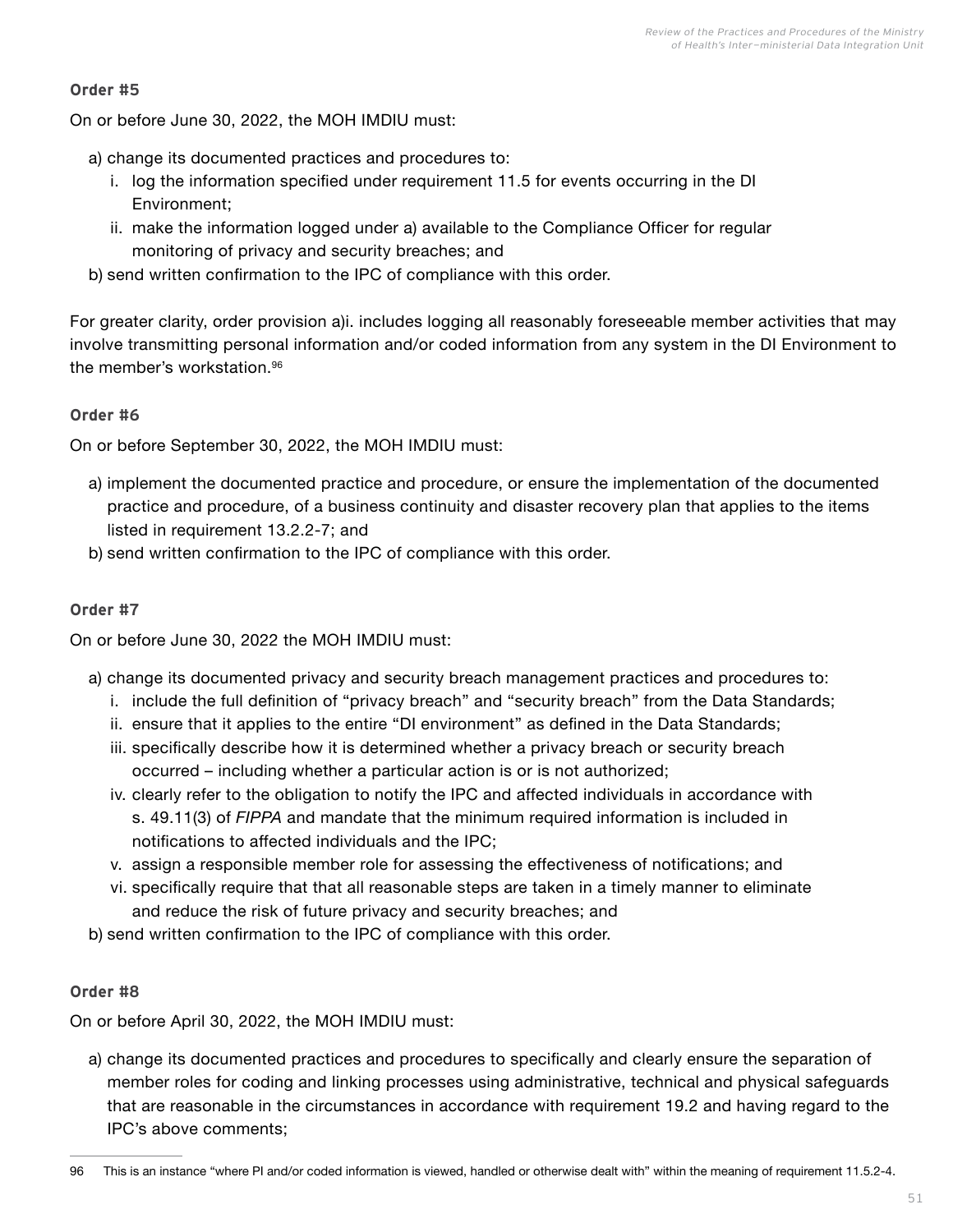- b) ensure that the changed practice and procedure in a) addresses the process for separating member roles and identifies the member responsible for compliance in accordance with requirements 1.1-1 and 1.1-2; and
- c) send written confirmation to the IPC of compliance with this order.

#### **Recommendation to Report Back #1**

On or before one year after the date of this report, the MOH IMDIU should provide the IPC with an update describing how its practices and procedures have been changed to address the re‑use of personal information and coded information.

#### **Recommendation to Report Back #2**

On or before one year after the date of this report, the MOH IMDIU should:

- a) refine its practices and procedures with respect to individuals who supply services (whether on their own behalf or on behalf of another person, entity or organization) related to the collection, linkage, use, disclosure, de‑identification, retention, transfer, disposal or destruction of PI, coded information or de-identified information, and who are not members in accordance with requirement 7.8; and
- b) consult with the IPC on these practices and procedures.

#### **Recommendation to Report Back #3**

On or before June 30, 2022, the MOH IMDIU should:

- a) work with its Ontario Public Service partners to document its practices and procedures applicable to the physical security of its premises; and
- b) provide these practices and procedures to the IPC.

#### **Recommendation to Report Back #4**

On or before June 30, 2022, the MOH IMDIU should:

- a) refine and clarify the relationship between GO-ITS standards, standard operating procedures and the DI Manual in its documented practices and procedures; and
- b) consult with the IPC on these practices and procedures.

For greater clarity, this recommendation applies to all instances in which the MOH IMDIU relies on GO-ITS standards to demonstrate compliance with Part III.1 and the Data Standards.

#### **Recommendation to Report Back #5**

On or before six months after the date of this report, the MOH IMDIU should:

- a) refine and clarify its practices and procedures regarding secure disposal and secure destruction, including certificates of secure disposal or destruction; and
- b) consult with the IPC on these practices and procedures.

For greater clarity, this recommendation applies to the MOH IMDIU's practices and procedures under requirements 15, 16 and 17.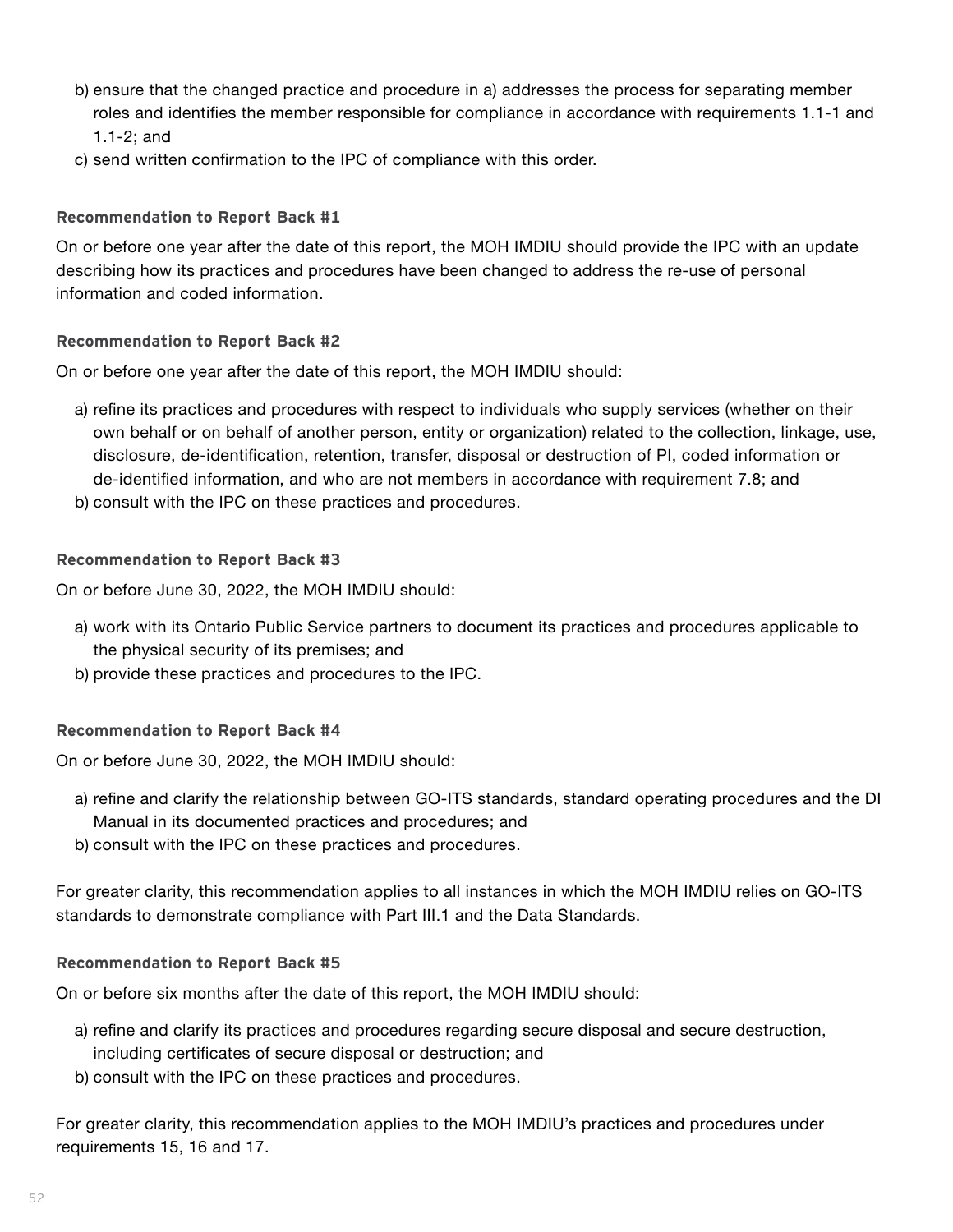# <span id="page-54-0"></span>**Appendix B: List of Submitted Practices and Procedures and Representations**

# **MOH IMDIU Practices and Procedures**

## *September 23, 2021*

• OPS Data Integration Practices and Procedures Manual (2021-09-21) v2.0

## *October 19, 2021*

- CERTIFICATE OF DESTRUCTION v1.0
- DATA SHARING AGREEMENT (DSA) LOG v1.0
- De-IDandLinkageSpecificationTemplate\_v1.0
- DI Written Acknowledgment (Collection) v1.0.doc
- DI Written Acknowledgment (Disclosure) v1.0
- DI REQUEST PROJECT LOG v1.0
- DI User Confidentiality Agreement v1.0.doc
- ENVIRONMENT SPECIFIC LOG REPORT v1.0
- LOG OF CONFIDENTIAL REPORTS BY MEMBERS v1.0
- LOG OF INTERNAL REVIEWS OF PRACTICES AND PROCEDURES v1.0
- LOG OF PRIVACY AND SECURITY BREACHES v1.0
- LOG REVIEW v1.0
- P&S Training Module 1 Introduction to Data Integration and *FIPPA* Part III.1 v1.0
- P&S Training Module 2 Protecting Data Privacy and Security v1.0
- P&S Training Module 3 Collection, Use and Disclosure v1.0
- PIA COMPLETED LOG v1.0
- PIA NOT COMPLETED LOG v1.0
- PUBLIC INQUIRIES OR COMPLAINTS LOG v1.0
- Release Message to Requestor v1.0
- TRA, PEN TEST and VS TRACKING LOG v1.0
- TRAINING TRACKING LOG v1.0
- USER REGISTRATION AND ACCESS LOG v1.0
- WRITTEN ACKNOWLEDGEMENTS (WA) LOG v1.0

### *October 22, 2021*

• VISITOR SIGNIN SHEET v1.0

### *November 1, 2021*

• DI User Confidentiality Agreement v1.0

### *November 2, 2021*

- DII Data Sharing Agreement template 10.22.21 DRAFT FOR REVIEW
- DSA schedule Mapping to standards v1.0

### *November 4, 2021*

• Data Integration Request Form v1.0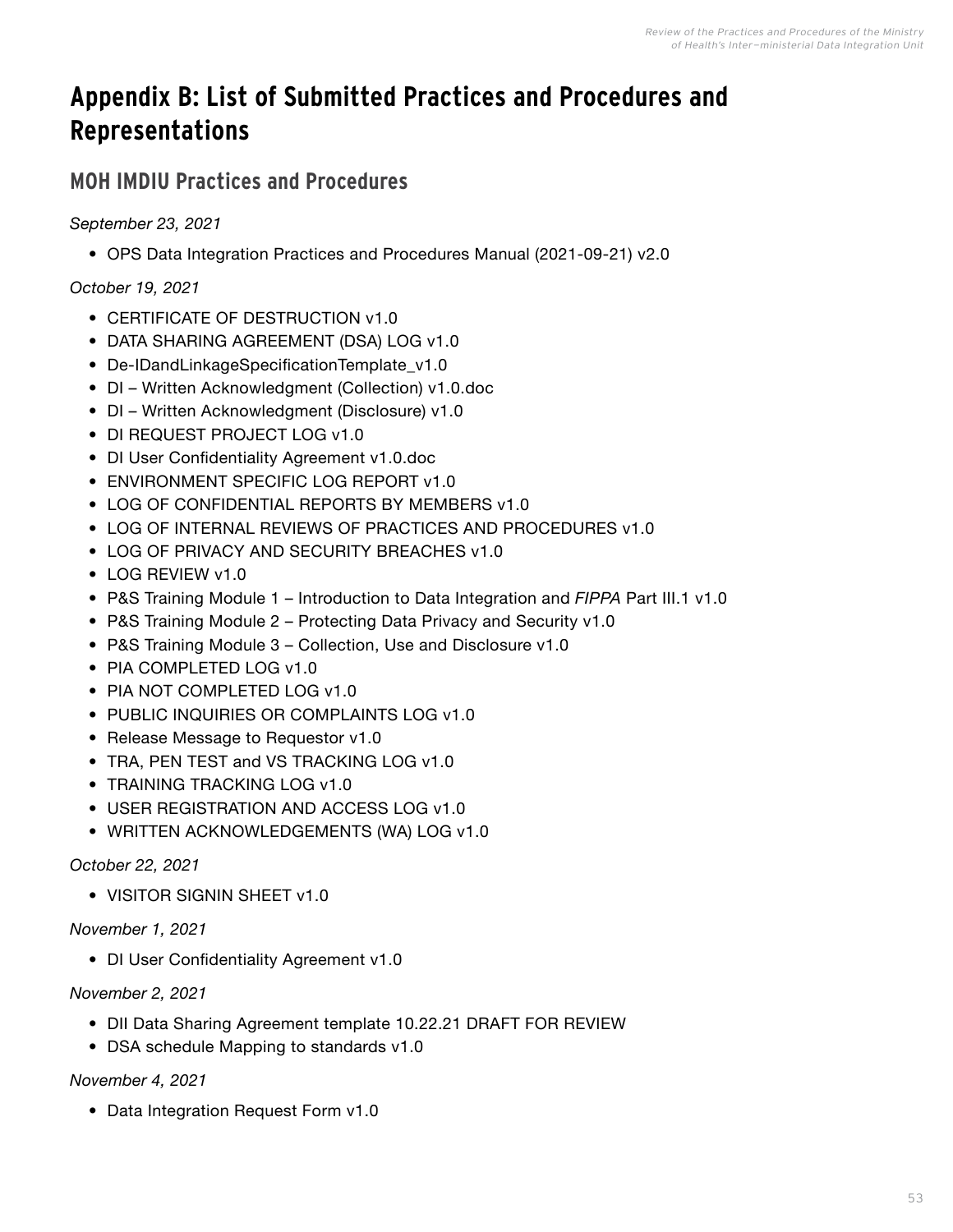#### *November 9, 2021*

• Privacy Assessment Template v1.0

#### *November 19, 2021*

- DRAFT\_Annual Report\_IMDIU Template\_1.5\_for IPC review
- DRAFT\_Notice of Collection\_IMDIU\_Template\_2.3 for IPC review

#### *December 22, 2021*

- Data Holdings Inventory 2021Dec22
- DII Operational + Data Governance 2021Dec22
- MOH DI Data Management SOP 2021Dec22

#### *January 10, 2022*

- Data Integration Initiative PIA v0.4 2021-09-01
- Data Sharing Agreement Template v2.0
- MOH DI Compliance Management SOP v1.0
- MOH DI Data Management SOP v2.0
- MOH DI Environment Managment SOP v1.0
- MOH DI Request Management SOP v1.0
- MOH DI User Management SOP v1.0

#### *January 19, 2022*

- DI Written Acknowledgment (Collection) v2.0.doc
- DI Written Acknowledgment (Disclosure) v2.0
- P&S Training Module 1 Introduction to Data Integration and *FIPPA* Part III v2.0
- P&S Training Module 2 Protecting Data Privacy and Security v2.0
- P&S Training Module 3 Collection, Use and Disclosure v2.0
- Privacy Assessment Template v2.0

### *January 21, 2022*

• Data Field Classification Framework 2021-09-28

### *January 24, 2022*

• IPC Response Secure Disposal and Destruction Jan 24 2022

### *January 25, 2022*

- DI User Confidentiality Agreement v2.0
- MOH MLTC DI Business Rules v.1.0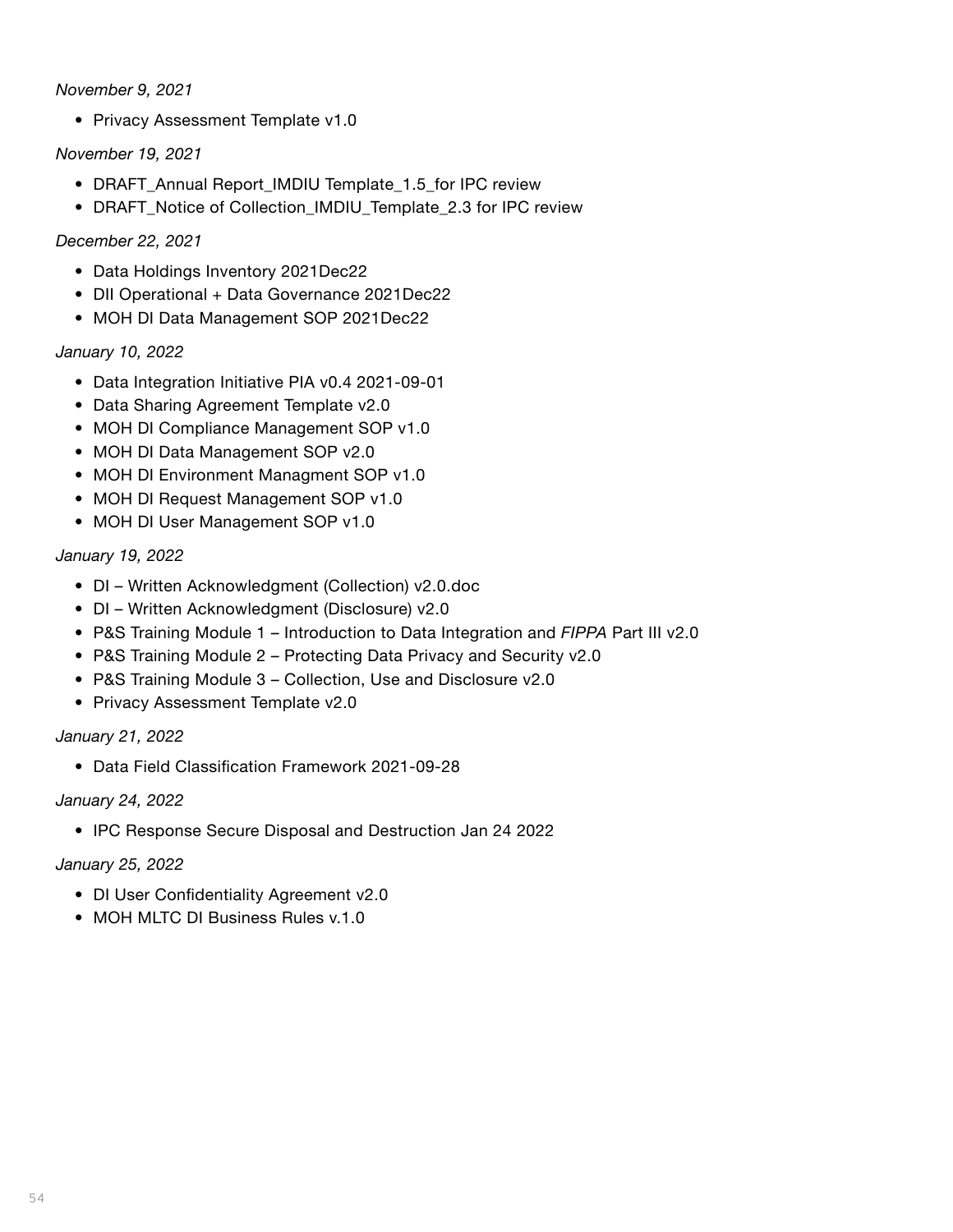## *February 1, 2022*

- BAP Functional Requirements Document.pdf
- Change Request Form and Applicable Impact Matrix v1.0
- De‑identification and Linkage Specification Template V2.0
- DIU-Continuity Management Plan-Vs 0.7 (1 Mar 2021)
- DRAFT\_Annual Report\_IMDIU Template\_2.0
- DRAFT\_Notice of Collection LIST\_IMDIU\_Template\_2.0 NEW
- DRAFT\_Notice of Collection\_IMDIU\_Template\_3.0
- ENVIRONMENT SPECIFIC LOG REPORT v2.0
- Mapping between User Role and Environment Components and Tools v1.0
- MOH HSC-Capacity Planning and Analytics SLA F2020-21 FINAL.pdf
- MOH MLTC Hardware and software Inventory v1.0
- USER REGISTRATION AND ACCESS LOG v2.0

## *February 10, 2022*

- Business Impact Matrix-Draft (18 Feb 2021)
- Continuity Recovery Template v01-Feb08-22
- DI Breach Audit Completion Form v1.0
- DI Breach Audit Procedures v02-Feb4-2022
- DI Maintenance Plan Feb 04 2022 v1.0
- DII Diagrams (work in progress) V21 enabled
- DII Diagrams (work in progress) V21
- DII IT Solution Aug 17 2020
- LOA# 21-010 HSC Data Integration Initiative TRA Report v1.0 06.03.21 FINAL Report.pdf
- OPS Data Integration Practices and Procedures Manual (2022-02-09) v3.0

### *March 2, 2022*

- DI User Confidentiality Agreement v2.0 [2022-03-02 MOH Staff Responses]
- Privacy Assessment Template v2. [2022-03-02 MOH Staff Responses]
- PS Training Module 1 Introduction to Data Integration and *FIPPA* Part III v2.0 [2022-03-02 MOH Staff Responses]
- PS Training Module 2 Protecting Data Privacy and Security v2.0 [2022-03-02 MOH Staff Responses]
- PS Training Module 3 Collection Use and Disclosure v2.0 [2022-03-02 MOH Staff Responses]

### *March 9, 2022*

- DII Maintenance Plan-Mar8-22
- Remote Access Instructions-Mar8-22
- GO-ITS X-Ref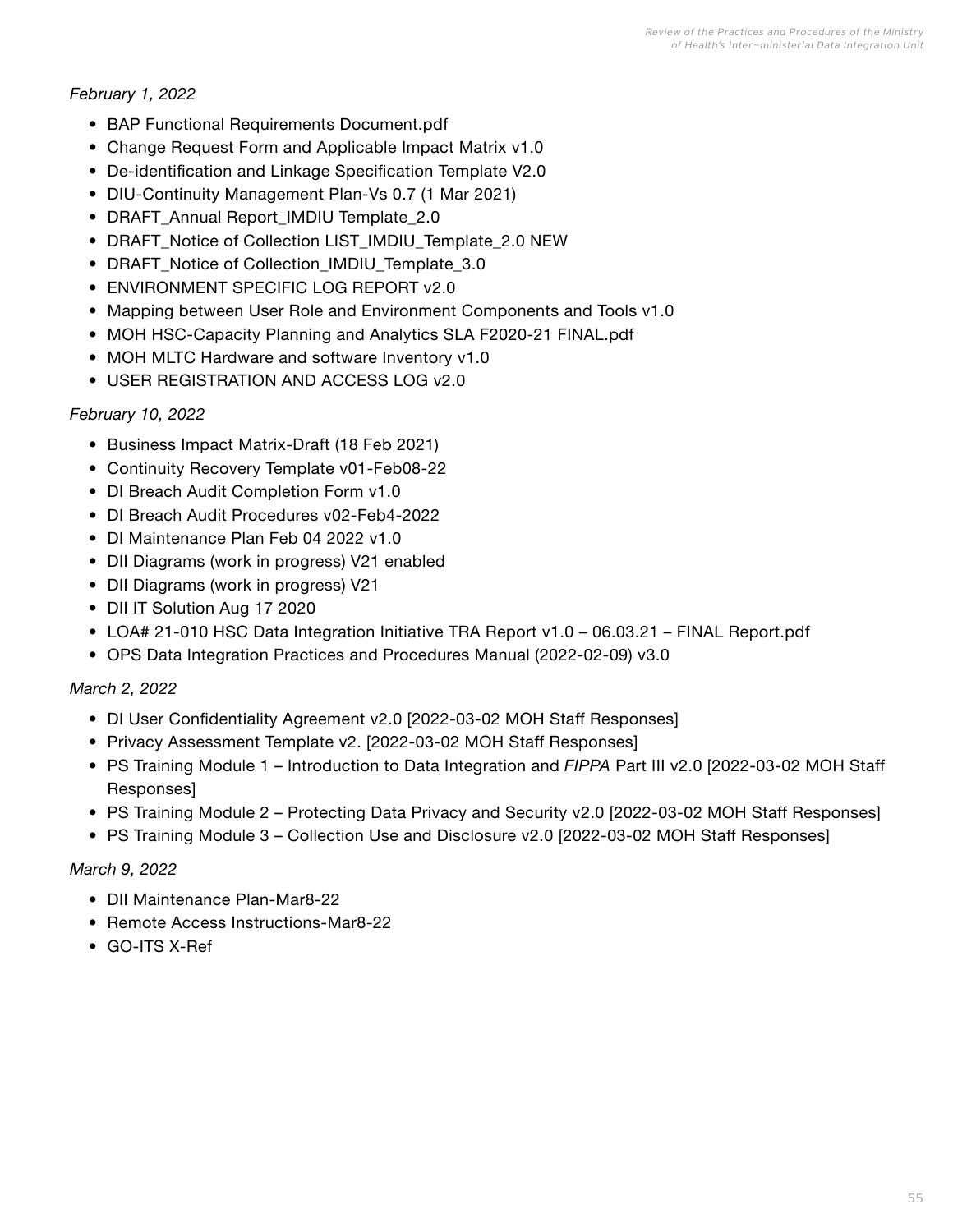# **MOH IMDIU Responses to IPC staff comments**

#### *December 22, 2021*

4. Secure Disposal and Secure Destruction 2021Dec22

#### *January 10, 2022*

- 1. General Requirements.2022-01-07
- 2. Collection Use and Disclosure.2022-01-07
- 5. Retention Period.2022-01-07
- 6. De-Identification and Linking.2022-01-07
- 7. Public Notice and Annual Reporting.2022-01-07

#### *January 28, 2022*

• IPC – MOH IMDIU Secure D-D Response – Jan28-22

#### *February 1, 2022*

3. Secure Retention and Transfer.2022-01-31

#### *March 2, 2022*

- General Requirements [2022-03-2 MOH Staff Responses]
- Collection Use and Disclosure [2022-03-02 MOH Staff Responses]
- Secure Retention and Transfer [2022-03-02 MOH Staff Responses]
- Secure Disposal and Secure Destruction [2022-03-03 MOH Staff Responses]
- Retention Period [2022-03-03 MOH Staff Responses]
- De-Identification and Linking [2022-03-02 MOH Staff Responses]
- Public Notice and Annual Reporting [2022-03-02 MOH Staff Responses]

#### *March 9, 2022*

- DIU Responses to IPCs March 9-22
- DII-Standards-Logs Mapping

### *March 13, 2022*

• MOH response to IPC March 11 2022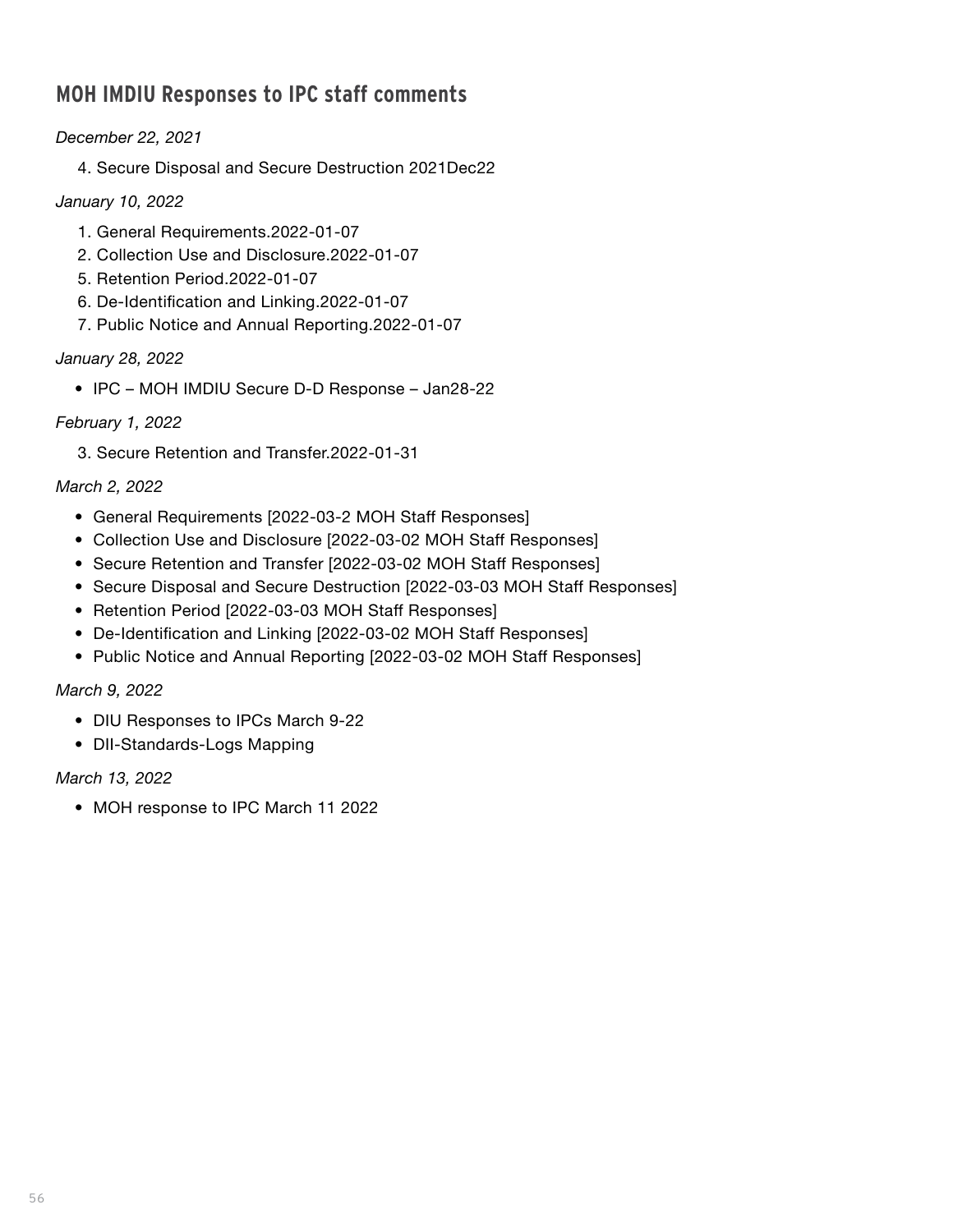Review of the Practices and Procedures of the Ministry of Health's Inter-ministerial Data Integration Unit